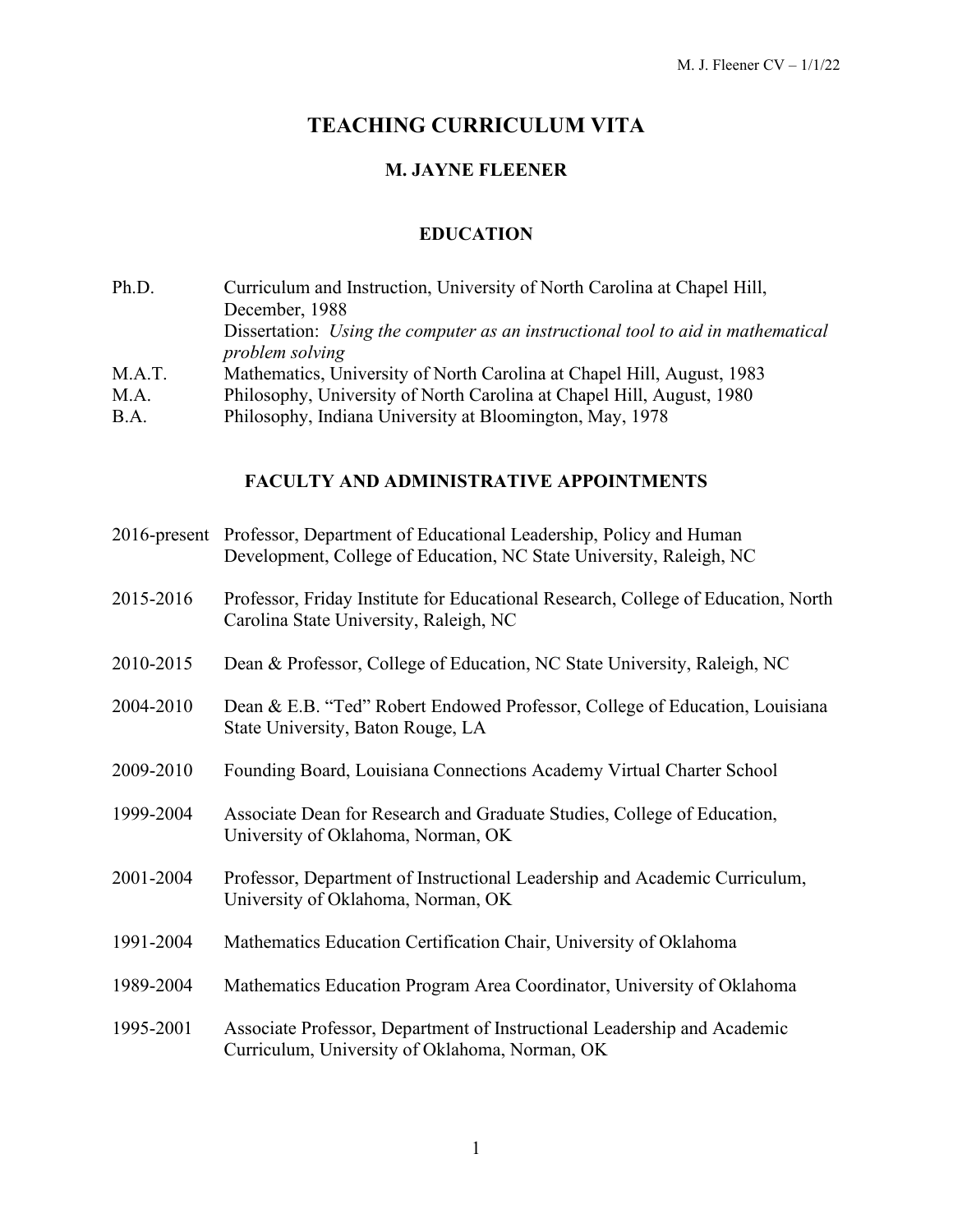| 1989-1995 | Assistant Professor, Department of Instructional Leadership and Academic<br>Curriculum, University of Oklahoma, Norman, OK       |
|-----------|----------------------------------------------------------------------------------------------------------------------------------|
| 1985-1989 | Teacher, Departments of Mathematics and Computer Science, Durham Academy,<br>Durham, NC (Head Varsity Softball Coach: 1986-1989) |
| 1983-1985 | Teacher, Departments of Mathematics and Computer Science, Durham City<br>Schools, Durham, NC. (Department Chair: 1984-1985)      |

### **PUBLICATIONS**

#### **Books**

Fleener, M.J., de la Teja, M., Budd, B., Moore, E., Bost, J. (2022, under review). *Learning (and leading) in an age of transformation.* DIO Publishers. Doll, W., Fleener, M.J., Trueit, D., St. Julien, J. (Eds.) (2005). *Chaos, complexity, curriculum and culture: A conversation.* New York: Peter Lang (Translated into Chinese, 2007, released in China, 2015). Fleener, M.J. (2002). *Curriculum dynamics: Recreating heart*. New York: Peter Lang

(Translated into Chinese, 2007, released in China 2015).

#### **Edited Book Series**

Fleener, M.J., Smyre, R.L., & de la Teja, M. (eds.) (2022, under review). *Living in an Age of Transformation* Book Series proposal, DIO Publishers.

#### **Edited Volumes - Special Focus Journal Issues Invited Editor**

Focus Issue: Creativity and Nonlinear Dynamics. (2011). *Nonlinear Dynamics, Psychology and the Life Sciences.*  Focus Issue: Post-Modern Deaning: A Call to Action. (2010). *Journal of Curriculum and Pedagogy, Volume 6, Number 2.* Focus Issue: Paradigms in Chaos and Complexity. (2007). *Nonlinear Dynamics, Psychology and the Life Sciences. Volume 11, Number 1.*

#### **Article Publications – Post-2015**

\* Denotes student contributors

#### *Refereed Blind Review Journal Articles*

Fleener, M.J. & Barcinas, S. (in press). Democracy's relationship with the future: Transforming society's promise. For *Journal of Transformative Education: Special Issue on Civic Education as Transformative Education,* Paul E. Mabrey III & Tetyana Kloubert (Eds.)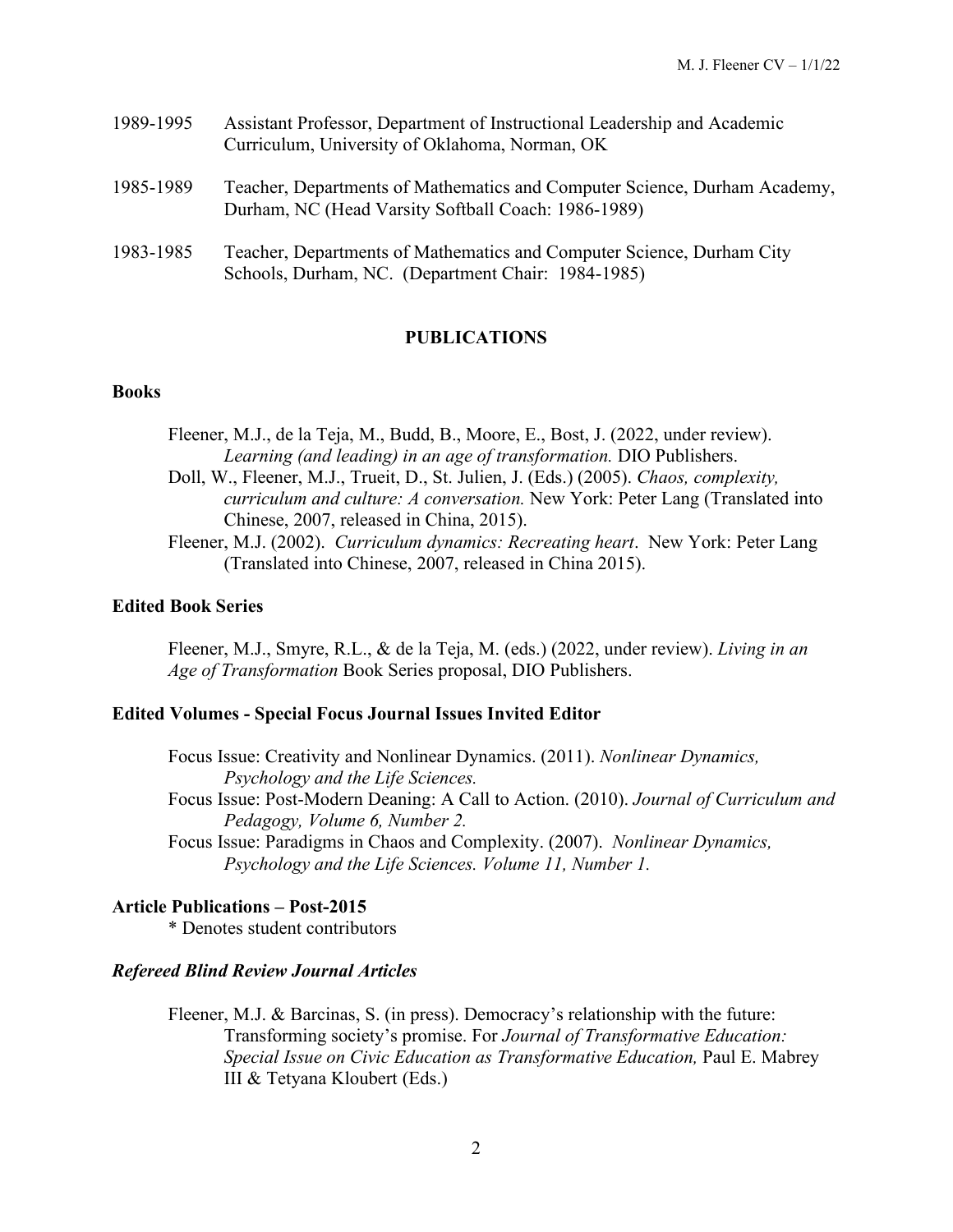- Fleener, M.J. (2022). Blockchain technologies: A study of the future of education. *Journal of Higher Education Theory and Practice, 22*(1), pp. 26-45*.* (published 2- 9-22). [https://doi.org/10.33423/jhetp.v22i1.4956.](https://doi.org/10.33423/jhetp.v22i1.4956)
- Fleener, M.J. & \*Coble, C. (2022). Queer futuring: An approach to critical futuring strategies for adult learners. *On the Horizon: The International Journal of Learning Futures.* (Accepted 12/02/21; published Jan 17, 2022). DOI: 10.1108/OTH-03-2021-0049.
- Fleener, M.J. (2021). A social inquiry analysis of post-pandemic higher education: a futures perspective. *Journal of Higher Education Theory and Practice, 21*(10), pp. 1-22*.* (published 9/30/21). *DOI: <https://doi.org/10.33423/jhetp.v21i10.4622>*
- Fleener, M.J. (2020). The logic of heart. *Currere Exchange Journal*, *4*(2), pp. 88-96. <https://cej.lib.miamioh.edu/index.php/CEJ/article/view/78>
- Fleener, M.J. & Barcinas, S. (2020). Futurists' Relationships with the Future: A Study of Anticipatory Meaning-making. *Foresight* (Special Issue on North American Futures - October) Vol 22 (5/6), pp. 633-642. ISSN: 1463-6689. DOI 10.1108/FS-04-2020-0039.
- Fleener, M.J., Prefonatine, I., \*Rodgers, K., Waldrop, K. (2020). The Worlding of Teaching: Heideggarian Being, Currere and Ontological Citizenship. *The Currere Exchange Journal, 3*(2), 47-56.
- Karrow, D., Khan, S., Fleener, M.J. (2017). Our Mathematical Relationship with Climate Change: Mathematics Education's Ethical Imperative. *Philosophy of Mathematics Education Journal, 32,*  [http://socialsciences.exeter.ac.uk/education/research/centres/stem/publications/pm](http://socialsciences.exeter.ac.uk/education/research/centres/stem/publications/pmej/pome32/index.html) [ej/pome32/index.html](http://socialsciences.exeter.ac.uk/education/research/centres/stem/publications/pmej/pome32/index.html)
- Fleener, M.J. (2017). A Systems Perspective of Democracy and Education: A Transformational Imperative. *The Journal of the American Association for the Advancement of Curriculum Studies, Summer, Vol. 12(1), <http://ojs.library.ubc.ca/index.php/jaaacs/issue/view/182814>*
- Fleener, M.J. (2016). Addressing Educations' Most Intractable Problems: A Case of Failing Schools*. Emergence Complexity & Organization: An International Transdisciplinary Journal of Complex Social Systems. 2016 Dec 31. Edition 1. doi: 10.emerg/10.17357.e0b582abc618906c0d995c2557c77bc3.*
- Bastian, K.C., Fortner, C.K., Chapman, A., Fleener, J., McIntyre, E., & Patriarca, L. (2016). Data sharing to drive the improvement of teacher preparation programs. *Teachers College Record*, 118(12), 1-29.

### *Book Chapters*

- Fleener, M.J. (in press). Astral existence of CTP: A mythical history of curriculum demigods. In P. Hendry, M. Quinn, R. Mitchell & J. Bach (eds.), *Curriculum histories in place, in person, in practice: The LSU Curriculum Theory Project,* ch. 14, pp.
- Fleener, M.J. & Prefonatine, I., (2021). A Futures Perspective for an Andragogy of Hope. For Robert Lake, Elizabeth Stein & Tricia Kress (Eds.), *Radically Dreaming: Illuminating Freirean Praxis and Emerging from Dark Times,* New York: DIO Press, pp. 223-232.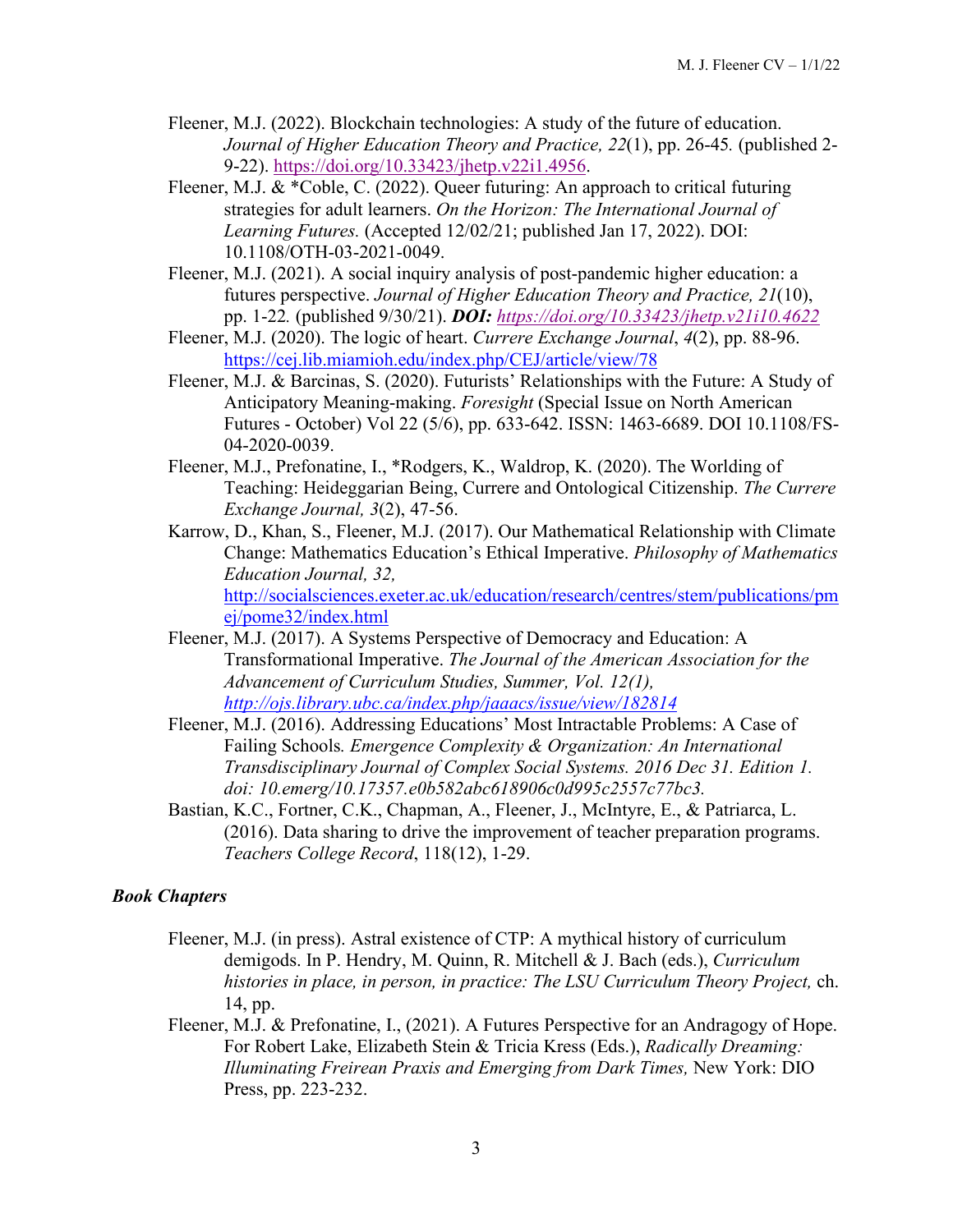- Fleener, M.J. (2022). Futures Literacy for Adult Learning: Hopeful Futures in Complex Worlds. For Petra A. Robinson, Kamala V. Williams, Maja Stojanovic (Eds.), *Global Citizenship for Adult Education: Advancing Critical Literacies for Equity and Social Justice.* Routledge, pp. 42-53. (distributed July, 2021)
- Fleener M.J. (2021) Curriculum Theory Meets the Future: Complex Spaces Where *Being* Creates. In: Peters M.A., Heraud R. (eds) *Encyclopedia of Educational Innovation*. Springer, Singapore (June 3, 2021). [https://doi.org/10.1007/978-981-13-2262-4\\_234-1](https://doi.org/10.1007/978-981-13-2262-4_234-1)
- Fleener, M.J. (2018). Dynamics of a Scholarly Life: Conversational Complexity in Pursuit of the Mysterium Tremendum. In M. Quinn. *Complexifying Curriculum Studies - Reflections on the Generative and Generous Gifts of William E. Doll, Jr. - Routledge Collection,* pp. 21-28.
- Fleener, M.J., \*Lu, L. (2018). Sustaining a teacher professional learning community in China through technology. In H. Spires, *Digital Transformation and Innovation in Chinese Education.* Routledge, pp. 80-99*. DOI: 10.4018/978-1-5225-2924- 8.ch005*
- Fleener, M.J. (2016). Re-Searching methods in educational research: A transdisciplinary approach. In D. Stamovlasis & M. Koopmans. *Complex Dynamical Systems in Education: Concepts, methods and applications. Berlin: Springer Publishing, pp.* 9-21*.*

### *Proceedings Publications & Newsletters*

- Fleener, M.J. & Barcinas, S.J. (2020). Futures Learning Strategies for Social Transformation and Lifelong Learning. *Association for the Advancement of Adult and Continuing Education (AAACE) 2020 Proceedings.*
- Fleener, M.J. & Barcinas, S.J. (2020). Toward a futures adult learning model: Preparing for a world that doesn't exist. *Adult Education in Global Times Proceedings*, 198- 204. https://edst-educ.sites.olt.ubc.ca/files/2020/06/aegt\_proceedings\_upload.pdf
- Fleener, M.J. (2018). Heidegger and art: The ethical imperative of chaos and complexity sciences. *Society for Chaos Theory in Psychology and the Life Sciences Newsletter, Vol. 25* (2), pp. 10-12.
- Fleener, M.J. (2017). (invited). The King of Chaos: William E. Doll, Jr. *[Emergence:](https://journal.emergentpublications.com/article_tag/volume-19-issue-3-4/)  Complexity and Organization, 19*(3-4), December 31, 2017. [https://journal.emergentpublications.com/article\\_tag/volume-19-issue-3-4/](https://journal.emergentpublications.com/article_tag/volume-19-issue-3-4/)

### *Public Policy Publications – Non-Refereed*

- Fleener, M.J., Barlow, M., Mullinix, C., Orrange, P., Irvine, T., Fields, V. (2018). *An Update on Women's Participation on Key Boards and Commissions in North Carolina: Call to Action.* Report by the Women's Forum of North Carolina. [https://womensforumnc.org/2018-update-on-womens-participation-on-boards](https://womensforumnc.org/2018-update-on-womens-participation-on-boards-and-commissions-in-north-carolina/)[and-commissions-in-north-carolina/](https://womensforumnc.org/2018-update-on-womens-participation-on-boards-and-commissions-in-north-carolina/)
- Educational Success Action Team (team member). (2017). *We all succeed when youth succeed: Wake ready college visit guide for middle school youth*. Youthrive. <http://youth-thrive.org/wp-content/uploads/2017/12/Guide-12.7.pdf>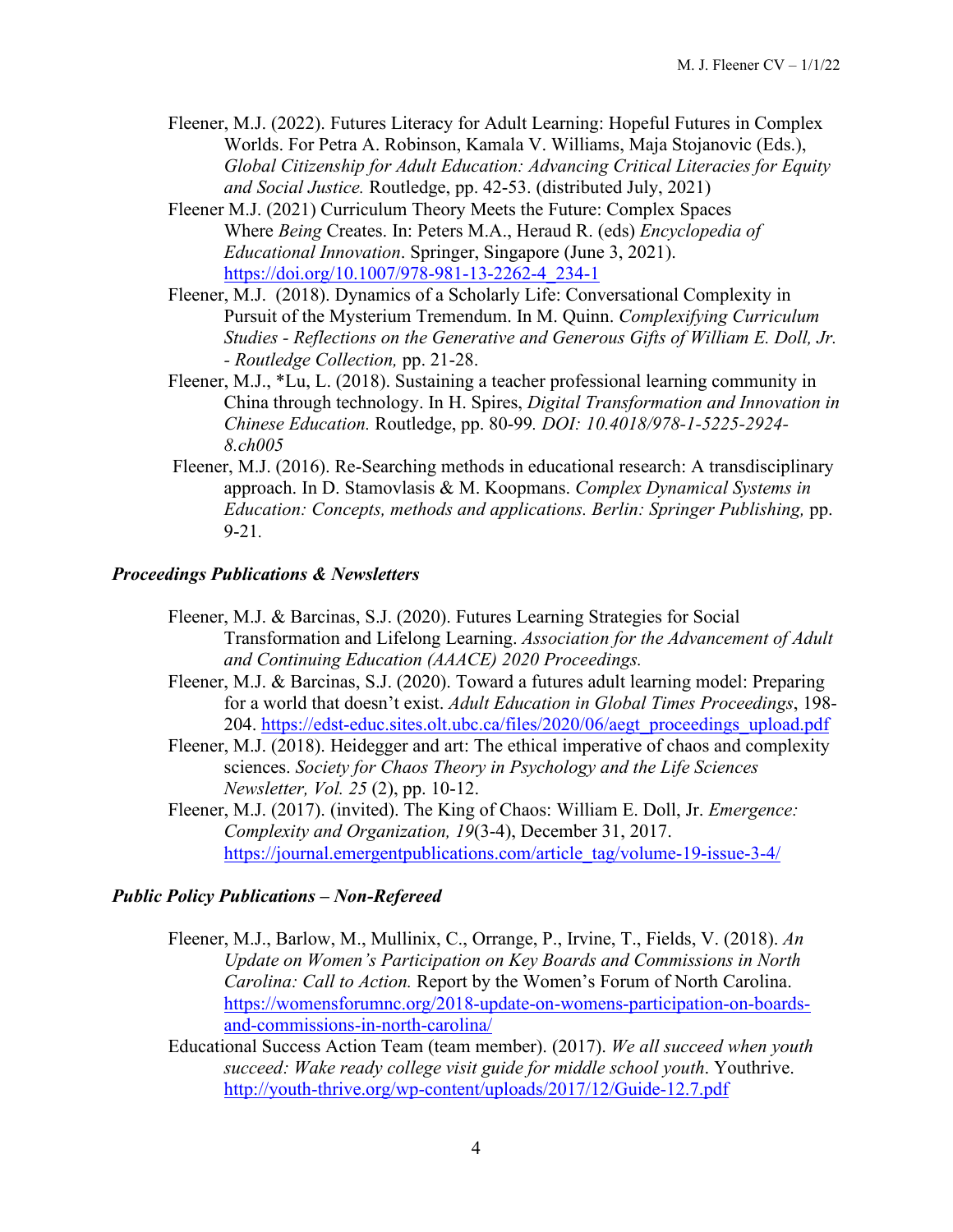- Fleener, M.J. (2017). *Internationalization of Teacher Education: Best Practices in Student Teaching and Study Abroad for Teacher Education (Ed.).* NC Department of Public Instruction.
- Fleener, M.J. (2016). Failing Schools Legislation Needs to Account for the Complexity of the Problem of Perennially Low Achieving Schools. *EDNC (October 19, 2016). [https://www.ednc.org/2016/10/19/failing-schools-legislation-needs](https://www.ednc.org/2016/10/19/failing-schools-legislation-needs-account-complexity-problem-perennially-low-achieving-schools/%C2%A0)[account-complexity-problem-perennially-low-achieving-schools/](https://www.ednc.org/2016/10/19/failing-schools-legislation-needs-account-complexity-problem-perennially-low-achieving-schools/%C2%A0)*
- Fleener, M.J. (2016). Bold Steps Connecting with the Future: Global Teachers and Schools. *Public Schools First. [http://www.publicschoolsfirstnc.org/home-2/whats](http://www.publicschoolsfirstnc.org/home-2/whats-new/scholars-corner/)[new/scholars-corner/](http://www.publicschoolsfirstnc.org/home-2/whats-new/scholars-corner/)* NC Department of Public Instruction (September, 2016).

### *Book Reviews – Editor Reviewed*

Fleener, M.J. (2017). Overcoming excellence gaps: Every child challenged; A Review of: *Excellence Gaps in Education: Expanding Opportunities for Talented Students*. *Teachers College Record, Date Published: July 24, 2017. [http://www.tcrecord.org](http://www.tcrecord.org/Home.asp) ID Number: 22098. [\(http://www.tcrecord.org/Content.asp?ContentID=22098](http://www.tcrecord.org/Content.asp?ContentID=22098) )* 

# *Working Papers*

Fleener, M.J. (2022). *Workforce Futures and Pervasive Learning: Blockchain Credentialing and Shifting Values for Making a Difference.*  Fleener, M.J. (2022). *Pervasive Learning for Abundant Futures: A Casual Layered Analysis of UNESCO's Report on the Futures of Education.* 

# **PRESENTATIONS – POST-2015**

# **National/International Professional Presentations**

- Fleener, M.J. (2022). *Anticipatory Social Systems in Post-Normal Times: Moving Beyond Power, Politics, Polemics and the Past*. 4<sup>th</sup> International Conference on Anticipation, Arizona State University, November 16-18, 2022.
- Fleener, M.J. & Barcinas, S.J. (2022, Proposed). *Futures perspectives of the field of adult education: developing futures learning capacities*. Association for Adult and Continuing Professional Education Annual Conference, Adaptability, Flexibility and Sustainability: Adult Education in Dynamic Times, October 11-14, 2022, Milwaukee, WI.
- Locklear, E.\* & Fleener, M.J. (2022, Proposed). *Adaptive learning for change and uncertainty: preparing tomorrow's medical professionals.* Association for Adult and Continuing Professional Education Annual Conference, Adaptability, Flexibility and Sustainability: Adult Education in Dynamic Times, October 11-14, 2022, Milwaukee, WI.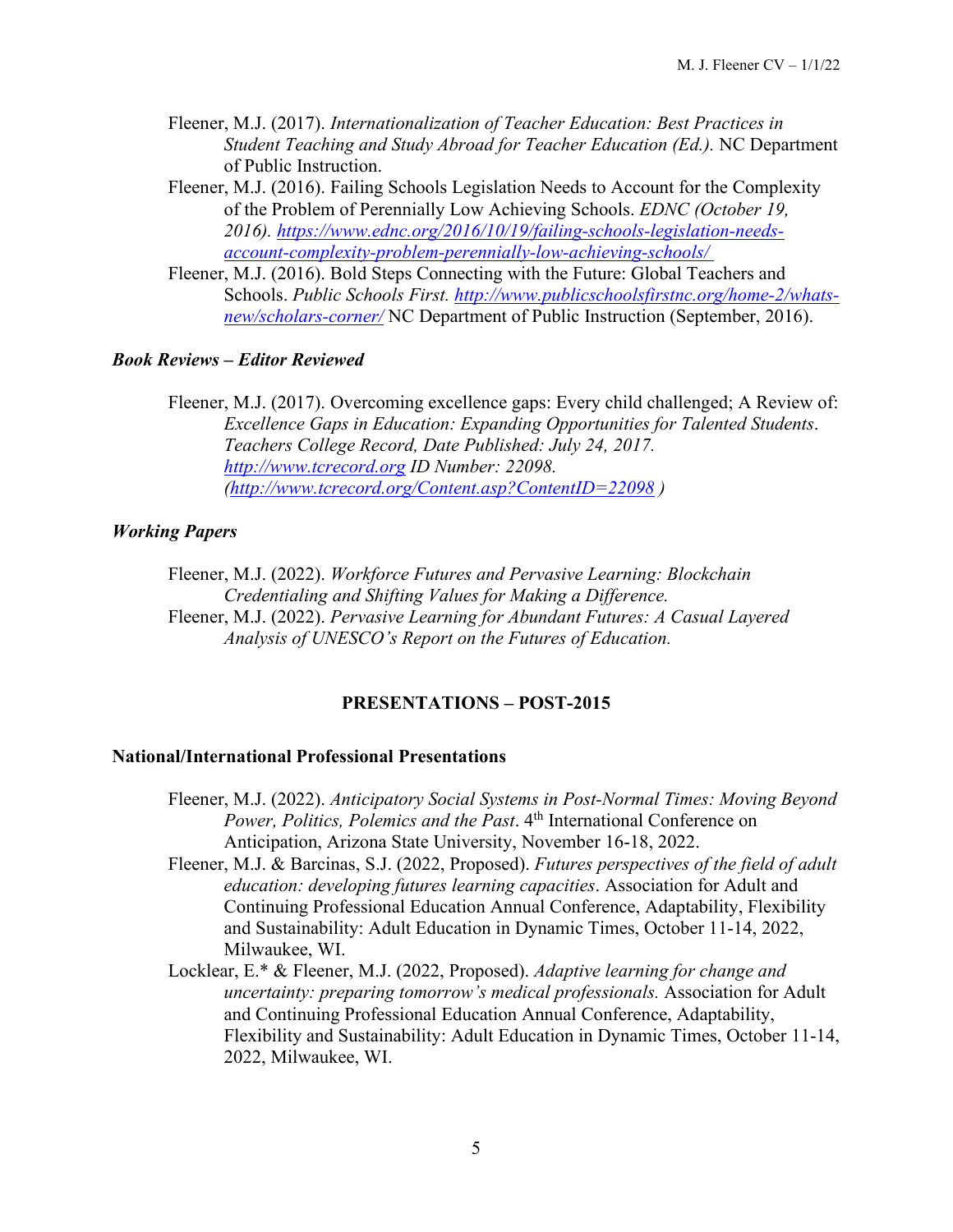- Fleener, M.J. (2022). *Post-Pandemic Educational Futures: A Social Inquiry Analysis.*  American Educational Research Association (AERA) Annual Meeting, April 22- 25, 2022, San Diego, CA. (approved proposal – canceled due to travel)
- Fleener, M.J. (2022). *Wickedity and Complexity in Educational Research: A Workshop to Spark Transformational Scholarship on Education Systems* (discussant)*.*  American Educational Research Association (AERA) Annual Meeting, April 22- 25, 2022, San Diego, CA. (approved proposal – canceled due to travel)
- Fleener, M.J. (2022). *Blockchain credentialing, pervasive learning & the future of higher education*. Reimagining Education Conference, sponsored by the Ecoversities Alliance, Feb. 24-27.
- Fleener, M.J. (2021). Friere's ontological and ethical imperatives: a futures perspective for adult learners. Presentation to the 3<sup>rd</sup> International Conference on Paulo Freire: The Global Legacy, November 29-December 2, 2021.
- Fleener, M.J. (2021). *Arroyos futuros: transformational perspectives of the future of higher education*. Presentation to the Workshop of Strategic Alliances for the Internationalization of Higher Education, Cienfuegos, Cuba (virtual presentation), October 26-29, 2021.
- Fleener, M.J. (2021). *Lifelong pervasive learning futures: A futures examination of workforce needs.* Association for Adult and Continuing Professional Education (AAACE), Sandestin Golf and Beach Resort, Miramar Beach, FL, October 5-8, 2021.
- Fleener, M.J. (2021). *Blockchain assessment: The future of credentialing*. Future of Education Conference (August, 2021), The International Institute of Knowledge Management, Sri Lanka, India. (presentation posting: [https://www.blockchaineducation.info](https://www.blockchaineducation.info/) )
- Fleener, M.J. (2021). *Currere Perspectives: Supporting Doctoral Students' Reflective Practice,* June 16, 2021, online, Currere Exchange Conference*.*
- Fleener, M.J. (2021). *Postnormal education: A futures perspective of public education.*  Annual meeting of the American Educational Research Association. April 8-12, 2021, Orlando, FL. (Virtual meeting due to COVID).
- Fleener, M.J., Prefonatine, I. (2021). *A futures perspective for an andragogy of hope.*  Annual meeting of the American Educational Research Association. April 8-12, 2021, Orlando, FL. (Virtual meeting due to COVID).
- Fleener, M.J. (2020). *Foresight in North American Futures Symposium*. Futures Literacy Summit 2020. UNESCO Virtual Conference, December 8-12, 2020.
- Fleener, M.J. & Barcinas, S. (2020). Futures learning strategies for social transformation and lifelong learning. American Association for Adult and Continuing Professional Education (AAACE), October 27-30, 2020, Reno, NV, (Virtual meeting due to COVID).
- Fleener, M.J. & Barcinas, S. (2020). *Toward a futures adult learning model: Preparing for a world that does not exist.* Adult Education in Global Times (AEGT2020): An International Research Conference. University of British Columbia, Vancouver, Ontario, Canada, June 4-7, 2020. (CONFERNCE CANCELED DUE TO COVID-19)
- Fleener, M.J. & Barcinas, S. (2019). *A study of adult learning perceptions of their futures and roles within rapidly changing communities*. 68th Annual Conference of the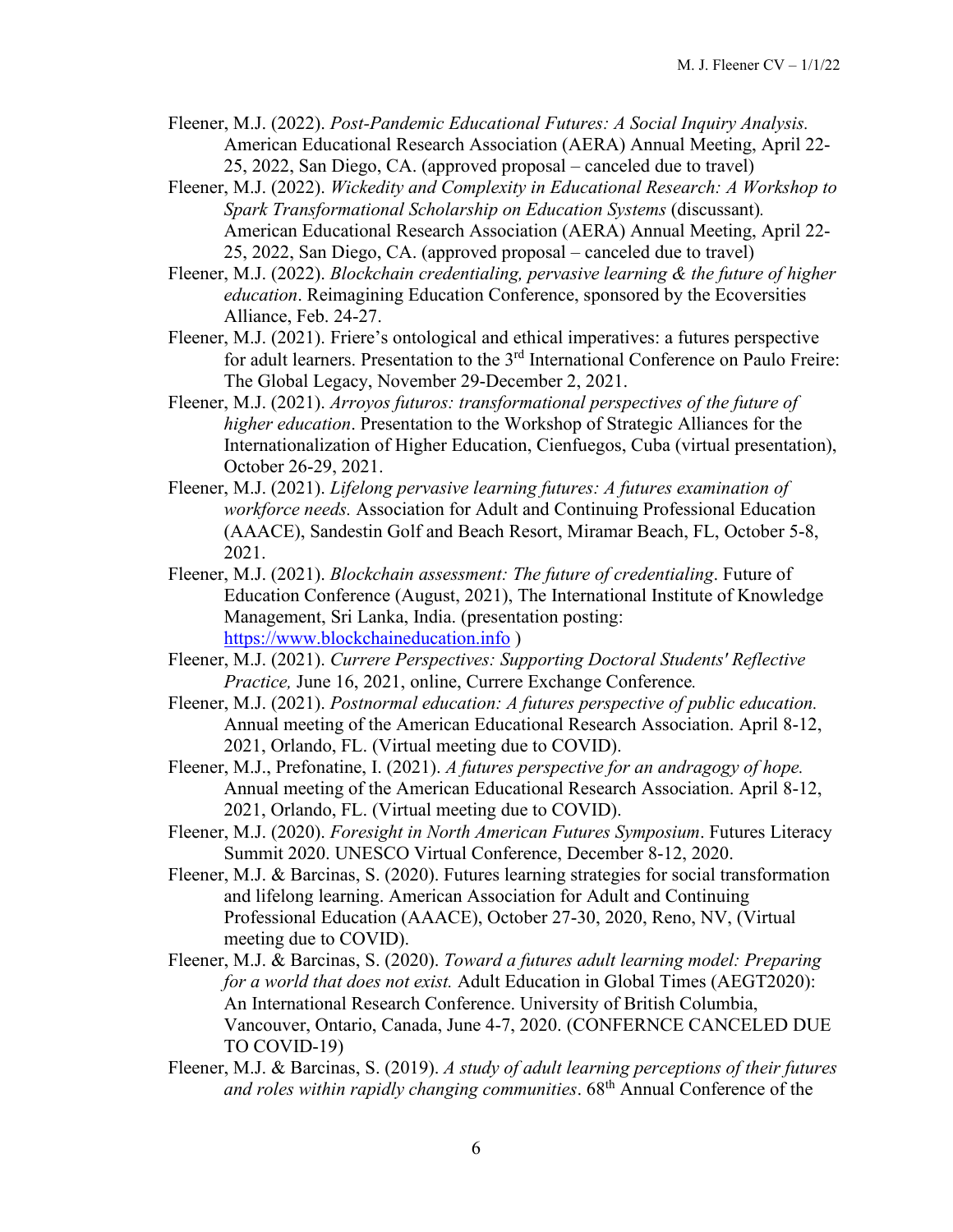American Association for Adult and Continuing Education, October 8-11, 2019, St. Louis, MO.

- Fleener, M.J. & Irvine, C.B. (2019). *Three-brains learning in organizations: A complex adaptive systems understanding of organizational change*. Annual Meeting of the American Educational Research Association (AERA), April 5-9, 2019, Toronto, Ontario, Canada.
- Irvine, C.B. & Fleener, M.J. (2019). *Cultural intelligence as the "Know-How" and "Know-What" required for workplace success: A series of meta-analyses.* Annual Meeting of the American Educational Research Association (AERA), April 5-9, 2019, Toronto, Ontario, Canada.
- Khan, S., Karrow, D.D. & Fleener, M.J. (2019). *Mathematics education's ethical relation with and response to climate change*. Annual Meeting of the American Educational Research Association (AERA), April 5-9, 2019, Toronto, Ontario, Canada.
- Fleener, M.J. (2019). *Feats of futures framing: Using Q-method to explore curriculum dynamics.* American Association for the Advancement of Curriculum Studies (AAACS), April 3-5, 2019, Toronto, Ontraio, Canada.
- Barcinas, S, & Fleener, M.J. (2018). *The future of adult learning communities: How exponential change and technology are reimagining our world*. Annual Meeting of the American Association for Adult and Continuing Education (AAACE), Ocober 2-5, 2018, Myrtle Beach, SC.
- Fleener, M.J. (2018). *Heidegger and Currere: The Autobiographic Self*. Presentation to the Third Annual Currere Exchange Conference and Retreat, May 30-June1, Miami University, Oxford, Ohio.
- Fleener, M.J. (2018). *Embracing Chaos: An Ontology of Teaching.* American Association for the Advancement of Curriculum Studies Annual Conference, New York City, April 11-13, 2018.
- Fleener, M.J. (2017). *It's Really Not So Complicated, But it Requires Complexity: Challenges for 21st Century Democracy and Educational Research.* 27th Annual International Conference of the Society for Chaos Theory in Psychology and the Life Sciences in Cincinnati, Ohio, August 11-13, 2017
- Fleener, M.J. & Smyre, R. (2017). *Educating for Communities of the Future.* Poster presentation for the inaugural meeting of the ESHIP Summit on Ecosystem Building sponsored by the Kauffman Foundation, Kansas City, MO.
- Fleener, M.J. (2017). *Dynamics of a scholarly life: Conversational complexity in pursuit of the Mysterium Tremendum*. Annual Meeting of the American Educational Research Association (AERA), April 27-May1, 2017, San Antonio, TX.
- Karrow, D., Fleener, M.J., Yu, J., & Harvey, S. (2017). *Fanning the Flames of Curriculum's Desire through Complicated Conversations with Martin Heidegger.*  Annual Meeting of the American Educational Research Association (AERA), April 27-May1, 2017, San Antonio, TX, Division B
- Fleener, M.J. (2017). *Citizenship Engagements: Heidegger's Authentic Self and Democratic (R)evolution.* Annual Meeting of the American Association for the Advancement of Curriculum Studies. April 24-27, 2017, San Antonio, TX.
- Harvey, S., Yu, J., Fleener, M.J., Karrow, D. (2016). *Questioning Teacher Education Models for a Hopeful Future.* The 17<sup>th</sup> Annual Curriculum & Pedagogy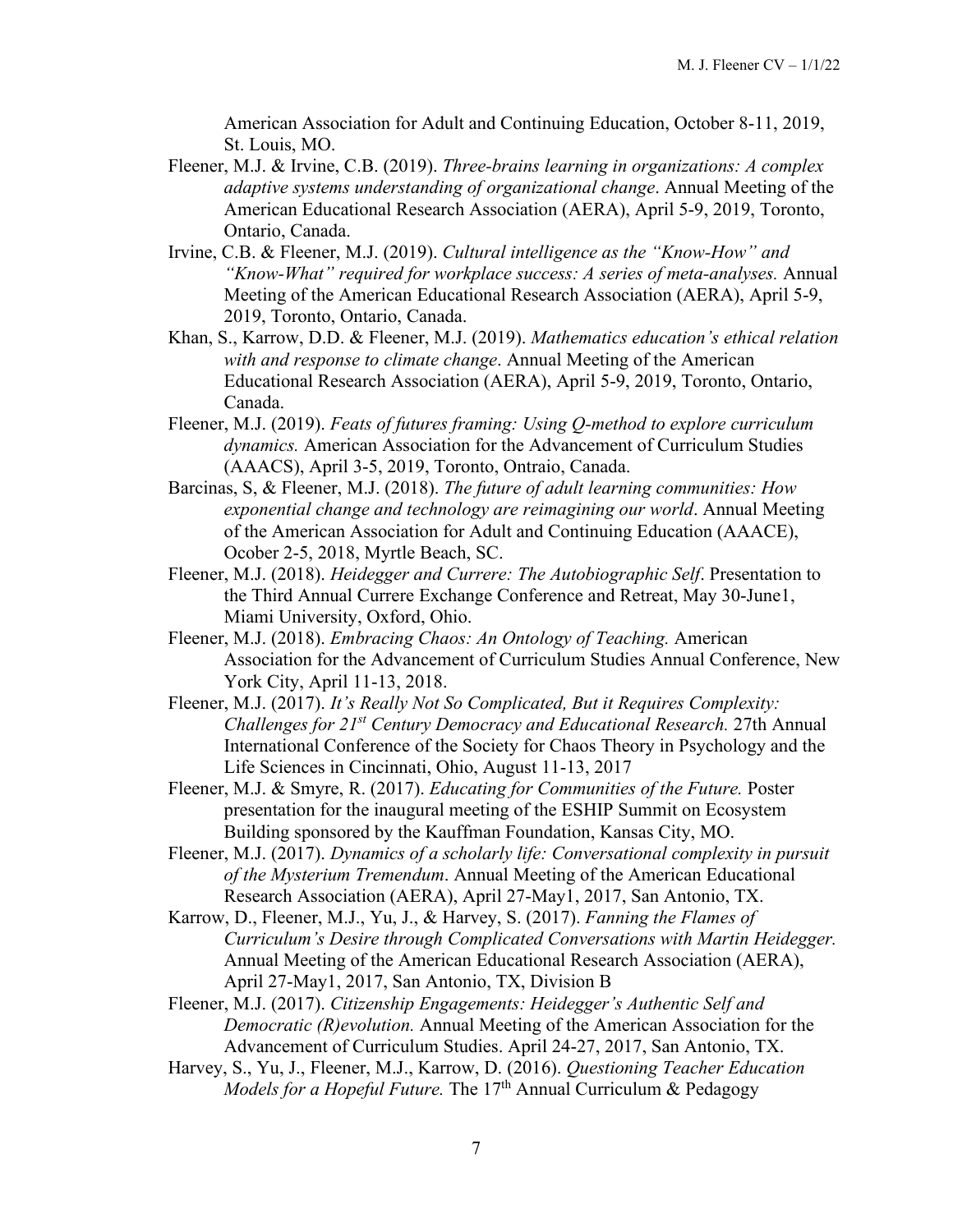Conference, *Challenge, Learn, Grow, Take Action.* October 20-21, 2016, Cleveland, OH.

- Fleener, M.J. (2016). *Fractaled Research: Transdisciplinarity of Complexity Methods (Keynote address-Chaos and Complexity SIG).* Annual Meeting of the American Educational Research Association (AERA), April 8-12, 2016, Washington, DC.
- Fleener, M.J. & Chirino-Klevans, I. (2016). *Impact of International Student Teaching Experiences on Preservice Teachers' Cultural Competency.* Annual Meeting of the American Educational Research Association (AERA), April 8-12, 2016, Washington, DC. International Education SIG
- Fleener, M.J. (2016). *Being-with curriculum: The aesthetic of authentic learning*  (Discussant). An Ethics of Historical Engagement Conference of the American Association for the Advancement of Curriculum Studies (AAACS), April 5-8, 2016, George Washington University, Washington, DC
- Fleener, M.J. (2016). *Interrogating curriculum through a Heideggerian Lens* (Presenter). An Ethics of Historical Engagement Conference of the American Association for the Advancement of Curriculum Studies (AAACS), April 5-8, 2016, George Washington University, Washington, DC
- Fleener, M.J. (2015). *Research Report*: Internationalization of Teacher Education TAG Business Meeting. 66<sup>th</sup> Annual Meeting of the American Association of Colleges of Teacher Education (AACTE), Atlanta, GA, February 26 – March 1, 2015).
- Fleener, M.J. (2015). *Internationalization of Teacher Education: Strange Bedfellows and Innovative Solutions.* 66<sup>th</sup> Annual Meeting of the American Association of Colleges of Teacher Education (AACTE), Atlanta, GA, February 26 – March 1, 2015).
- Fleener, M.J. (2015). *Is Cultural Competency the New Diversity?: Internationalization of Teacher Education Symposium.* 66<sup>th</sup> Annual Meeting of the American Association of Colleges of Teacher Education (AACTE), Atlanta, GA, February 26 – March 1, 2015).
- Fleener, M.J. (2015). *Perspectives on Using Value-Added Student Achievement Data to Improve Teacher Education.* 66<sup>th</sup> Annual Meeting of the American Association of Colleges of Teacher Education (AACTE), Atlanta, GA, February 26 – March 1, 2015).
- Fleener, M.J. (2015) *Using Web-based Applications and Online Courses for Continuous Improvement.* 66<sup>th</sup> Annual Meeting of the American Association of Colleges of Teacher Education (AACTE), Atlanta, GA, February 26 – March 1, 2015).

# **Interviews and Other Social Media Outlets – Post-2015**

Global Connections Television: Interview of Jayne Fleener by Bill Miller, May 10, 2021. [https://www.globalconnectionstelevision.com/video-gallery/2021/6/21/jayne](https://www.globalconnectionstelevision.com/video-gallery/2021/6/21/jayne-fleener?rq=fleener)[fleener?rq=fleener](https://www.globalconnectionstelevision.com/video-gallery/2021/6/21/jayne-fleener?rq=fleener)

Website Blogs:<https://blockchaineducation.info/my-blog>

# **Workshops and Other Speaking Engagements – Post-2015**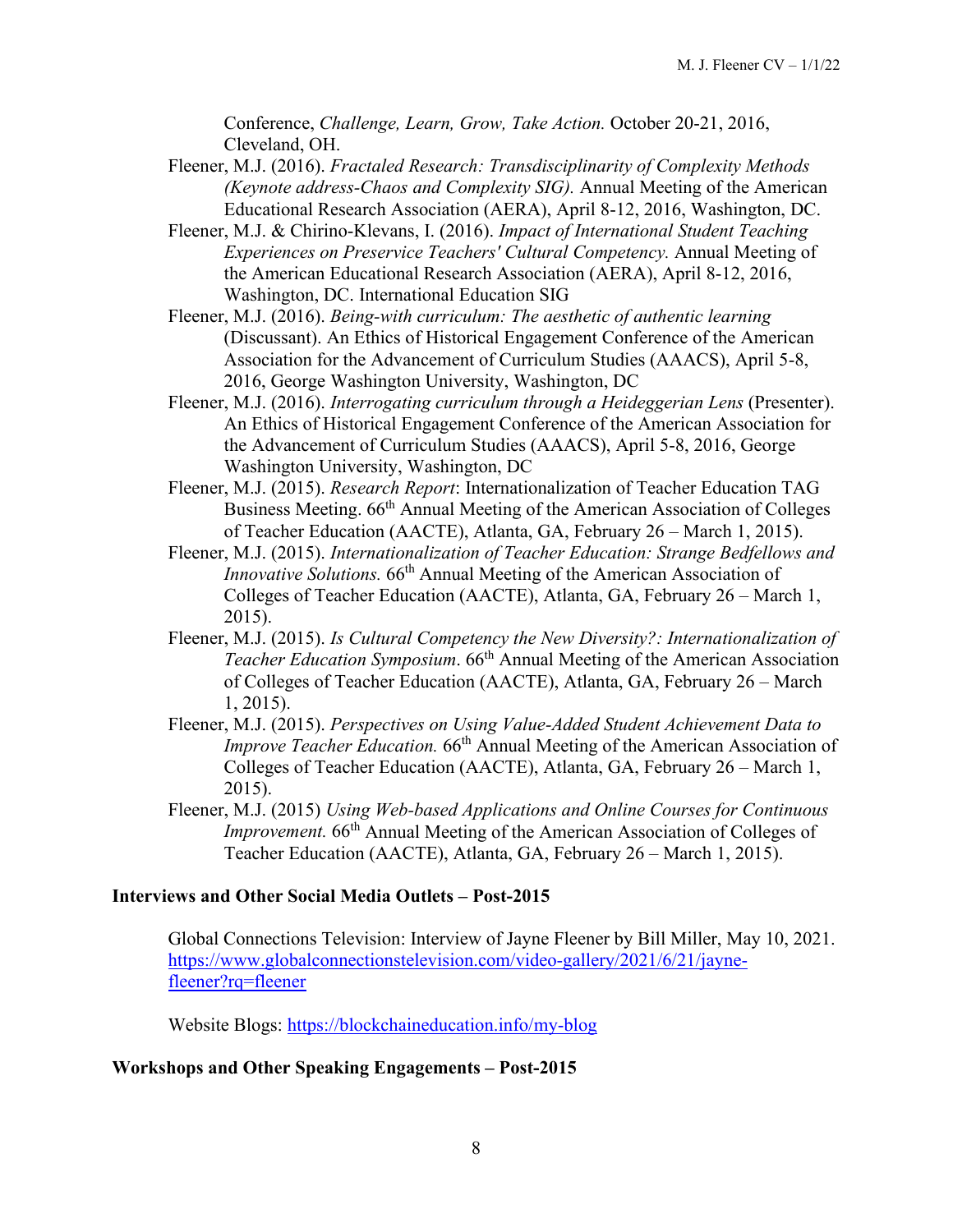- *Blockchain Technology and the Future of Education.* Presentation to the Futures Club of Wake Tech, Raleigh, NC, 2/10/22.
- *Leandro Decision 2020: What's Next for North Carolina?* Presentation and Moderator for Lunch-Time Together, Women's Forum of North Carolina, 9/28/2020
- *Pre-conference Seminar for Early Career Scholars with Disabilities,* Sponsored by the Spencer Foundation and the American Educational Research Association, Expectations and Etiquette/Developing a Scholarly Identity, 4/4/19.
- *Apple, Rubics Cubes and Rivers: Preparing for and "Managing" Exponential Change.*  eLearning SIG of NC, 2/28/18
- *2020 Census –* Spring Forum of the Women's Forum of NC, Presider, May, 2018
- *A Fair and Just Judiciary*  Fall Forum of the Women's Forum of NC, Presider
- *Ready to Lead Workshop* (participant), Raleigh, 9/16/17, Sponsored by the NC Democratic Party
- *Accelerated Leadership in Times of Rapid Change.* Presentations for the Advanced Administrators Issues (AAI) institute, College of Education, AY 2017-19 (multiple versions and times over the three years).
- *Accelerated Leadership in Times of Rapid Change.* Presentations for the Executive Leadership Program (ELP), College of Education, spring, 2017-2019 (multiple versions and times over three years).
- *What does it mean to be an education advocate?,* Guest presentation, EDUC 533: Social Justice in Education, UNC-Chapel Hill School of Education, 3-21-16

# **GRANTS – POST-2015**

# **External Grants and Contracts**

- *1.* National Science Foundation, 10/01/2021 to 9/30/2022 (unfunded). *FW-HTF-P: A Preliminary Study of Futurists' Perceptions of the Future of Technology, Worker and Workforce Needs for Lifelong Learning,* **\$149,858** (PI).
- *2.* National Science Foundation, PROJECT ATOMS: Accomplished Elementary Teachers of Mathematics and Science-Supplement, 2/01/13 – 6/30/16, **\$55,760**, (co-PI)
- *3.* National Science Foundation, *Project ATOMS: Accomplished Elementary Teachers of Mathematics and Science, (Requested:* \$3,458,694, funded: **\$3,110,997**), (co-PI)
- *4.* Longview Foundation for Education in World Affairs and International Understanding, (2013-2016), *Effective strategies for internationalizing teacher education: Building policy and practice infrastructure for North Carolina teacher preparation*, **\$68,683**, (PI/PD)
- 5. Spencer Foundation (unfunded). *Anticipating Educational Challenges of Migration: Using Futures Studies Approaches to Explore the Educational Needs and Challenges related to Migration in the US and Germany,* (117985), **\$49,938** (Co-PI with Chad Hoggan (PI), Sue Barcinas (co-PI)).
- *6. Southern Johnston Transformation for the Future* (unfunded). In partnership with Johnston County Community College, Golden Leaf Essential Skills in Advanced Manufacturing Initiative, **\$62,339** (Co-PI with Sue Barcinas)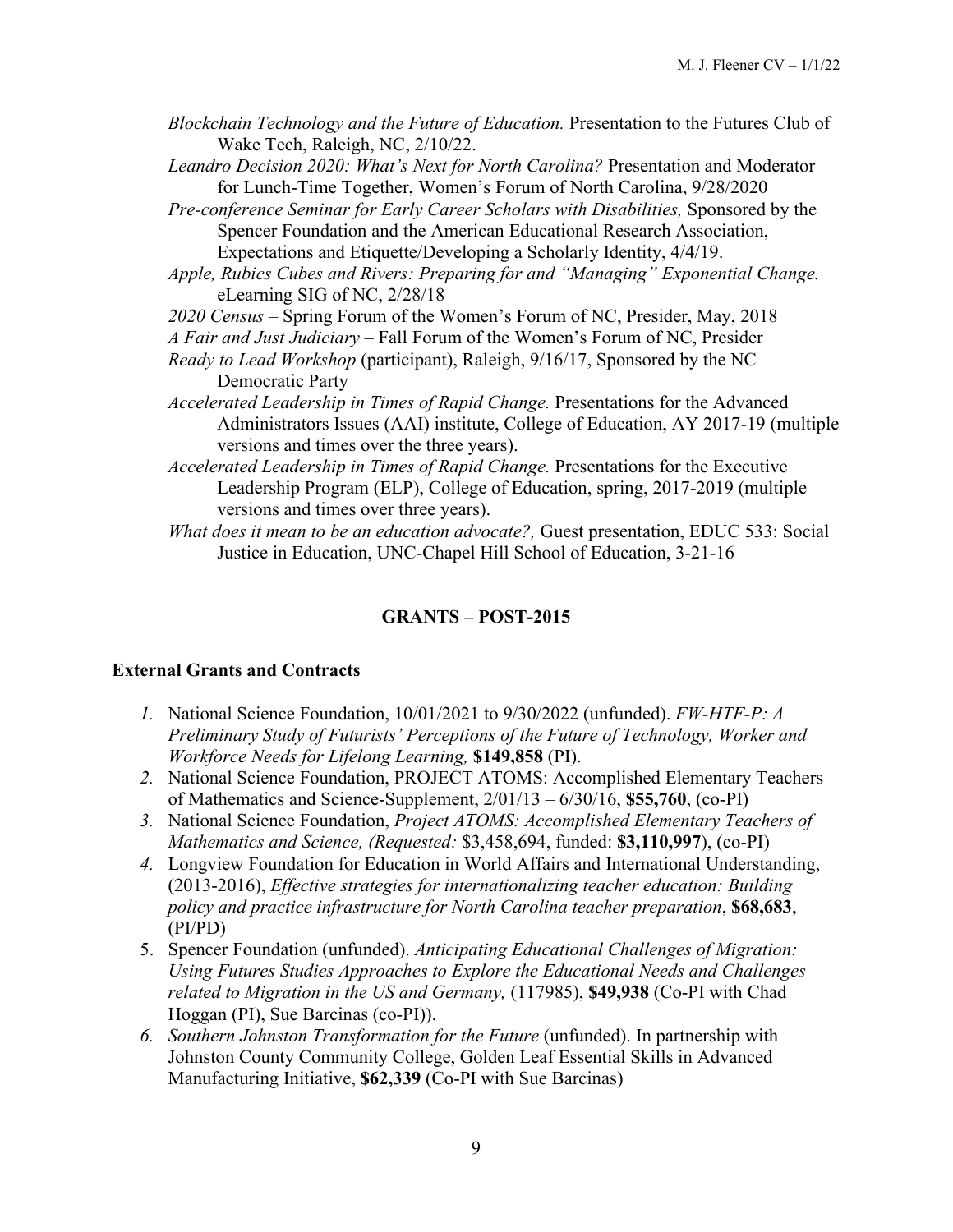# **TEACHING – NC STATE**

## **Courses Taught**

### *Graduate*

- EAC 538 Instructional Strategies, FA 2020
- EAC 556 Organizational Change in Training and Development, SP 2018, SUM 2018, SP 2019, SP 2021, FA 2021, SP 2022
- EAC 559 Adult Learning Theory, SP 2020, SUM 2020
- EAC 580 Designing Instructional System, SP 2019
- EAC 701 Leadership Issues, SP 2017
- EAC 711 Reflective Practice, FA 2019, FA 2021
- EAC 765 Current Issues in AE Collective Impact and Anticipatory Futures FA 2020
- EAC 787 Organizational Theory and Concepts in Higher Education, SP 2018, FA 2018, FA 2019

### **Advising – Dissertations – Chair**

### *NC State Completed Doctoral Dissertations*

- *1.* John Bakken (May, 2020) *The Impact of Institutional Characteristics on Performance Measure Success Rates at Community Colleges in North Carolina.*
- 2. Marcus Howard (April, 2020) *Three Studies on the Implementation of Work-Based Learning in North Carolina Apprenticeships.*
- 3. Deana Guido (March, 2019). *North Carolina Community College Faculty Perceptions of Dual Enrollment Students.*
- 4. Christina Irvine (April, 2018). *Mapping, Measuring, and Modeling Cultural Intelligence as the Capacity for Success in the Global Knowledge Economy: A Series of Meta-Analyses.*

# *LSU Completed Dissertations – 1*

### *OU Completed Dissertations – 24*

# **PROFESSIONAL SERVICE – POST-2015**

### **NC State**

### *College Level – College of Education*

2021-2022 College of Education Faculty Awards Committee 2021-2024 College of Education Research Committee 2019 College of Education University Faculty Scholar Review Committee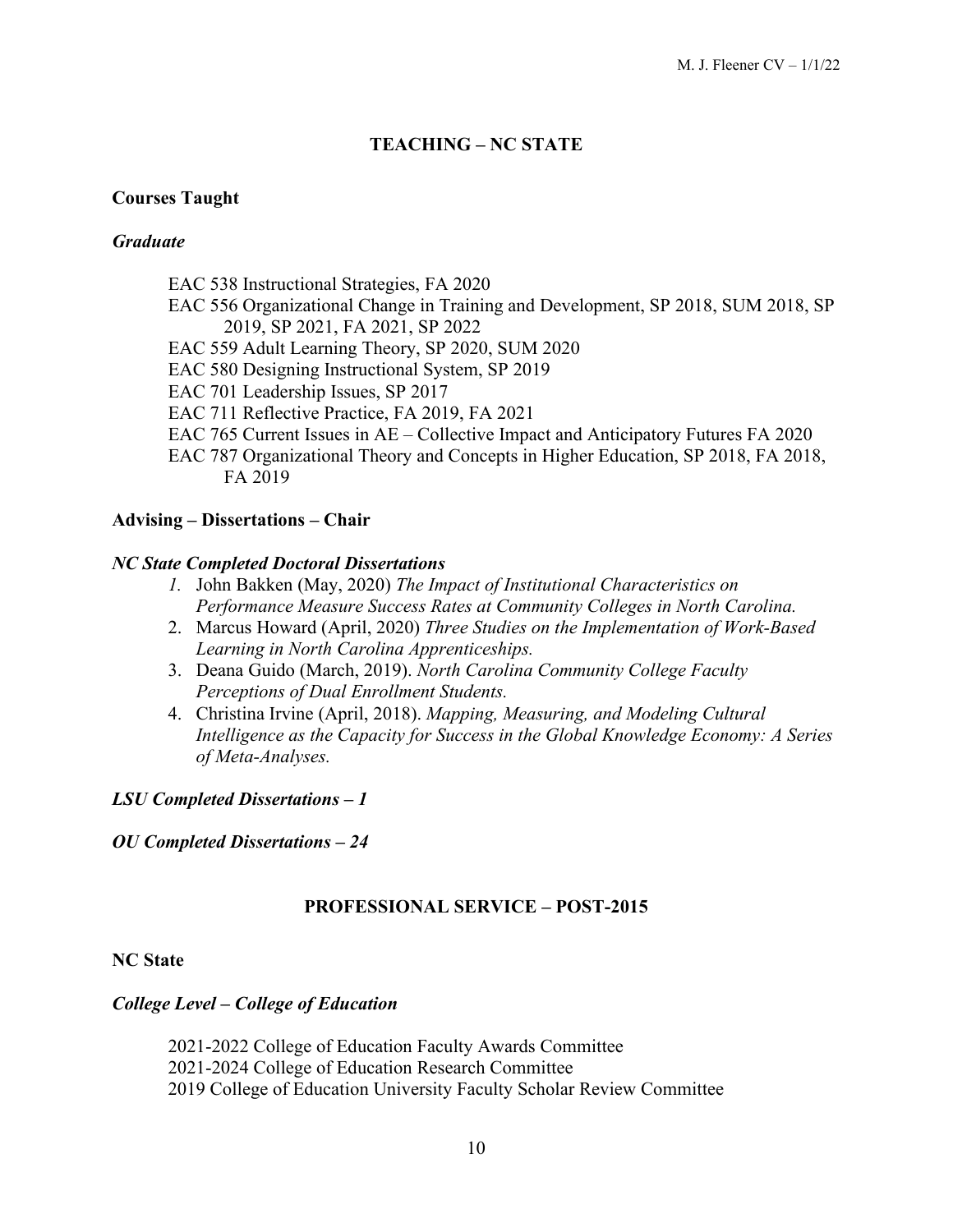### *Department Level – Educational Leadership, Policy and Human Development*

#### **Department Voting Faculty (DVF) (Chair 2017-19, co-chair 2019-20)**

Department Post Tenure Review Committee (co-chair, 2017) Reappointment, Promotion and Tenure Post-Tenure Review Faculty Renewals RULs Review and Revision

*AWCPE Program Area Co-Coordinator (2019-2020)*

### *Program Level – Adult, Workforce and Continuing Professional Education*

Active program area faculty member - Advising, participate in program governance, welcome and orientation sessions for students, participation with Graduate Student Association, represent program area in college orientation events

#### **Professional Organization Leadership - National**

Awards Chair, AERA Organizational Theory SIG, 2018-2021 Conference Coordinator, Society for Chaos Theory in Psychology and the Life Sciences (SCTPLS), 2017-18

### **Advisory Boards**

#### *National Advisory Boards*

Communities of the Future (COTF) Leadership Corp, 2016-present

### *Current National Editorial Boards*

*Complicity: An International Journal of Complexity and Education* (co-editor 2015- 2018) *\*International Journal of Complexity in Education,* 2019-present *International Journal of Instruction,* 2012-present *On The Horizon,* 2022-present *Non-linear Dynamics in Psychology and the Life Sciences (NDPLS),* 2012-present

*\* Founding editorial board member*

#### *Advisory Boards/Board of Directors*

Communities in Schools – Wake County, 2013-present Chair – Programming Committee (assessment of program effectiveness), 2015-17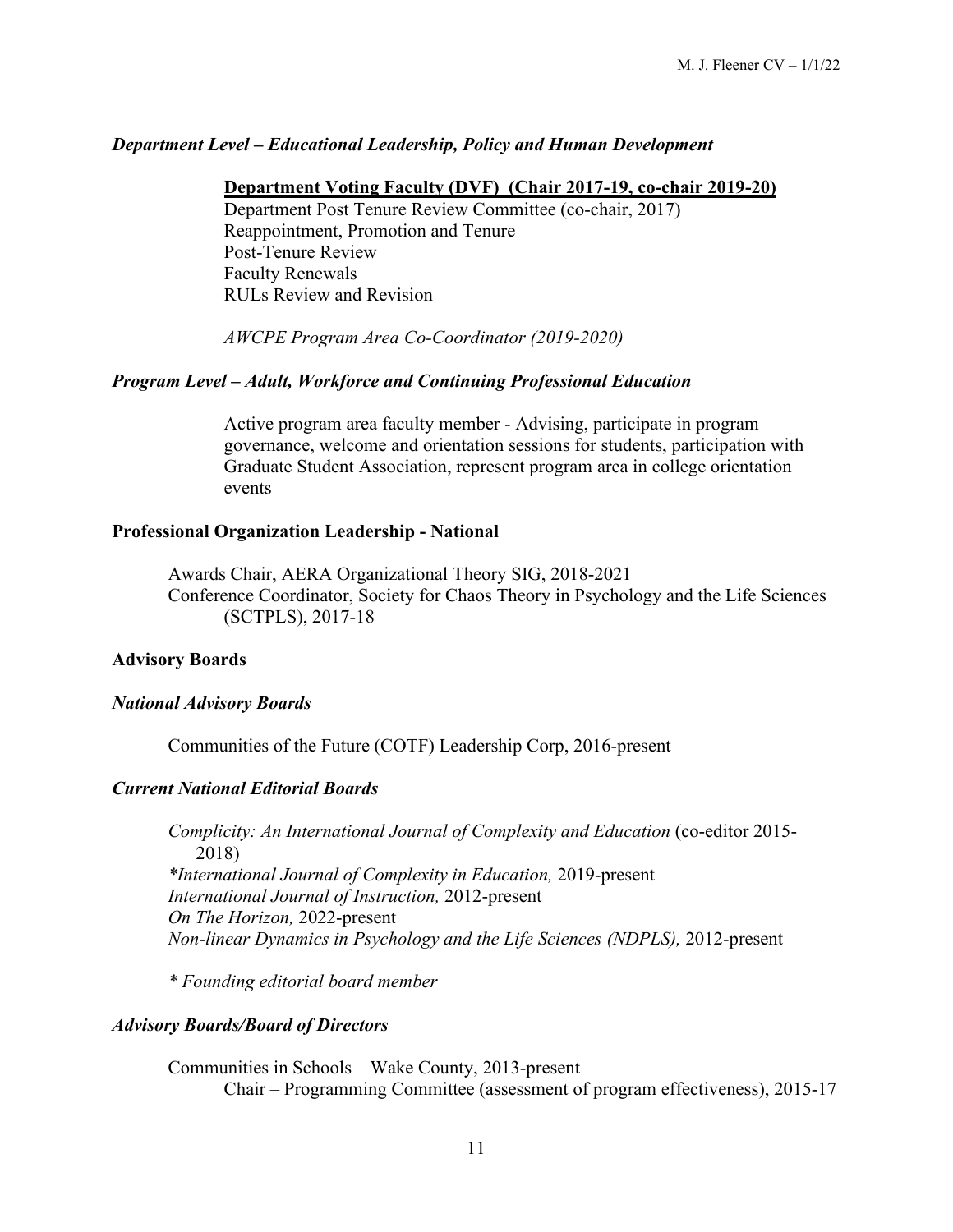Executive Committee, 2015-2021 Vice-Chair of the Board, 2019-2021 Divan Center for Interfaith Dialogue Advisory Board, 2014-16 NC New Schools/Breakthrough Learning, 2015-2016 NC Women's Forum Board of Directors, 2015-22 (President – 2017-2020) Public School Forum, 2011 – 2021 Co-chair – Special Report on Strategies to Address Low Performing Schools 2015-16 Writing group – Special Report on Extended Learning Opportunities 2013-14 Writing group – Special Report on Education in Finland 2011-12

### *Reviewer*

### **Professional Journals**

*Complicity: An International Journal of Complexity and Education International Journal of Complexity in Education Nonlinear Dynamics in Psychology and the Life Sciences (NDPLS) On the Horizon: The International Journal of Learning Futures International Journal of Instruction,* [http://www.e-iji.net](http://www.e-iji.net/) *Journal for Research in Mathematics Education*

### **National Conference Paper Presentations**

American Educational Research Association (AERA)

- Division B2, Curriculum Theorizing, 2016-17
- Chaos & Complexity Theories Special Interest Group, 2014-17, 2019-2021
- Change SIG
- Holistic Education SIG, 2016-17
- Organizational Theory SIG, 1999-2000, 2017-present (Awards Chair, 2018-21)

American Association for Adult and Continuing Education (AAACE), 2019

### **COMMUNITY SERVICE – POST-2015**

Communities in Schools Wake County Board of Directors – 2012-present Program Chair – 2016-2019 Executive Committee – 2015-2021 Vice Chair of Board – 2019-2021 Heartland Hospice, 2017 – 2020 Peak Lab Rescue, 2017 Therapy Dog International, 2015 – 2020 Triangle Organizational Development Network (TODN), 2022 - present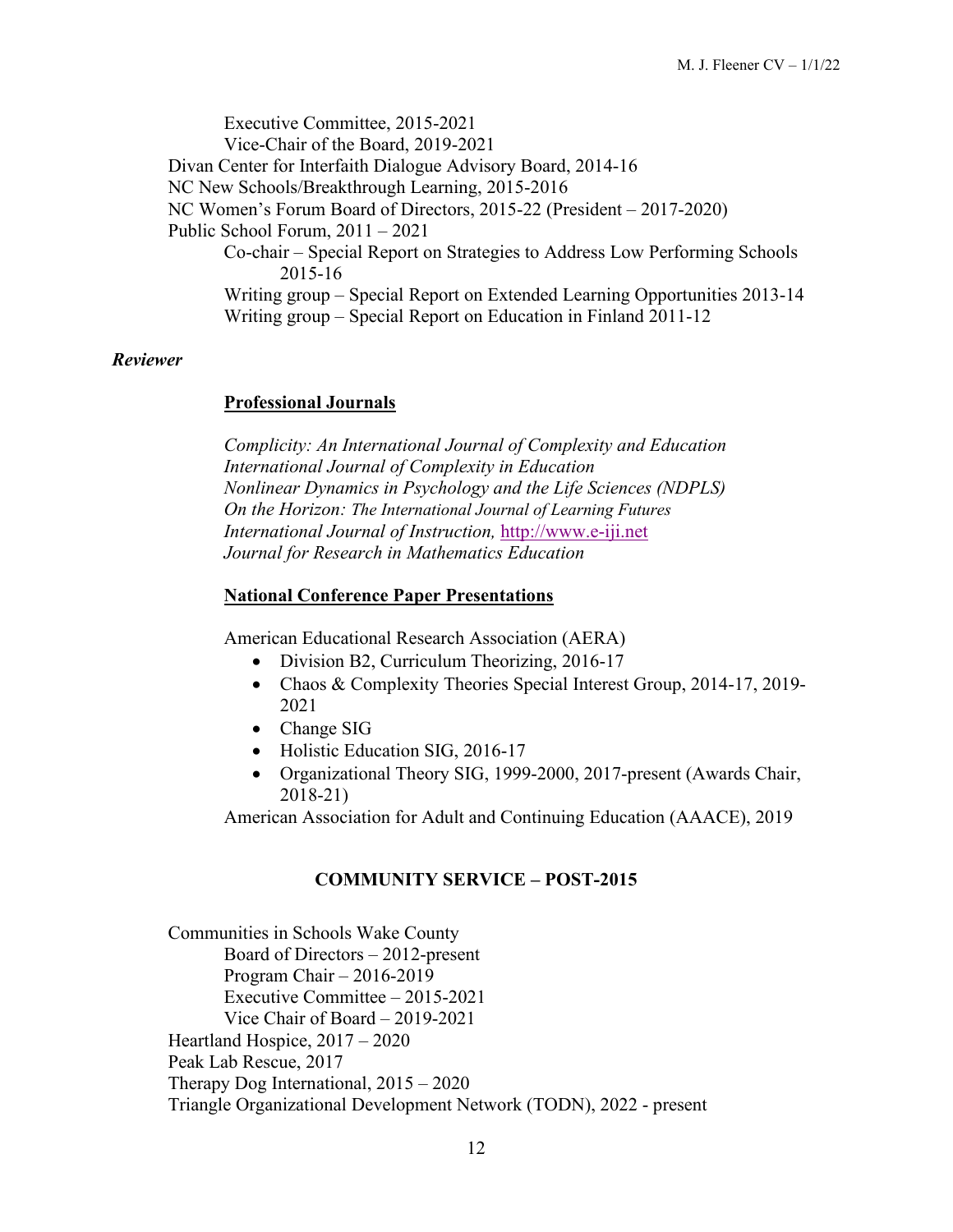Women's Forum of NC Board of Directors – 2015-21 President – 2017-2020 Boards and Commissions Committee – chair Oral History Project YouthThrive – Education Success Action Team – 2016-present

# **NATIONAL AND INTERNATIONAL AFFILIATIONS – POST-2015**

American Education Research Association (AERA) \*Association of Professional Futurists (APF) – Full member Communities of the Future 2.0 (COTF 2.0) International Association for the Advancement of Curriculum Studies (IAACS) \*Professors of Curriculum (POC) – Full member \*World Futures Studies Federation (WFSF) – Full member

\* Honorary Societies

# **AWARDS AND HONORS – POST-2015**

### **Professional Awards and Honors**

### *Service Awards*

Central Carolina Chapter of the Indiana University Alumni Association Distinguished Service Award, 2018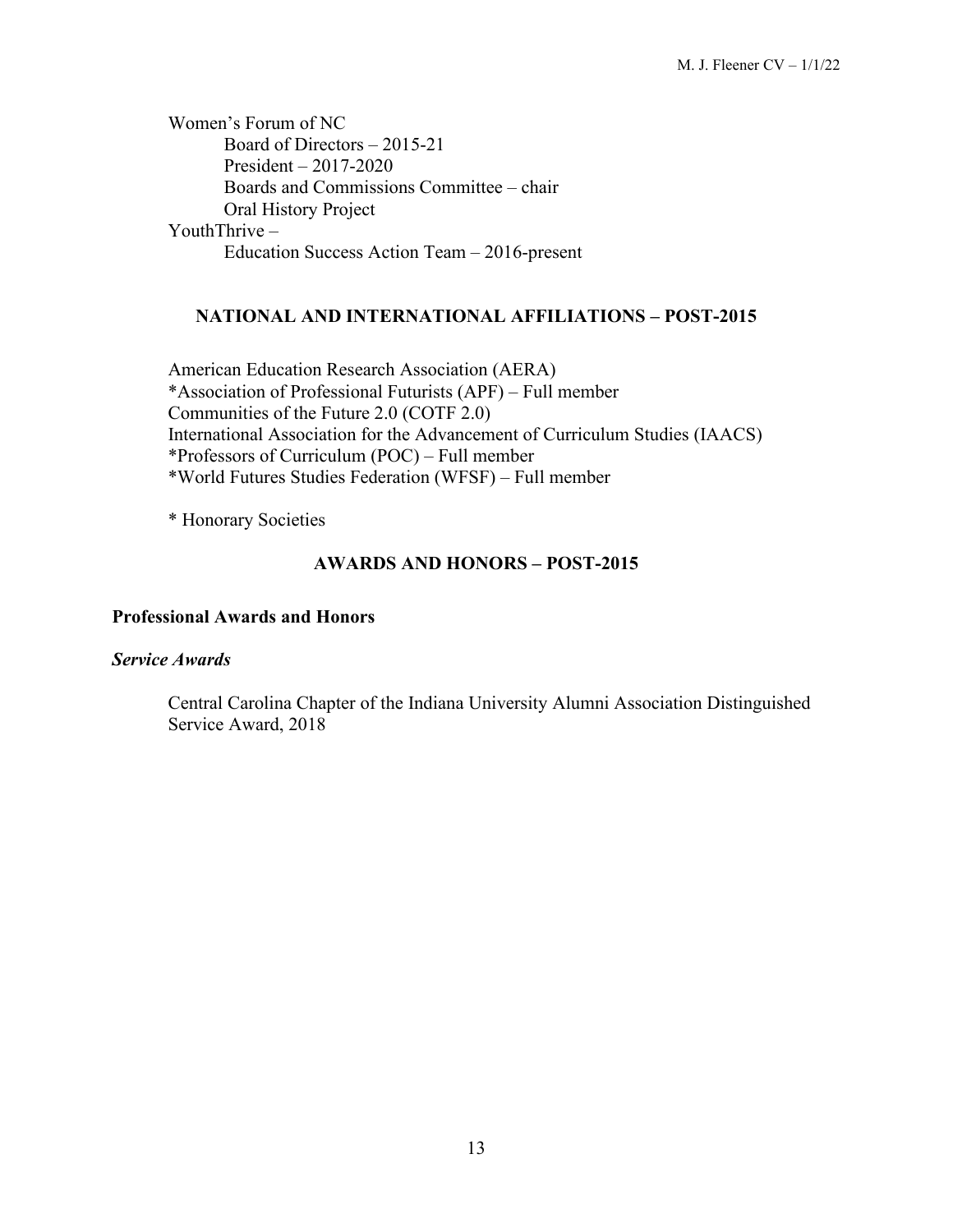#### **PROFESSIONAL EXPERIENCES PRE-2015**

#### **SCHOLARSHIP – PRE-2015**

#### **Publications**

#### *Journal articles, book chapters, & proceedings publications*

- Guastello, S.J., Fleener, M.J., (2012). Chaos, complexity and creative behavior, Editors Comments. *Journal of Nonlinear Dynamics in Psychology and the Life Sciences, 15* (2), pp. 143-144.
- Fleener, M.J., Jewett, L., Smolen, J., Carson, R. (2011). Creating Spaces for Service Learning Research – Implications for Emergent Action and Civic Ingenuity. In T. Stewart, *Problematizing Service-Learning: Critical Reflections for Development and Action.* Information Age Publishing, pp. 3-18.
- Fleener, M.J., Exner, P.D. (2011). Dimensions of teacher education accountability: A Louisiana perspective on value added. In D. Imig & P. Earley, *Teacher Education Policy*, pp. 26-43.
- Fleener, M.J. (2009). Bootstrapping a Theory of Thinking and Learning*. Complicity: An International Journal of Complexity and Education 6(1), pp. 39-44.*
- Fleener, M.J. (2009). Conversational Labyrinths and Metaphorical Journeys. In *Complicity: An International Journal of Complexity and Education.*6(2).
- Fleener, M.J., Jewett, L., Smolen, J., (2009). Educational leader supply and demand in Louisiana: A Board of Regents Sponsored Personnel Policy Study. Funded through the Wallace Foundation. http://www.leadlouisiana.net/
- Fleener, M.J. (2008). Complexity and Postmodern Criticality: Moral Dimensions of Emergentist Research*. Journal of the Canadian Association for Curriculum Studies*, 6 (1), pp. 73-91.
- Ricks, T., Lu, L., Fleener, M.J. (2008). Understanding students' thinking from an interrelationship perspective. *Journal of Mathematics Education* (China)
- Fleener, M.J. (2008). Re-Romancing Education: The Bricoleur. *Process Papers Eleven: Concerning A Different Three Rs for Education*, pp. 54-58.
- Fleener, M.J. & Matney, G. (2007). Curriculum clearings as being-with mathematics experiences: Authentic learning through a Heideggerian Lens. *Journal of Curriculum and Pedagogy. Volume 3, Number 2, Winter 2006: p. 92-106.*
- Fleener, M.J. & Merritt, M. (2007). Paradigms Lost? *Nonlinear Dynamics, Psychology and the Life Sciences*. Volume 11, Number 1, p. 1-18.
- Fleener, M.J., Willis, J., Brun, J., Hebert, K. (2007). Post-Katrina Educational Contexts: Breaking the Rules. In S. Robinson & M.C. Brown, *The Children Hurricane Katrina Left Behind: Schooling Context, Professional Preparation, and Community Politics*.
- Reeder, S., Cassel, D., Reynolds, A., Fleener, M.J. (2006). Doing Something Different: Envisioning and Enacting Mathematics Curriculum Alternatives. *Curriculum and Teaching Dialogue: A Journal of the AATC*. Volume 8, Number 1, p. 51-68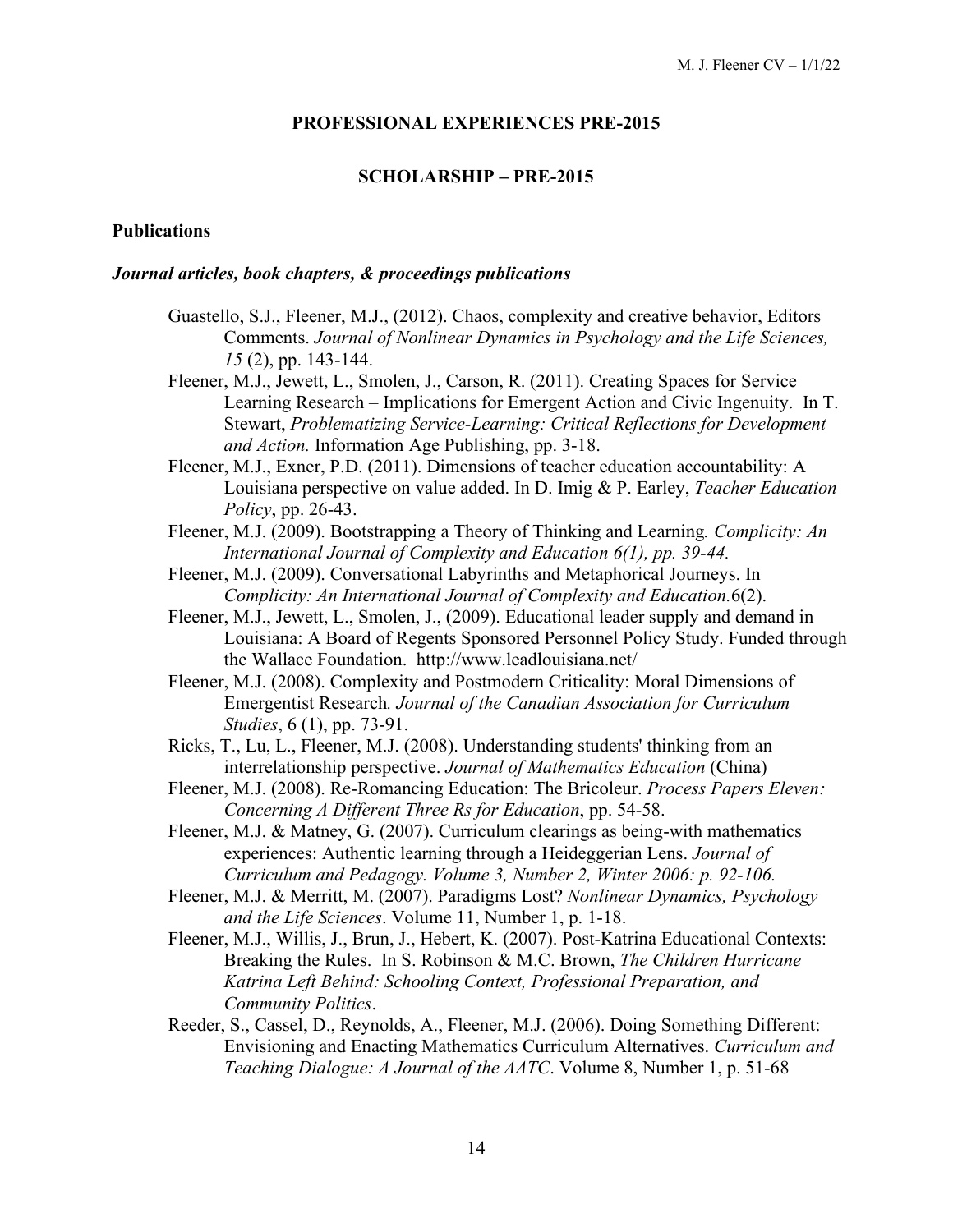- Fleener, M. J., Reeder, S. (2006). Teaching etcetera. In Evans, M. & Allan, G., *A Different Three R's of Education*. Volume 176, p. 141-154
- Reynolds, A.M., Fleener, M.J., Wheatley, G., Robbins, R. (2005). The making of intelligence: Poststructural perspectives of learning. *International Journal of Learning* (11), 1033-1039*.*
- Fleener, M.J., (2005). Learning as dynamic spacing: Changing language games through complexity. *Complicity: An International Journal of Complexity and Education, 2(1),* pp. 77-80 (December).
- Fleener, M.J., Forehand, C., Robbins, R. (2005). Poststructural perspectives of self and education. *International Journal of Learning* (11), pp. 1065-1071*.*
- Fleener, M.J., Smith, J.K., Simpson, D. (2005). Philosophy and teacher education: Paradox or paradigm? *Process Philosophy Papers* (9), pp. 66-75.
- Fleener, M.J. (Summer, 2004). Curriculum dynamics and soul of teaching complexly: Horizons of expectation as educative improvisation. *Journal of Thought*, pp. 35- 42.
- Fleener, M.J., Richardson, K., & Matney, G. (2004). Deterritorializing the curriculum: Poststructural logic and dynamic process. In L. Coia, et al., *Democratic Responses in an Era of Standardization*, pp. 27-37. Troy, NY: Educator's International Press, Inc.
- Fleener, M.J. (2004). Why mathematics?: Poststructural topologies and negative spaces. In Walshaw, M (Ed.) *Mathematics education within the postmodern*. Greenwich, CT: Information Age Publishing.
- Trytten, D. A., Shehab, R. L., Reed-Rhoads, T., Fleener, M. J., Harris, B. J., Reynolds, A., Walden, S. E., Moore-Furneaux, S. K., Kvach, E., Warram, K. R., & Murphy, T. J., (2004). 'Inviteful' engineering: Student perceptions of industrial engineering, *Proceedings of the ASEE Annual Conference*, Salt Lake City, UT.
- Fleener, M. J., Reeder, S. L., Young, E., Reynolds, A. M. (2003). Unfolding mathematical experience through on-going study of the history of mathematics. *Action in Teacher Education*, Vol. XXIV (3), pp. 73-84.
- Fleener, M.J., Adolphson, K., Reeder, S. (2002). Robotics activities and constructed problem solving: Creating spaces for learning/doing. In A.D. Cockburn & E. Nardi (Eds), *Psychology of Mathematics Education- Volume 2,* 361-367.
- Carter, A., Fleener, M. J. (2002) Exploring the teacher's role in developing autonomy. In D.S. Mewborn, P. Sztajn, D.Y. White, H.G. Wiegel, R.L. Bryant, K. Nooney (Eds). *Psychology of Mathematics Education-North American Chapter – Volume 2*, 819-829.
- Fleener, M. J. & Dupree, G. D. (2002). Autobiosophy through Gynocritical Inquiry: Exploring Women's Ideas about Mathematics, Power, and Community. *Journal of Curriculum Theorizing,* 65-76.
- Fleener, M.J. (2002). Logical Foundations for an Organocentric Curriculum: Dewey's Logic and Complexity Sciences. In W. Doll & N. Gough, (Eds.), *Curriculum Visions,* New York: Peter Lang Publishers, 152-162.
- Fleener, M.J. (2001). The Language Games of Science and Philosophy: Bridges Rather than Anchors A Response to Science Education: Constructing a True View of the Real World? In Stone, L. (Ed.), *Philosophy of Education* 2000, Urbana-Champaign, IL: Philosophy of Education Society, 378-382.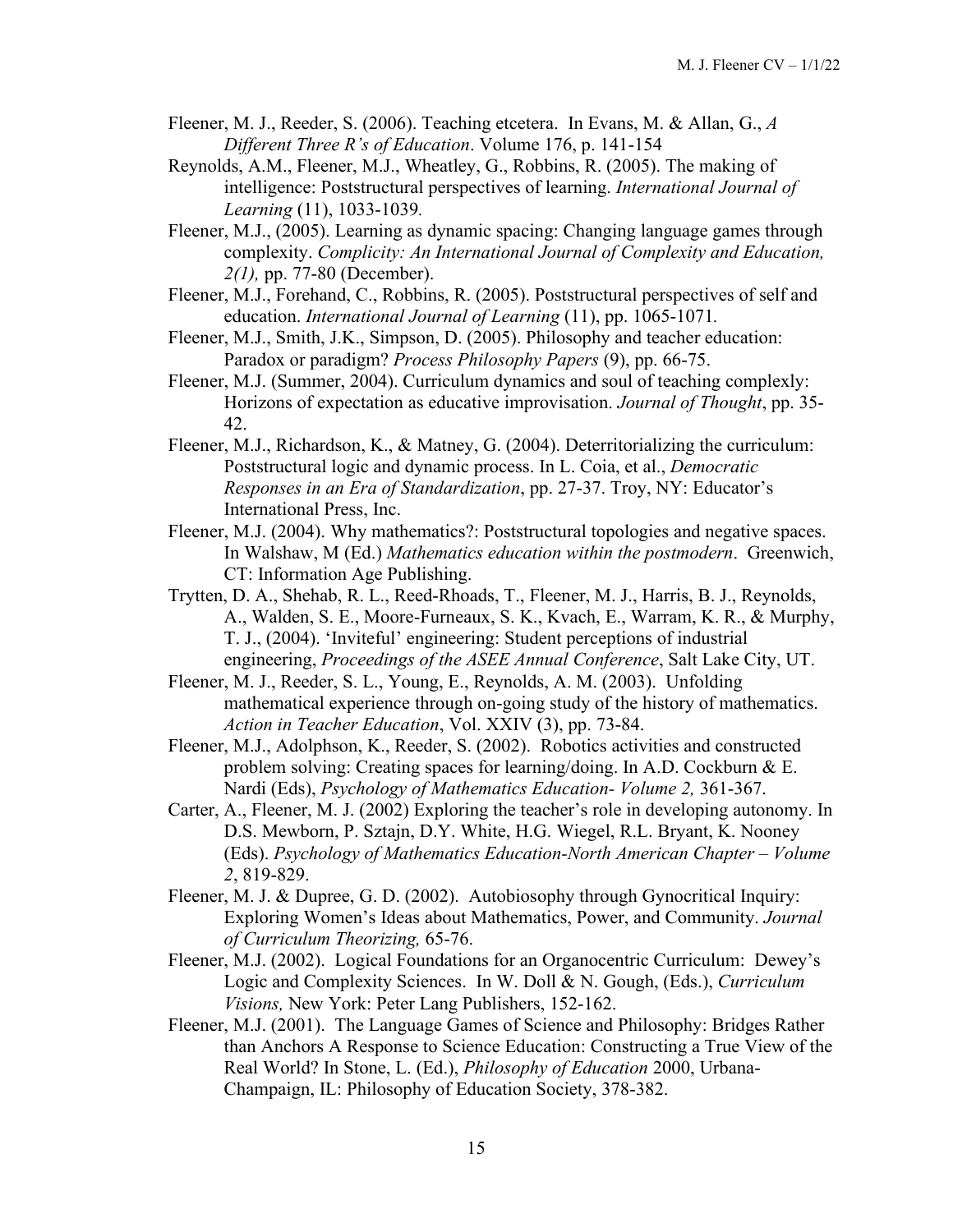- Fleener, M.J. (2001). Educational Standards and High Stakes Testing: Changing Ways of See-As. *Process Papers*, 6 (December, 2001),19-37.
- Fleener, M. J. & Rodgers, D. B. (1999). A systems theoretic approach to understanding transformation in learning communities. *Journal of Thought, 34(1),* 9-22.
- Fleener, M. J. (1999). Toward a poststructural mathematics curriculum: Expanding discursive possibilities, *Journal of Curriculum Theorizing*, 15(2), 89-105.
- Pourdavood, R. G. & Fleener, M. J. (1998). The ecology of a dialogic community as a socially constructive process. *Teaching Education*.
- Fleener, M. J. & Fry, P. G. (1998). Adaptive teacher beliefs for continued professional growth during postmodern transitions. In D. J. McIntyre & D. M. Byrd (Eds.), Strategies for Career-Long Teacher Education: *Teacher Education Yearbook* VI, Thousand Oaks, CA: Corwin Press, 154-167.
- Fleener, M. J., Donaldson, G. D., & Craven, L. D. (1997). Exploring and changing visions of mathematics teaching and learning: What do students think? *Mathematics Teaching in the Middle School,* 9(1), 40-43.
- Fry, P. G. & Fleener, M. J. (1997). An analysis of teacher-class interaction metaphors. *The Journal of Classroom Interaction,* 32(1), 30-35.
- Pourdavood, R. G. & Fleener, M. J. (1997). Impact of a dialogic community on the development of classroom sociocultural norms. *Journal for a Just and Caring Education* 3(4), 399-417.
- Pourdavood, R. G. & Fleener, M. J. (1997). Evolution of a dialogic community and teacher change. *The School Community Journal*, 7(1), 51-61.
- Pourdavood, R. G. & Fleener, M. J. (1997). Sustaining cultures of teaching for liberatory mathematics education. *Proceedings of the 19th Annual Meeting of the Psychology of Mathematics Education – North American Chapter*.
- Pourdavood, R. G. & Fleener, M. J. (1996). Examining teachers' beliefs and practices within a dialogic community*. Proceedings of the 18th Annual Meeting of Psychology in mathematics Education - North American Chapter (PME-NA),* Volume II, 370-375.
- Fleener, M. J. (1996). Scientific worldbuilding on the edge of chaos: High school students' beliefs about mathematics and science. *School Science and Mathematics*, 96(6), 312-320.
- Fleener, M. J., Westbrook, S. L., & Rogers, L. N. (1995). Learning cycles for mathematics: An investigative approach to middle school mathematics. *The Journal of Mathematical Behavior*, 14(4), 437-442
- Fleener, M. J. (1995). Alamo Rent-A-Car Commercial. *Mathematics Teaching in the Middle School*, 1(5), 394
- Fleener, M. J. (1995). A survey of mathematics teachers' attitudes about the calculator: The impact of philosophical orientation. *Journal of Computers in Mathematics and Science Teaching,* 14(4), 481-498.
- Fleener, M. J. (1995). The relationship between experience and philosophical orientation: A comparison of preservice and practicing teachers' beliefs about calculators. *Journal of Computers in Mathematics and Science Teaching,* 14(3), 359-376.
- Fleener, M. J., Pourdavood, R. G., & Fry, P. G. (1995). A study of preservice teachers' metaphors for the different roles of the mathematics teacher*. Proceedings of the*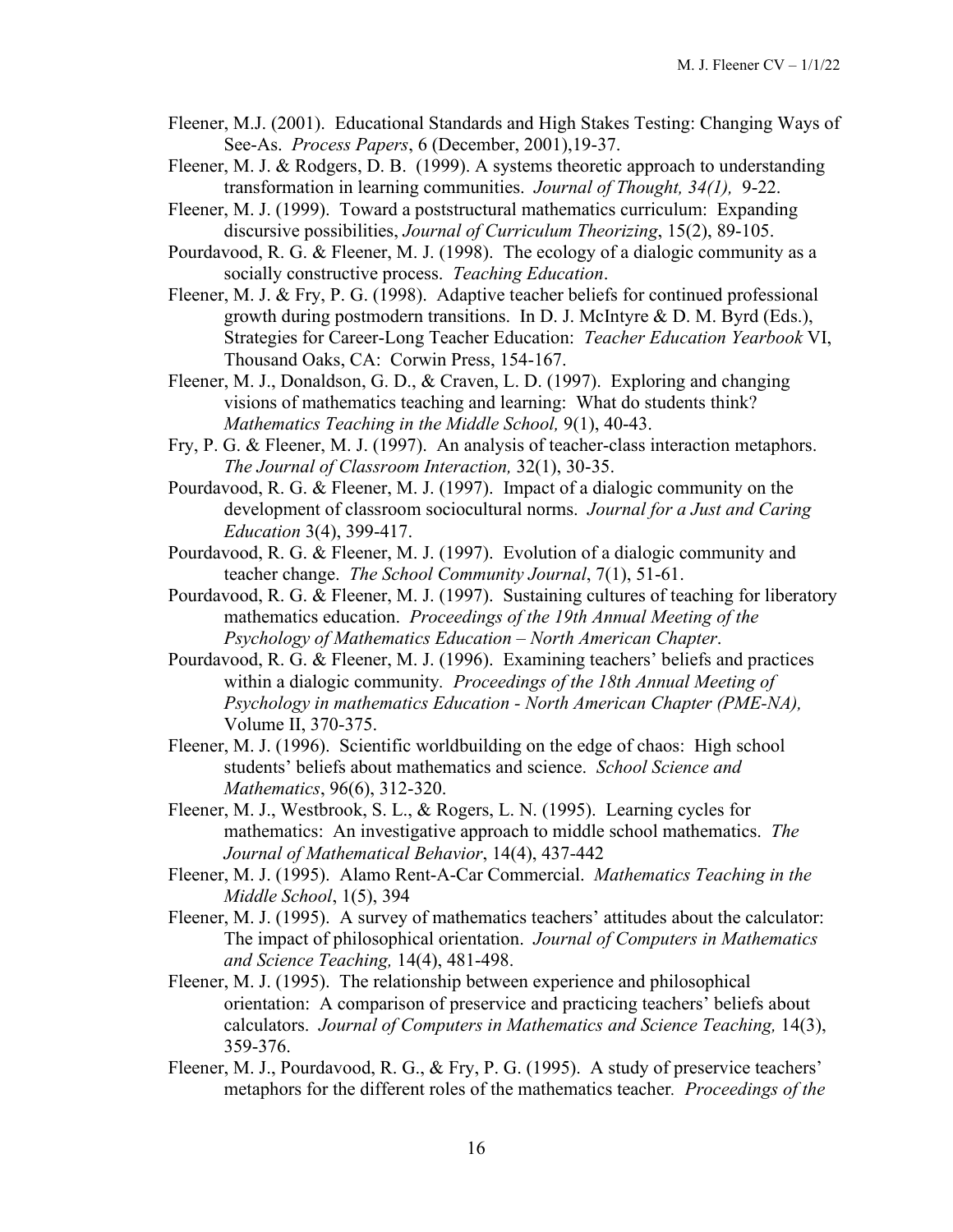*17th Annual Meeting of Psychology in Mathematics Education – National (PME-NA)* Volume II. 104-108.

- Fleener, M. J. (1995). Relationships among experience, philosophy and beliefs related to calculator use. In D. Carey, R. Carey, D.A. Willis, & J. Willis (Eds.) *Technology and teacher education annual: 1995*. Charlottesville, VA: Association for the Advancement of Computing in Education.
- Fry, P. G., & Fleener, M. J. (1995). A Freirean approach to teacher change: A study of ten teachers engaged in action research. In E. Chance (Ed.), *Creating the quality school*, Magna Press.
- Fleener, M. J. & Fry, P. G. (1994). Methods classes and professional development schools: The overlooked semester*. The Teacher Educator,* 29(3), 39-44.
- Fleener, M. J. & Fry, P. G. (1994). Analyzing metaphors for mathematics teaching. *National Forum of Teacher Education Journal,* 4(1), 55-63.
- Fleener, M. J. & Nicholas, S. N. (1994). Dynamic belief clusters: Using isolation analysis to determine preservice teachers' beliefs about the teaching and learning of mathematics. *National Forum of Applied Educational Research Journal,* 7(2), 13-22.
- Nicholas, S. N., & Fleener, M. J. (1994). Nine preservice teachers' beliefs about teaching and learning mathematics: A case study. *National Forum of Applied Educational Research Journal*, 7(2), 3-12.
- Fleener, M. J. & Reynolds, A. (1994). The relationship between preservice teachers' metaphors for mathematics learning and Habermasian interests. *Proceedings of the 16th Annual Meeting of Psychology in Mathematics Education – North American Chapter (PME-NA)*, 247-253.
- Fleener, M. J. (1994). A research study of teachers' beliefs about calculator use. In G. Marks (Ed.), *Mathematics/Science education and technology,* 1994 (pp. 56-61). Charlottesville, VA: Association for the Advancement of Computing in Education.
- Fleener, M. J. (1994). Is experience enough?: A survey of mathematics teachers' philosophies of calculator use. In D. Carey, R. Carey, D.A. Willis, & J. Willis (Eds.) *Technology and teacher education annual: 1994.* Charlottesville, VA: Association for the Advancement of Computing in Education.
- Fine, A., & Fleener, M. J. (1994). Calculators as instructional tools: Perceptions of three preservice teachers*. Journal of Computers in Mathematics and Science Teaching*, 13(1), 83-100.
- Fleener, M. J. (1993). Graphing calculators: Networking strategies for inservice instruction. In D. Carey, R. Carey, D.A. Willis, & J. Willis, J. (Eds.) *Technology and teacher education annual: 1993* (pp. 596-599). Charlottesville, VA: Association for the Advancement of Computing in Education.
- Fleener, M. J. (1992). Life in the fast lane: A modeling problem from the grocery store. *Consortium: The Newsletter of the Consortium for Mathematics and Its Applications*, 43.
- Fleener, M. J., & Marek, E. A. (1992). Testing in the learning cycle. *Science Scope,* 15(6), 48-49.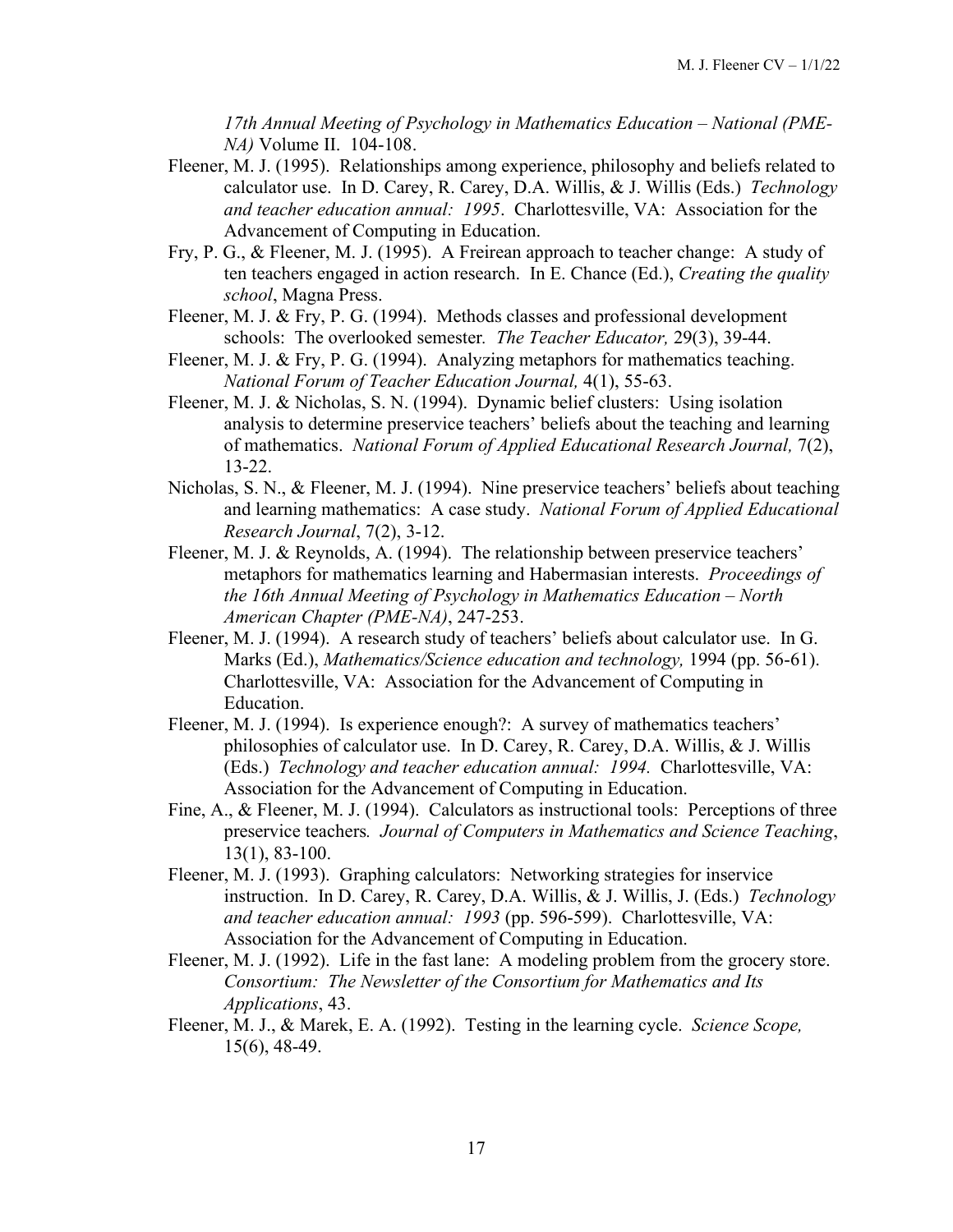#### *Book Reviews*

- Fleener, M.J. (2017). Overcoming excellence gaps: Every child challenged; A Review of: *Excellence Gaps in Education: Expanding Opportunities for Talented Students*. *Teachers College Record, Date Published: July 24, 2017. [http://www.tcrecord.org](http://www.tcrecord.org/Home.asp) ID Number: 22098. [\(http://www.tcrecord.org/Content.asp?ContentID=22098](http://www.tcrecord.org/Content.asp?ContentID=22098) )*
- Fleener, M.J. *Learning Dynamics.* [Review of Davis, E.J., Smith, T.J., & Leflore, D. (2008). *Chaos in the classroom: A new theory of teaching and learning.* Durham, NC: Carolina Academic Press.] *Nonlinear Dynamics in Psychology and the Life Sciences.*
- Fleener, M.J. [Review of Tent, M.B.W. (2006). *The prince of mathematics: Carl Friedrich Gauss.* Wellesley, MA: A.K. Peters, Ltd.]. *Mathematics Teaching in the Middle School*.
- Fleener, M.J. [Review of Stickels, T. (2000). *Are you as smart as you think?*  Gordonsville, VA: St. Martin's Griffin]. *Mathematics Teaching in the Middle School*.
- Fleener, M. J. [Review of Spencer, D. (1995). *Key dates in number theory history*. Ormond Beach, FL: Camelot Publishing Company]. *School Science and Mathematics.*
- Fleener, M. J. [Review of Spencer, D. (1995). *Illustrated computer dictionary for young people.* Ormond Beach, FL: Camelot Publishing Company]. *School Science and Mathematics.*
- Fleener, M. J. [Review of Spencer, D. (1995). *Spencer's illustrated computer dictionary.* Ormond Beach, FL: Camelot Publishing Company]. *School Science and Mathematics*.
- Fleener, M. J. [Review of Spencer, D. (1995). *Exploring number theory with microcomputers (3rd Edition).* Ormond Beach, FL: Camelot Publishing Company]. *School Science and Mathematics.*
- Fleener, M. J. (1998). [Review of Fomin, D., Genkin, S., & Itenberg, I. (1996). *Mathematical circles (Russian experience).* Boston, MA: American Mathematical Society] *Mathematics Teaching in the Middle School.*
- Fleener, M. J. (1997, September). [Review of NCTM (1997). *Results from the sixth mathematics assessment*. Reston, VA: NCTM]. *Mathematics Teaching in the Middle School*.
- Fleener, M. J. (1997). [Review of the Ontario Association for Mathematics Education (OAME) and the Ontario mathematics Coordinators Association (OMCA) (1995). *Linking assessment and instruction in mathematics: Connecting to the Ontario Provincial Standards.* Rosseau, ON: OAME and OMCA} *Mathematics Teaching in the Middle School, 2*(5), pp. 363-364).
- Fleener, M. J. (1995). [Review of Tsuruda, G. (1994). *Putting it Together: Middle school math in transition.* Portsmouth, NH: Heinemann Press]. *Mathematics Teaching in the Middle School.*
- Fleener, M. J. (1994). [Review of Owens, D. T. (1993). *Research ideas for the classroom: Middle grades mathematics.* New York: Macmillan Publishing Co.]. *Mathematics Teaching in the Middle School*, 1(2), pp. 162-163.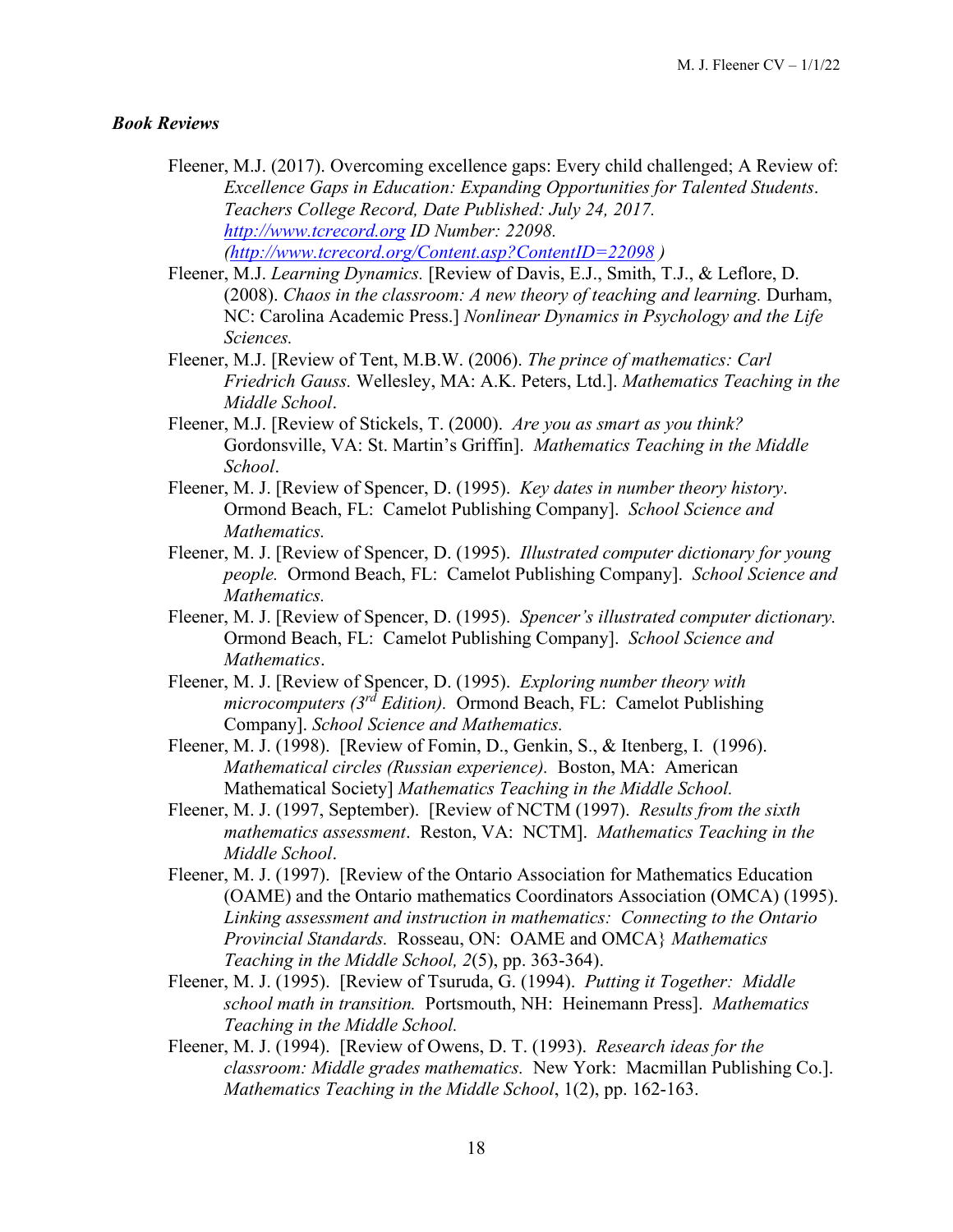#### *State Newsletter/Journal Publications*

Fleener, M. J. (2001, Fall). Teaching Etcetera*. The Oklahoma Mathematics Teacher.*

- Fleener, M. J. (1997, Spring). Traveling the Speed of Light Almost. *The Oklahoma Mathematics Teacher.*
- Fleener, M. J. (1995, Spring). Numerology: Number patterns and relationships for exploring mathematics. *The Oklahoma Mathematics Teacher.*
- Fleener, M. J. (1994, Summer). Chaos, fractals and dynamic systems: New mathematics for the 21st century. *The Oklahoma Mathematics Teacher,* 6-8.
- Fleener, M. J. (1994, Spring). Commercials, number sense and connections: Are we there yet? *The Oklahoma Mathematics Teacher,* 4-5.
- Fleener, M. J. (1993, Fall). Geometric probability using the graphing calculator. *The Oklahoma Mathematics Teacher,* 6-9.
- Fleener, M. J. (1993, Spring). Pick's theorem: A bridge for algebraic and geometric problem solving. *The Oklahoma Mathematics Teacher*, 7-10.
- Fleener, M. J. (1992, Fall). Explorations with fractals. *The Oklahoma Mathematics Teacher*, 6-8.
- Fleener, M. J. (1992, Spring). Spreadsheet applications for general mathematics: The bank loan problem. *The Oklahoma Mathematics Teacher*, 12-13.
- Fleener, M. J., & Nicholas, S. N. (1991-1992, Winter). Math textbook adoption 1992: Issues, concerns, and questions for making the decision. *The Oklahoma Mathematics Teacher*, 9-11.

#### *Feature Articles – President's Message*

- Fleener, M.J. & Reeder, S. (2002). *The Geometry of Relationship*. Chaos and Complexity SIG, American Educational Research Association.
- Fleener, M.J. (2001). *Educational ether and philosophical spacings: Reciprocity as the geometry of relationship.* Chaos and Complexity SIG, American Educational Research Association
- Fleener, M. J. (1999). *Mindwalking*, Chaos and Complexity SIG, American Educational Research Association.
- Fleener, M. J. (1996, March). Spring Renewal, Central Oklahoma Association of Teacher Educators (COATM).
- Fleener, M. J. (1996, January). Professional Development: The Mark of a Teaching Professional (COATM).
- Fleener, M. J. (1995, August). Creating Community: A Message from the President (COATM).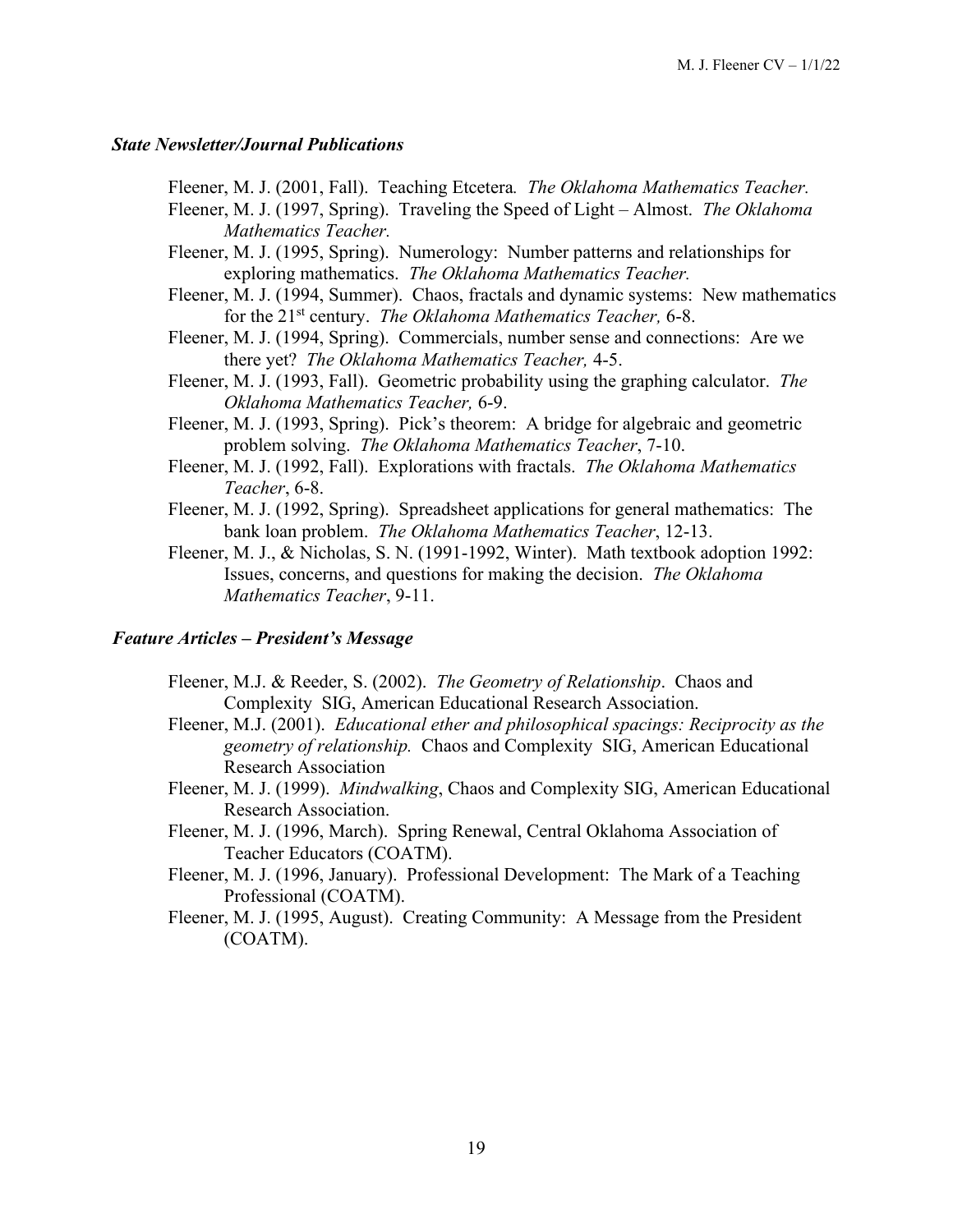#### **Presentations**

#### *National and International Presentations*

Including numerous overseas presentations in China, Cuba, Denmark, Finland, Russia

- Fleener, M.J, Chirino-Klevens, I. (2014). *Internationalization of Teacher Education: A Collaboration Across Universities.* Annual Conference of the NAFSA: Association of International Educators, San Diego, CA, May 25-30, 2014.
- Fleener, M.J., Derr, B., Teitelbaum, K., Wixson, K., Chirino-Klevens, I., (2014). *Internationalization of Teacher Education: A Model for Determining Impact.* The 66th Annual Meeting of the American Association of Colleges of Teacher Education (AACTE), Indianapolis, IN, March 1-March 2, 2014.
- Fleener, M.J., Kleiman, G., Frye, D., Wolf, M., (2014). *MOOCs for Educators: Rethinking Professional Development.* The 66<sup>th</sup> Annual Meeting of the American Association of Colleges of Teacher Education (AACTE), Indianapolis, IN, March 1-March 2, 2014.
- Ellen McIntyre, Sarah Carrier, M. Jayne Fleener, Michael Maher, Valerie Faulkner, *STEM-Focused Elementary Teacher Preparation: Program Features and Research on Teacher Development and Effectiveness,* 65<sup>th</sup> Annual Meeting of the American Association of Colleges of Teacher Education (AACTE), Orlando, FL, February 28-March 2, 2013
- Fleener, M. J., *Rebranding Manufacturing: Involving K-12 Educators*, (moderator Panel: Ron Mahle, Assistant Director, Monroe-Union County Economic Development, Steven Rotman, Owner and President, Ameritech Die and Mold, Lonnie Love, Group Leader, Automation, Robotics & Manufacturing, Oak Ridge National Labs, June Atkinson, Superintendent, North Carolina Department of Public Instruction), February 12, 2013
- Fleener, M. J., *Leading Up,* Presentation for Panel Discussion, *Managing Up: Working Effectively with Provosts, Presidents, and Boards Panel,* with Lemuel Watson (University of South Carolina), Jane Conoley (UC- Santa Barbara), Fayneese Miller (University of Vermont), Annual Fall Meeting of the Council of Academic Deans from Research Education Institutions (CADREI), Santa Barbara, CA, October 7-10, 2012
- Fleener, M.J. (2012, April), *The Dynamics of Culture, Identity and Second Language Learning in a Web 2.0 World,* Presentation to the Conference on The World and National Languages: Perspectives of Their Development and Role in the Modern Society, Pskov, Russia, April 4, 2012.
- Fleener, M.J, Chapman, A, Johnson, L., (April, 2012). Adding Value to Value-Added: Developing Research Systems for Program Improvement and Public Accountability. American Educational Research Association Annual Meeting, April 13 17, 2012, Vancouver, BC, Canada.
- Fleener, M.J., Lu, L. (April, 2012). Examining Classroom Discourse: Implications for Complexity Analyses of Chinese Mathematics Teaching Reform. American Educational Research Association Annual Meeting, April 13 17, 2012, Vancouver, BC, Canada. (Chaos and Complexity SIG).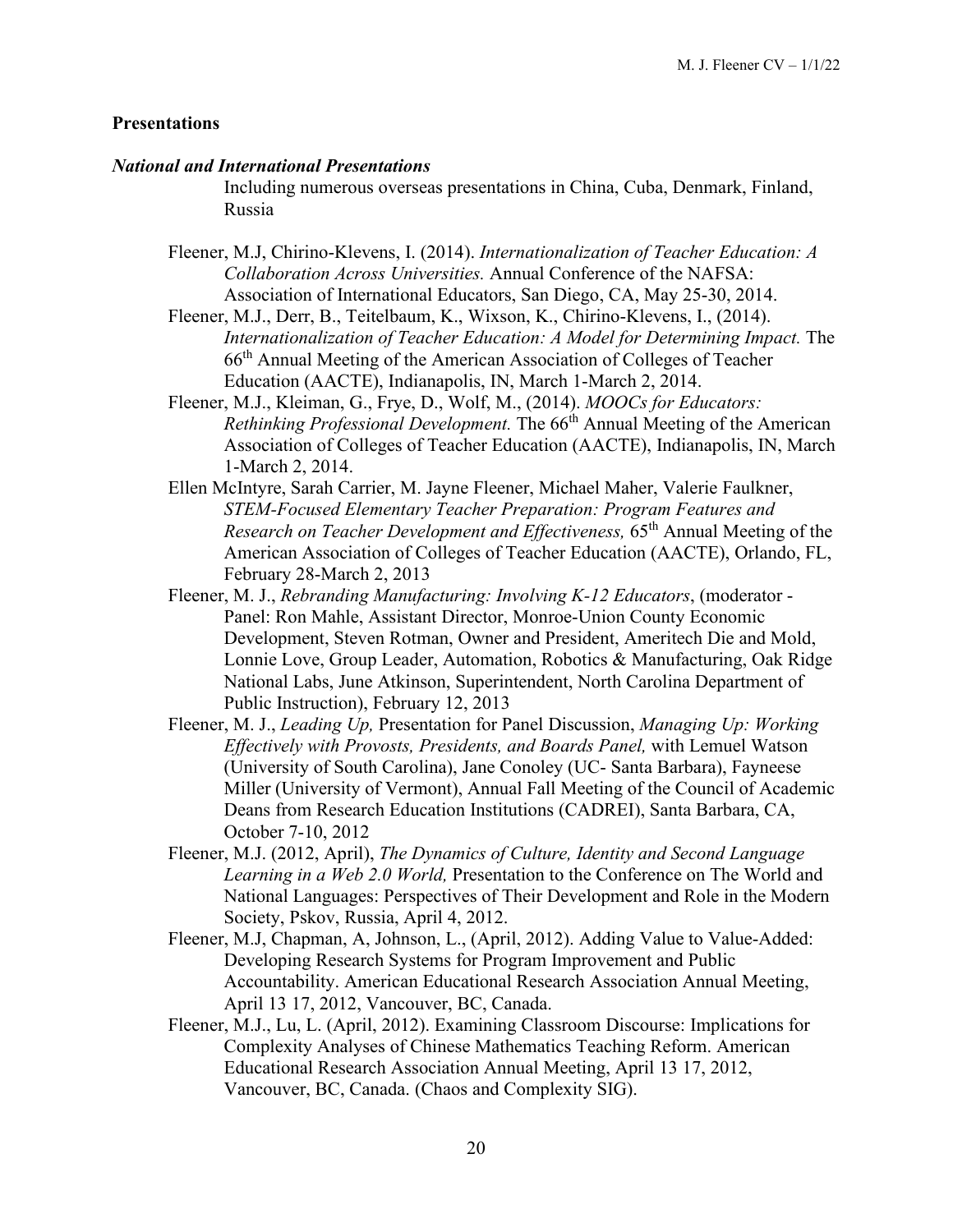- Fleener, M.J, Maher, M., Monaco, M., (February, 2012). Embracing the Glass House: Using data to shape policy and public perception. American Association of Colleges of Teacher Education 64th Annual Conference, February 16-18, 2012, Chicago.
- Fleener, M.J. (February, 2012). Why Mathematics?: Redefining Core Understandings for Gen-Zers and Beyond, Keynote Presentation to the Annual Meeting of the Research Council for Mathematics Learning (RCML), February 24, 2012, Charlotte, NC.
- Fleener, M.J, Chapman, A, Johnson, L., (February, 2012). Complexities of Value-Added: Imagining (and Creating) 21st Century Evaluation Systems for Teachers and Teacher Preparation. American Association of Colleges of Teacher Education 64th Annual Conference, February 16-18, 2012, Chicago.
- Fleener, M.J. (February, 2011). Dimensions of Teacher Education Accountability: A Louisiana Perspective. Paper presentation in the Symposium: Teacher Education Policy in the United States. American Association of Colleges of Teacher Education 63rd Annual Conference, February 24-26, 2011, San Diego, CA.
- Fleener, M.J. (2010, November), *Teacher Education Research: Complexity of Learning Environments and Value Added Studies,* Complexity Science and Educational Research Conference, Shanghai, China.
- Fleener, M.J., Spires, H., Holley, G., (2010, November), *The Internationalization Of Teacher Preparation: Developing Global Citizens For The 21st Century,*  Complexity Science and Educational Research Conference, Shanghai, China.
- Fleener, M.J., (February 2010) Emerging leaders: A welcoming session. Panel discussion with Sandra Robinson, Mia Alexander-Snow, Mike Robinson, Jennifer Curry, Nivischi Edwards, Gregory Anderson and Maria Salazar. AACTE 62nd Annual Meeting, February 19-22, Atlanta, GA.
- Fleener, M.J. (February, 2010) UTeach Replication and Institutional Change. Symposium with Mary Harris, Rick Ginsberg, Robert Wimpelberg, Larry Abraham, and Marcy Singer-Gabella. AACTE 62nd Annual Meeting, February 19-22, Atlanta, GA.
- Fleener, M.J. (February, 2009). Emerging Leaders: A Promising Future. Panelist. American Association of Colleges of Teacher Education Annual Conference, February 5-8, 2009, Chicago.
- Fleener, M.J. (November, 2008). The Four P's of Chapter-Level Website Communications: Purpose, Positioning, Presence, and Pictures. Phi Delta Kappa 2008 Summit on High-Performing Educators, November 13-15, San Antonio, TX.
- Fleener, M.J. (February, 2008). Emerging Leaders and a Promising Future: A Welcoming Session for Graduate Students. AACTE 60st Annual Meeting, February 7-10, New Orleans.
- Jewett, L., Carson, R., Smolen, J., Fleener, M.J. (March, 2008). Layering Responses to Natural Disasters Over Time: Frames for Rethinking Education. Gulf South Summit, March 13-15, Belmont University, Nashville, TN.
- Fleener, M.J. (February, 2008). Major Forum: Preparing STEM Teachers: The Key to Global Competitiveness - Moderator. AACTE 60st Annual Meeting, February 7- 10, New Orleans.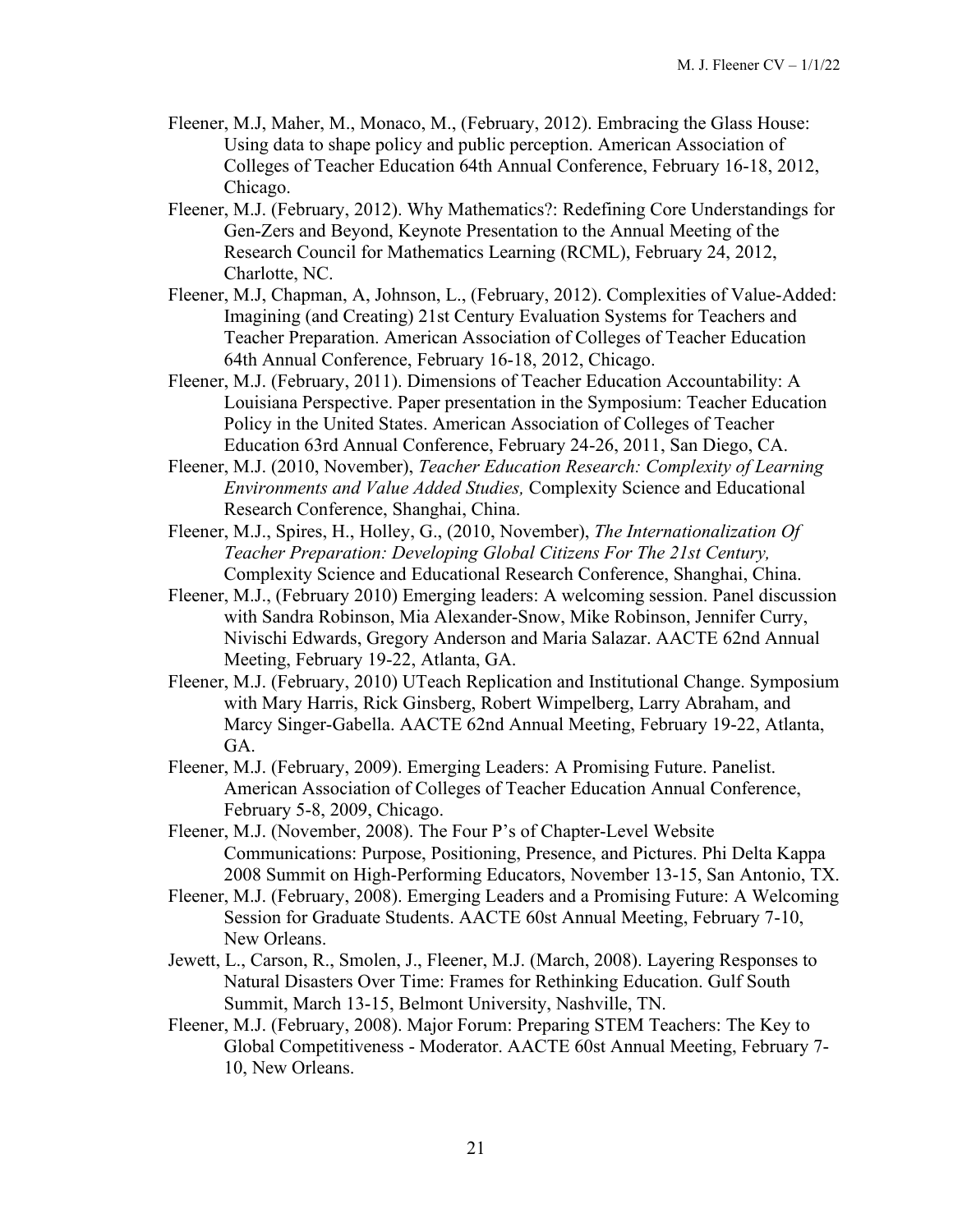- Fleener, M.J. (March, 2008). Deterritorializing Service Learning: Messiness of Bricolage Research Toward Educational Transformation. AERA Symposium Session SIG-Service Learning, March 24-28, New York.
- Fleener, M.J., Carson, R., Smolen, J., Calderon, P., Exner, P.E., Callender, K. (2007). Children of Crisis: Merging Teaching, Research and Service Missions through Service Learning and Public Engagement. Gulf-South Summit on Service-Learning and Civic Engagement through Higher Education, March 14-16, New Orleans.
- Fleener, M.J., Gothreaux, C., Willis, E. (2007, July). A Case for Cultural Creativity: A Trans-theoretical Approach to Team Building and Systemic Change. NCCEP/GEAR UP Annual Conference 2007, July 22-25, San Francisco, CA.
- Willis, E., Fleener, M.J. (2007, July). A Literacy Managed Approach. NCCEP/GEAR UP Annual Conference 2007, July 22-25, San Francisco, CA.
- Fleener, M.J., (May-June, 2007). China Lectures: *Curriculum Dynamics: Seeing with Soft Eyes.* Five city tour: Shanghai, Guilin, Xi'An, Harbin, Beijing
- Doll, W., Fleener, M., Trueit, D., (May June, 2007). China Lectures: *Looking to the Future.* Five city tour: Shanghai, Guilin, Xi'An, Harbin, Beijing
- Fleener, M.J. (2007). Moral Dimensions of Postmodern Criticality in Complexity Research. AERA Symposium Paper SIG-Chaos and Complexity Theories, April 14-18, Chicago, IL.
- Fleener, M.J., Exner, P. (2007). Post-Katrina Educational Contexts: Creating a New Kind of College of Education. Individual Paper Presentation, AACTE, February 24-28, New York City.
- Fleener, M.J. (2007, Jan.). Changing Contexts for Colleges of Education. Baton Rouge Chapter of Delta Kappa Gamma.
- Fleener, M.J. (2007). The Children Hurricane Katrina Left Behind: Schooling Context, Professional Preparation, and Community Politics. Major Symposium, AACTE, February 24-28, New York City.
- Forehand, C., Fleener, M.J. (2007). *Conversations across Cultures: Chinese and American Perspectives on Curriculum, Creativity, Culture and Conformity.*  AERA SIG-Educational Change, April 14-18, Chicago, IL.
- Fleener, M.J., Forehand, C. (May 2006). *Creativity and Doll's Three S's: Songs Without End and Selves Without Boundary.* Second World Curriculum Studies Conference, International Association for the Advancement of Curriculum Studies, Tempere, Finland.
- Fleener, M.J. (2007, April). *Awakening Ideas and Creating Futures: Playing to Learn*  with Soft Eyes. The Association for the Study of Play 33<sup>rd</sup> Annual Conference, Rochester, NY.
- Fleener, M.J., Richardson, K. (April, 2006). *Creating Spaces for Learning to Teach: Nonlinear Unfoldings as Methods.* Paper presentation to the AERA, Chaos and Complexity Theories SIG, San Francisco, CA.
- Fleener, M.J., Forehand, C. (April, 2006). *Creativity, Chaos, Complexity and Classrooms: A Journey.* Paper presentation to the AERA, Chaos and Complexity Theories SIG, San Francisco, CA.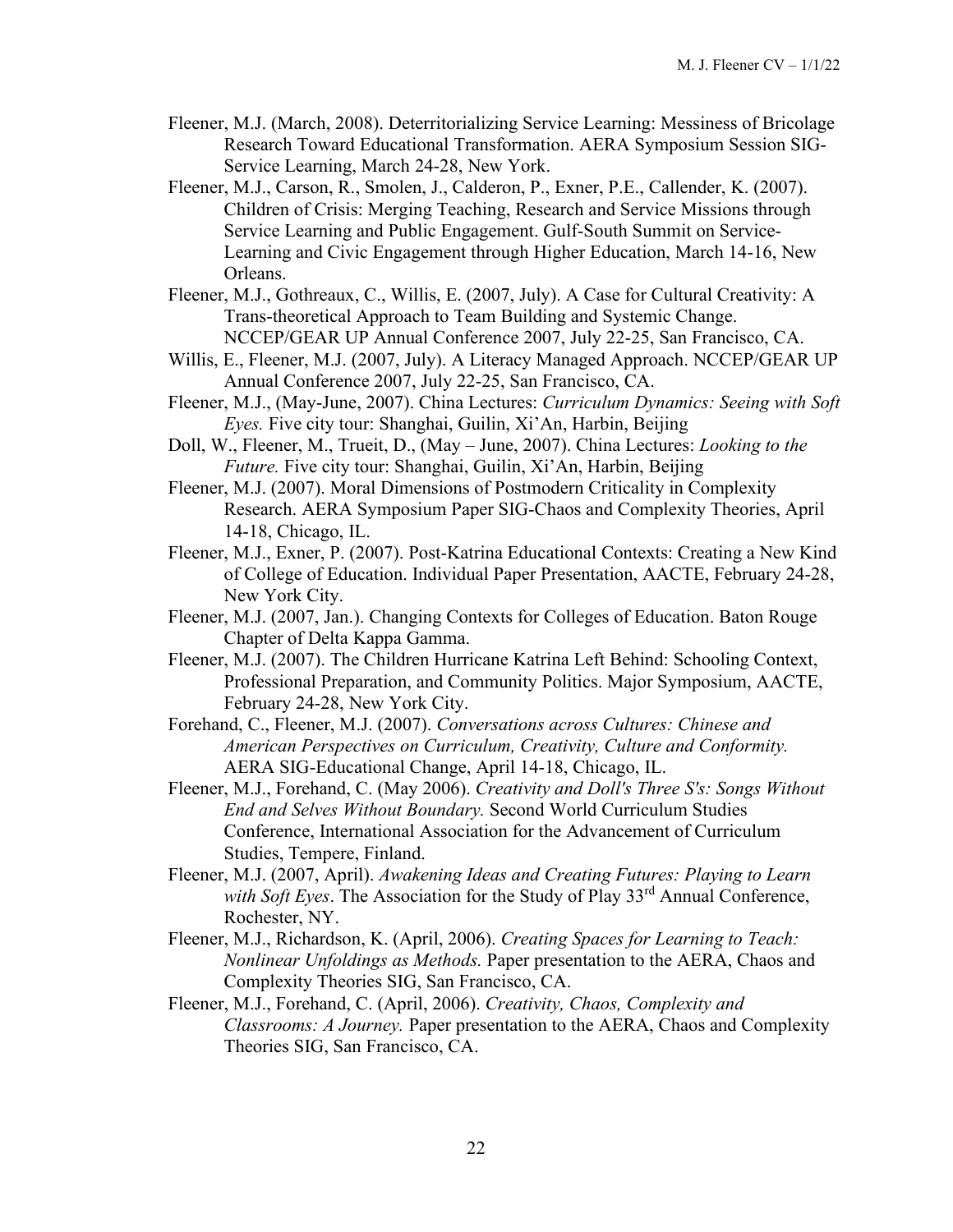- Fleener, M.J. (2006, Nov). Post-Katrina: College's of Education Getting Down and Dirty. Presentation to the Southeast Regional Association of Colleges of Teacher Education, Baltimore, MD.
- Fleener, M.J. (2006, November 4). Katrina: Lessons learned about education. Southeastern Regional Association of Teacher Educators.
- Fleener, M.J. (2006, October). Creating Partnerships with Charter Schools: What are the Positives? Symposium presentation, Annual Meeting of the Council of Academic Deans from Research Institutions (CADREI), Savannah, GA.
- Fleener, M.J. (January, 2006). Leaving Colleges of Education Behind: Re-visioning Roles through Community Partnerships. Paper presentation to the American Association of Colleges of Teacher Education Annual Conference, San Diego, CA.
- Smith, W., Fleener, M.J., Guarino, A.J. (January, 2006). Holding State Accountability Models Accountable: One Possible Means. Roundtable presentation to the American Association of Colleges of Teacher Education Annual Conference.
- Fleener, M.J. (November, 2005). Hacking the System: The Immanance of a Life in Post-Katrina Louisiana, Race, Poverty, Health, & Education Dynamics Exposed. Paper presentation in response to the keynote address: Hacking the Future by Jacques Daignault, Third Annual Meeting of the Complexity Science and Educational Research, Robert, LA.
- Fleener, M.J. (October, 2005). Louisiana: Context, Chaos & Complexity. Special presentation to the Consortium of Academic Deans of Research Extensive Institutions (CADREI), Monterey, CA.
- Fleener, M.J., Matney, G. (April, 2005). *Curriculum Clearings as Being-With Experiences: Authentic Learning through a Heideggerian Lens*. Paper presentation to the AERA, Division B Curriculum Studies, Montreal, Canada.
- Fleener, M.J., Forehand, C. (October, 2004). *Can't stop the song: Cuban experiences as dynamic curriculum*. Conference on Curriculum Theorizing and Classroom Practice, October 21-23, Dayton, Ohio.
- Winfield, A.G., Wilson, A.V., Fleener, M.J., Eaton, L. & Burke, J.M. (October, 2004). *Identity (De)Construction: A postmodern exegesis of sexuality, racism and privilege*. Conference on Curriculum Theorizing and Classroom Practice, October 21-23, Dayton, Ohio.
- Fleener, M.J., Smitherman, S., Richardson, K. (October, 2004). *Complexities, boundaries and mentalities of curriculum: Reading Dorothy Allison, M.T. Anderson and Brent Davis*. Conference on Curriculum Theorizing and Classroom Practice, October 21-23, Dayton, Ohio.
- Fleener, M.J., Doll, W. (October, 2004). *Teaching in Fractaled Spaces*. Conference on Curriculum Theorizing and Classroom Practice, October 21-23, Dayton, Ohio.
- Doll, W., Fleener, M.J. (October, 2004). *Teaching Complexly*. Complexity Science and Educational Research Conference Kingston, Ontario, September 30 - October 3, 2004
- Fleener, M.J., Forehand, Clydia, Robbins, R. (June, 2004). *The cult of efficiency and death of creativity: Lifelong learning as a myth of modern education*. Paper presentation to the 11<sup>th</sup> International Literacy and Education Research Network Conference on Learning, Havana, Cuba (June 27-30).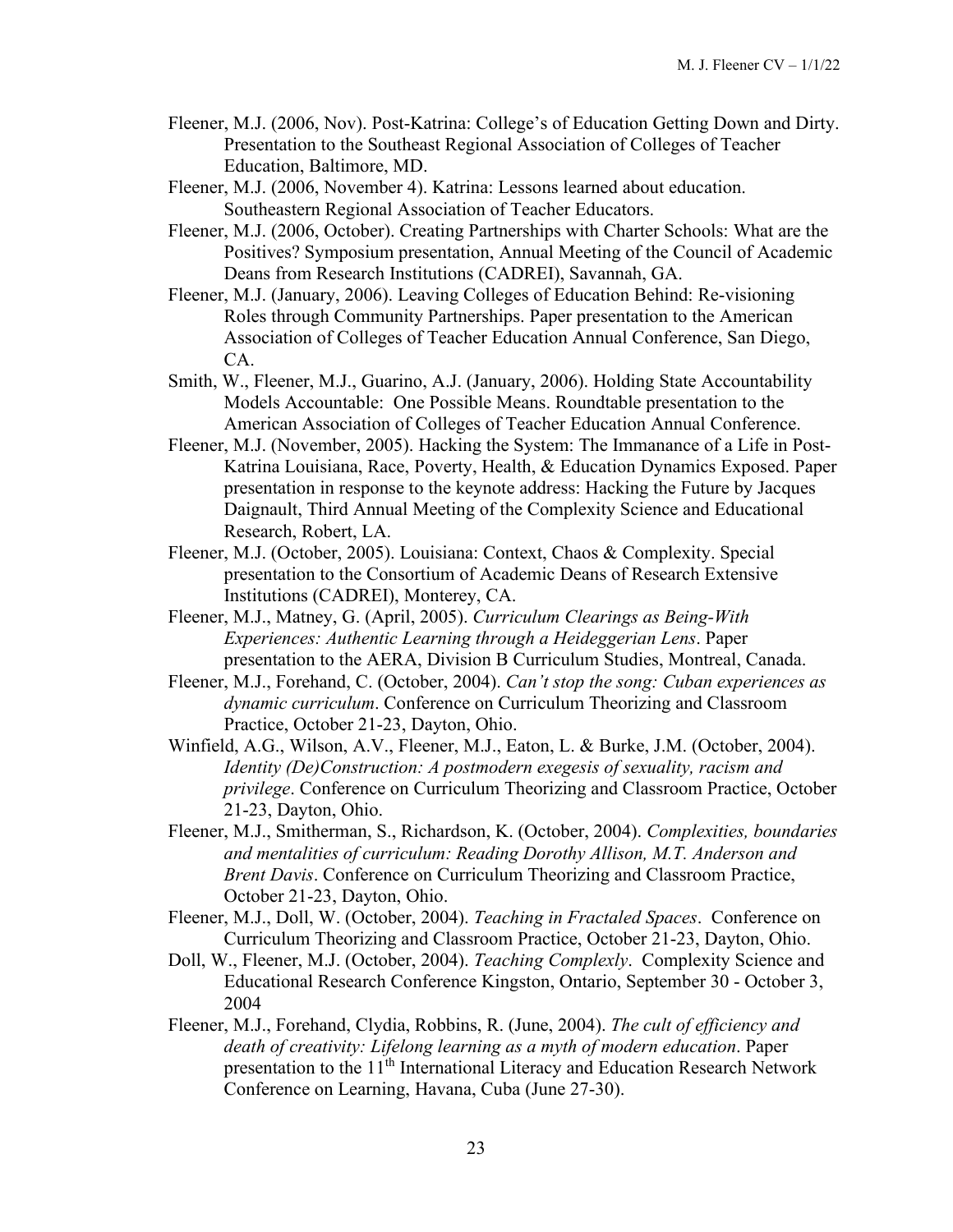- Reynolds, A., Fleener, M.J., Wheatley, G. (June, 2004). *The making of intelligence: Poststructural perspectives of learning.* Paper presentation to the 11<sup>th</sup> International Literacy and Education Research Network Conference on Learning, Havana, Cuba (June 27-30).
- Murphy, T. J., Walden, S. E., Reed-Rhoads, T., Trytten, D. A., Shehab, R. L., Reynolds, A., Fleener, M.J., & Harris, B. J. (2004). *Impact of Departmental Sovereignty and Faculty Autonomy on Service Classes for Engineering Majors*. AERA.
- Fleener, M.J., Reeder, S. (April, 2004). *Teaching etcetera: Beyond the limits of curriculum presents as explored through postmodern and poststructural perspectives.* Paper presentation to the American Educational Research Association (AERA) Annual Meeting, Division B, San Diego (April 12-16).
- Fleener, M.J., Richardson, K., Matney, G. (April, 2004). *Flights of fancy: Deleuze meets Foucault in a high school flight academy.* Roundtable presentation to the American Educational Research Association (AERA) Annual Meeting, Foucault and Education Special Interest Group, San Diego (April 12-16).
- Reynolds, S., Blair, B., Fleener, M.J., Martin, K., (April, 2004). *Dancing with wolves: Leading within chaos. S*ymposium presentation to the American Educational Research Association (AERA) Annual Meeting, Chaos and Complexity Theories Special Interest Group, San Diego (April 12-16).
- Doll, W., Fleener, M.J., Trueit, D. (April, 2004) *Teaching in fractaled spaces.* Annual Meeting of the American Association for the Advancement of Curriculum Studies (AAACS), San Diego (April 14-16).
- Fleener, M.J., Smith, J.K., Abraham, D., Simmons, S. (January, 2004). *Involving community partners: Links with city chambers and other business partners.* Presentation to the Holmes Partnership Eighth Annual Conference, San Diego (January 16-17).
- Fleener, M.J. (October, 2003). *Poststructural approaches to curriculum structures.* Paper presentation to the Fourth Annual Conference on Curriculum and Pedagogy, Atlanta, GA. (October 15-18).
- Fleener, M.J. (September, 2003*). Deterritorializing categories and boundaries of curriculum: Nietzsche, Korzybski, Deleuze, and poststructuralism.* Paper presentation to the Society of Philosophy and History of Education Annual Meeting, San Antonio (September 18-20).
- Fleener, M.J., Doll, W., St. Julien, J. (April, 2003). *Curriculum dynamics.* Paper presentation to the American Educational Research Association, Chaos and Complexity Theories Special Interest Group, Chicago, IL (April 21-25).
- Fleener, M.J., Doll, W., Trueit, D., Wilson, A. (April, 2003). *Curriculum dynamics: Teaching complexly.* Paper presentation to the American Association for the Advancement of Curriculum Studies, Chicago, IL (April 18-21).
- Fleener, M.J., Reynolds, A., Reeder, S., Adolphson, K. (March, 2003). *Emergent curriculum: Classroom cultures, argumentation, and technology*. Paper presentation to the Research Council for Mathematics Learning. Tempe, Arizona (March 6-8).
- Fleener, M.J., Richardson, K., Matney, G., Reynolds, A. (March, 2003). *What is Mathematics?* Paper presentation to the Research Council for Mathematics Learning. Tempe, Arizona (March 6-8).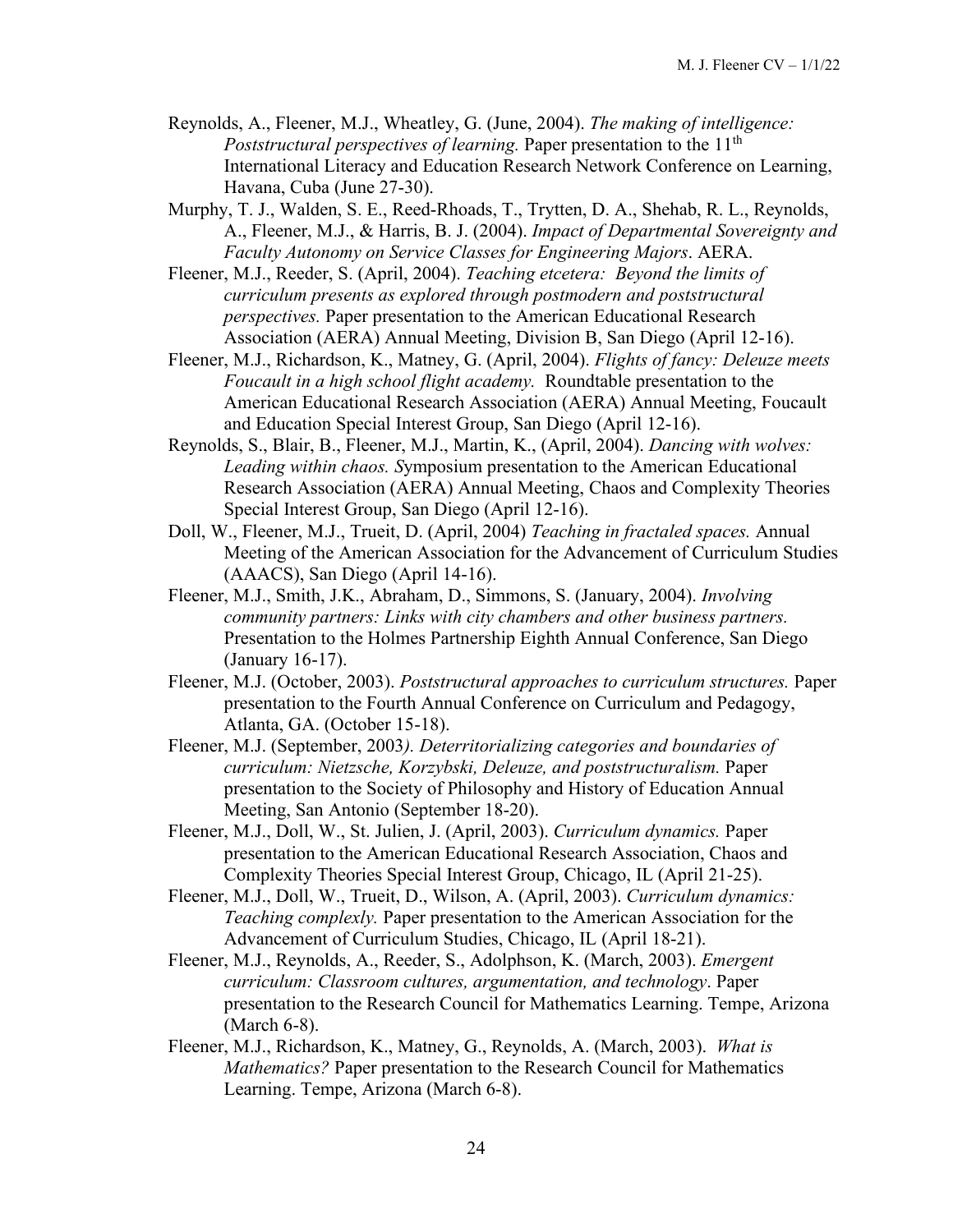- Smith, J.K., Ballard, K., Fleener, M.J. (February, 2003). Establishing a statewide policy partnership. Presentation to the Holmes National Partnership Seventh Annual Meeting, Washington, DC (February 21-23).
- Fleener, M.J., et al. (January, 2003). Education and engineering partnerships: Developing new structures and approaches to teacher education, outreach, and student learning. Presentation to the American Association of Colleges of Teacher Education, New Orleans (January 25-27)
- Fleener, M.J. et al. (January, 2003). The K-12 tapestry: Weaving collaborative efforts. Presentation to the American Association of Colleges of Teacher Education, New Orleans (January 25-27)
- Fleener, M.J., Ormsbee, C., & Marsh, D. (January, 2003). Associate Deans Forum. AACTE, January 24-27, New Orleans.
- Fleener, M.J. et al. (January, 2003). Transcending traditional boundaries: Responding to leadership challenges through cohorts. Presentation to the American Association of Colleges of Teacher Education, New Orleans (January 25-27).
- Smith, J.K., Fleener, M.J., Porter, A., Rhoads, T.R., (January, 2003). The K-12 tapestry, Weaving Collaborative Efforts. Presentation to the IEEE-AACTE Deans Summit, Miami, January 9.
- Fleener, M.J., Erwin, S., & Erwin, J. (2002, October). *Tacit knowledge, heuristic inquiry, and the curriculum: Dancing with the shadow of curriculum futures*. Symposium presentation to the 2002 Journal of Curriculum Theory Conference on Curriculum Theory and Classroom Practice, October 24-26, Dayton, Ohio.
- Carter, A. & Fleener, M.J. (2002, October). *Exploring the teacher's role in developing autonomy*. Paper presentation to the annual meeting of the PME-NA, Athens, Georgia.
- Fleener, M.J., Adolphson, K., Reeder, S. (2002, July). *Robotics activities and constructed problem solving: Creating spaces for learning/doing*. Paper presentation to the PME, East Anglia University, UK.
- Fleener, M.J. (2002, April). *Logical foundations for an organocentric curriculum: Dewey's logic and complexity sciences*. Paper presentation to the American Educational Research Association, April 2-6, Baton Rouge.
- Fleener, M.J. (2001, November). Keynote presentations to the Luhmann Society, Copenhagen, Denmark.
	- *Chaos and Complexity – Session I*
	- *Chaos and the Curriculum – Session II*
	- *New Science and Postmodern Logics – Session III*
- Fleener, M.J. (2001, October). *Curriculum dynamics and postmodern logics: An 'Erwartungshorizonten' of emergent curriculum.* Paper presentation to the 2001 Journal of Curriculum Theory Conference on Curriculum Theory and Classroom Practice, October 26-28, Dayton, Ohio.
- Fleener, M.J. & Carter, A. (2001, October). *Emerging socio-autonomy in the language games of classrooms.* Paper presentation to the 2001 Journal of Curriculum Theory Conference on Curriculum Theory and Classroom Practice, October 26- 28, Dayton, Ohio.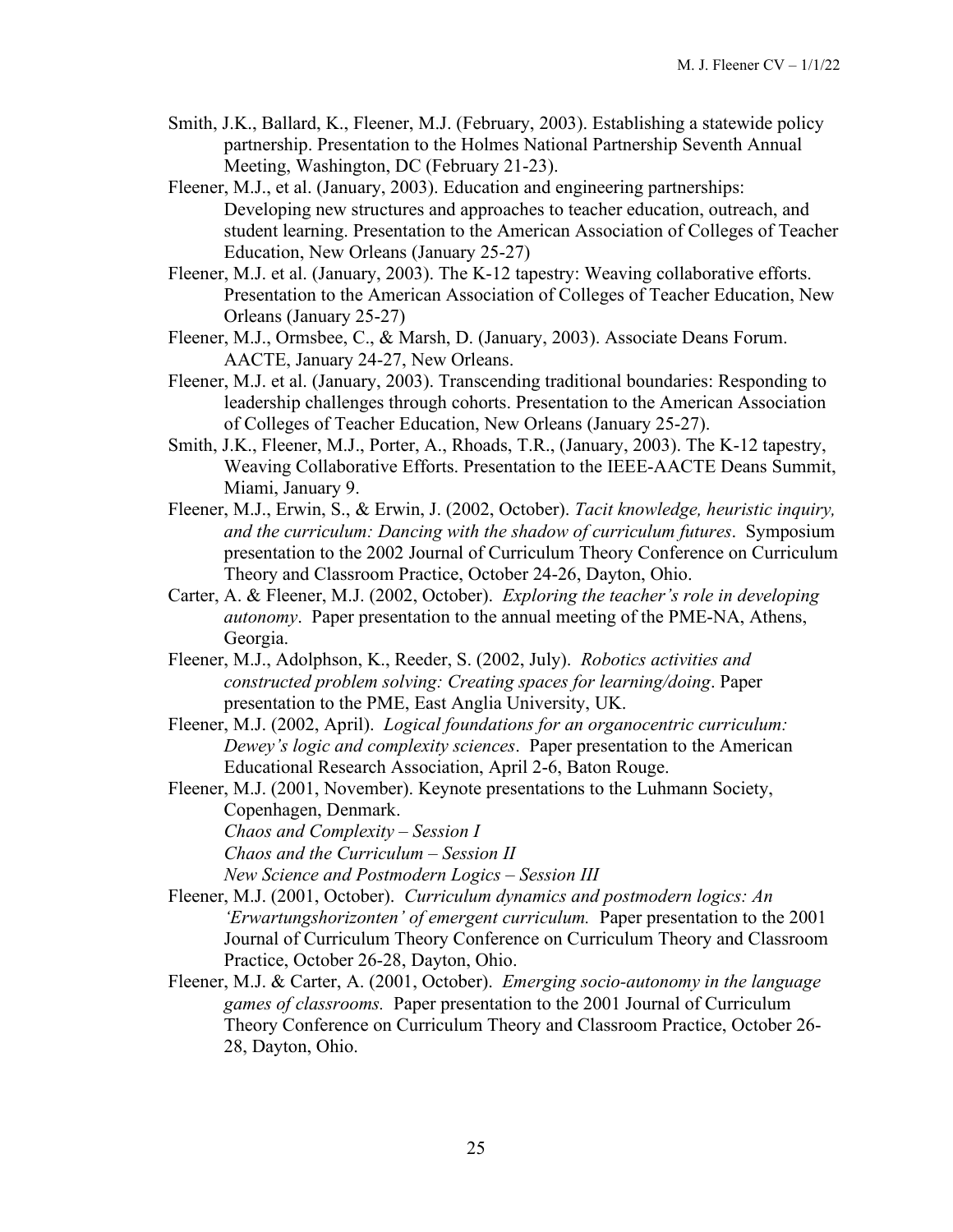- Fleener, M.J., Reeder, S., Young, E., & Reynolds, A. (2001, March). *History of mathematics: Building relationships for learning.* Paper presentation to the Research Council for Mathematics Learning Annual Meeting, Las Vegas, NV.
- Fleener, M.J. (2001, August). Is chaos research Normal Science?: Logical foundations of postmodern inquiry. Paper presentation to the 11th Annual International Conference for the Society for Chaos Theory in Psychology and Life Sciences. August 3-6, Madison, WI.
- Fleener, M.J., Ingram, A, Brown, C. (2001, March). The challenges of collaboration: GEAR UP partnerships cutting across institutional and organizational barriers. Presentation to the American Association of Colleges of Teacher Education Annual Meeting, Dallas, TX, March 1-4.
- Fleener, M. J. (2000, April). Research paradigms for chaos and complexity: A critical look at scientific inquiry as exemplars or metaphors for inquiry in educational contexts. Paper presentation to the AERA, New Orleans, April 24-28.
- Fleener, M. J. (2000, April). From clocks to chaos: Changing perceptions of nature. Paper presentation to the 78th Annual Meeting of the NCTM, Chicago, IL, April 13-15.
- Fleener, M.J., Carter, A., Smith, E. (2000, Oct.). *Curriculum language games: Discursive spaces as complex emergence of meaning*. Paper presentation to the Journal of Curriculum Theory Conference, Bergamo Retreat Center, Dayton, OH, October 26-28.
- Fleener, M.J. (2000, April). *Creativity, emergence and transactional spaces: An organocentric curriculum for supporting chaotic thinking.* Paper presentation at the Second Annual Conference on the Internationalization of Curriculum Studies, April 27-30, 2000, Louisiana State University, Baton Rouge, LA
- Fleener, M. J. (2000, March). *The organocentric curriculum: Learning and assessment in dynamic learning communities*. Paper presentation at the Annual Meeting of the Research Council for Mathematics Learning, Las Vegas, NV, March 9-11.
- Fleener, M. J. (1999, October). *Dewey's logic, complexity theories, and the curriculum: The intricacies of relationship, process, and change.* Paper presentation to the Annual Meeting of the 1999 JCT Conference on Curriculum Theory and Classroom Practice, Bergamo Conference Center, Dayton, Ohio, October 27-30, 1999.
- Fleener, M. J. (1999, March). *Chaos and complex adaptive systems: An organocentric perspective of the curriculum.* Paper presentation to the Curriculum Theory Project Preconference Session of the Philosophy of Education Society (PES), LSU.
- Fleener, M. J. (1999, February). *Returning to origins – Dia-Among-Gnosis-Understanding: Diagnosing classrooms as complex learning systems.* Paper presentation to the  $26<sup>th</sup>$  Annual Meeting of the Research Council of Mathematics Learning (formerly RCDPM), February 11-13, College Station, TX.
- Fleener, M. J. (1998, October). *A postcultural approach to understanding and reconstructing school mathematics.* Paper presentation to the Journal of Curriculum Theory Conference on Curriculum Theory and Classroom Practice (Bergamo), Bloomington, IN.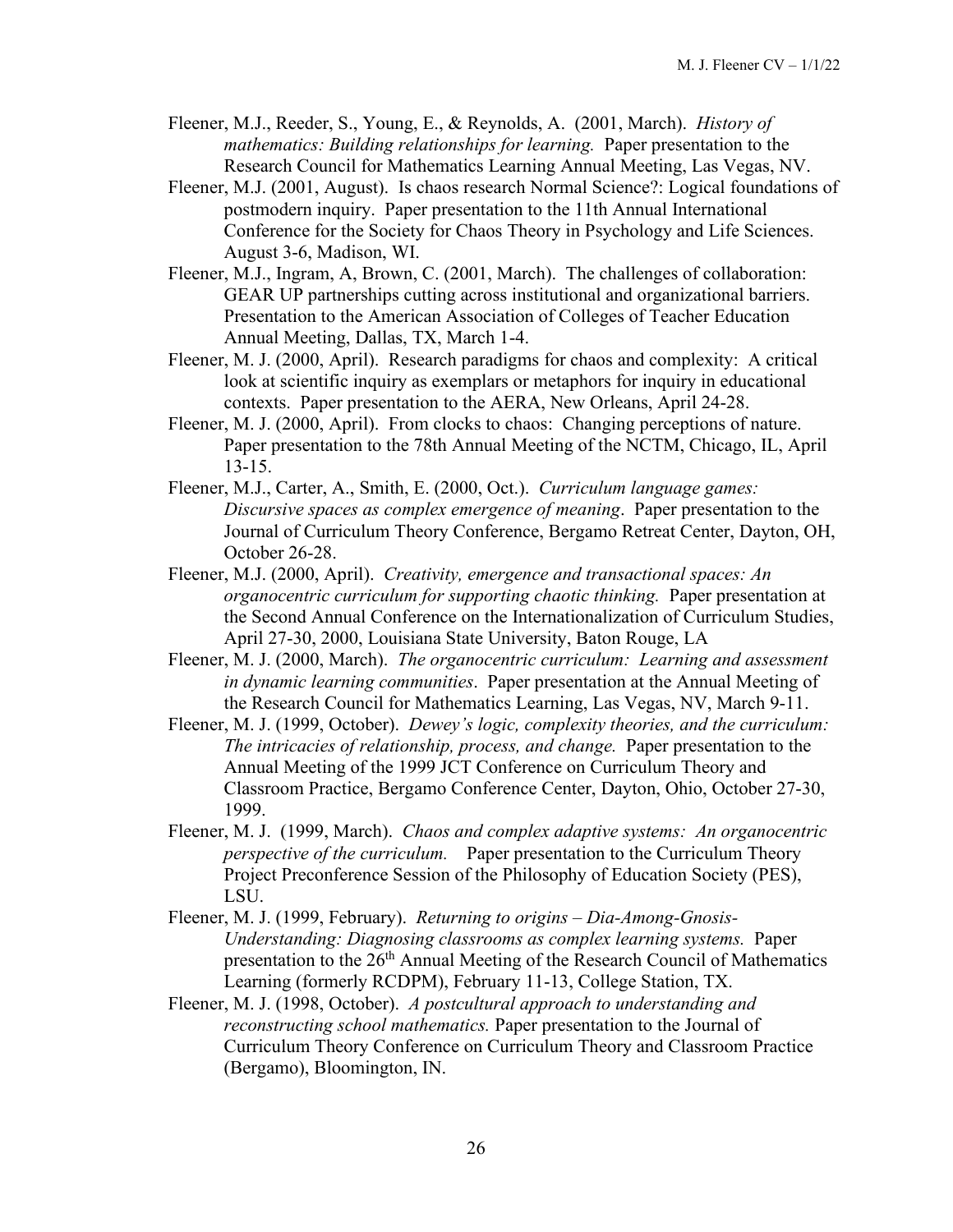- Fleener, M. J. (1998, October). *Cognitive spacing: Chaotic dimensions of learning.* Panel discussion "Exploring the Complexity of the Nonlinear" with Bill Doll and Donna Trueit, LSU, Journal of Curriculum Theory Conference (Bergamo), Bloomington, IN.
- Fleener, M. J. (1998, February). *Learners as complex adaptive agents: Implications for mathematics education research in the future, Paper presentation to the Research* Council for Diagnostic and Prescriptive Mathematics, College Park, Maryland.
- Fleener, M. J. & Brintball, S. (1998, February). *Using time series analyses to understand the complexity of the classroom with regard to mathematics instruction, sociocultural norms, and sociomathematical norms.* Paper presentation to the Research Council for Diagnostic and Prescriptive Mathematics, College Park, Maryland.
- Fleener, M. J. (1998, February). *Time travel: Modern day paradox of the infinite*. Regional Meeting of the NCTM, Dallas, TX, Feb. 12-14.
- Fleener, M. J. (1998, October). The science and mathematics of chaos and complexity: Changing paradigms for instruction. NCTM Regional, Louisville, KY.
- Fleener, M. J. (1997, November). *History of mathematics past and future: Mathematical paradox from Zeno's infinite to Einstein's relativity*. Eastern Regional of the NCTM, Cleveland, OH, Nov. 6-8.
- Fleener, M. J. (1997, October). *G. H. Mead's Action Theory and Maturana's System Theory: Constructivism as a philosophy to inform and create learning environments*. Paper presentation to the JCT Conference on Curriculum Theory and Classroom Practice, Bloomington, IN, October 15-18.
- Fleener, M. J. & Laird, S. (1997, October). *An eco-feminist dialogue: Re-valuation of the epistemological foundations of mathematics and education.* Paper presentation to the JCT Conference on Curriculum Theory and Classroom Practice, Bloomington, IN, October 15-18.
- Fleener, M. J. (1997, April). *From Zeno to Mandelbrot: Activities from the history of mathematics.* Presentation to the 75<sup>th</sup> Annual Meeting of the National Council of Techers of Mathematics, Minneapolis, MN.
- Pourdavood, R.G. & Fleener, M. J. (1997, October). Sustaining cultures of teaching for liberatory mathematics education. Paper presentation to the Psychology of Mathematics Education – North American Chapter, Bloomington/Normal, IL, October 18-20.
- Fleener, M. J. & Pourdavood, R. G. (1997, March). School reform: Establishing dialogic communities as self-organizing structures for reflection, critique, and change. Paper presentation to the American Educational Research Association, Chicago, IL.
- Pourdavood, R. G. & Fleener, M. J. (1996, October). Examining teachers' beliefs and practices within a dialogic community. Paper presentation to the 18th Meeting of the North American Chapter of the Psychology of Mathematics Education, Florida.
- Fleener, M. J. & Fry, P. G. (1996, February). The ontologic power of metaphor: Are mathematics reform efforts doomed to failure? Paper to be presented at the Research Consortium for Diagnostic and Prescriptive Mathematics.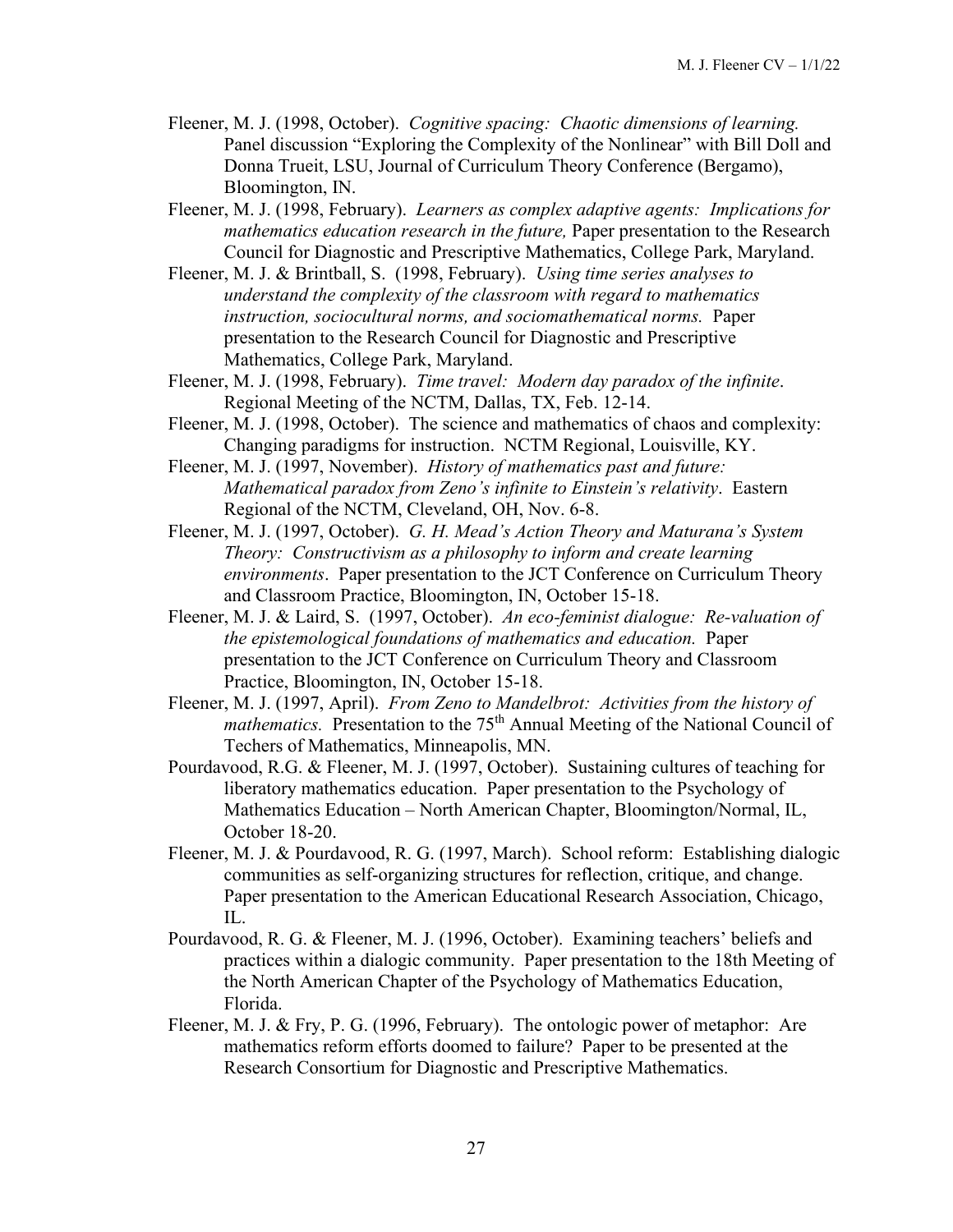- Fleener, M. J. (1996, April). *Fractals, chaos, nonlinear, dynamics, and complexity. Changing worldviews to accommodate mathematical chaos.* Presentation to the National Council of Teachers of Mathematics, San Diego, CA.
- Fleener, M. J. (1995, April). *Developing proportional reasoning: Alternatives to the cross-multiply-then-divide algorithm.* Paper presented at the 73rd Annual Meeting of the National Council of Teachers of Mathematics, Boston, MA.
- Fleener, M. J. (1995, November). *Research on the implementation of calculators in mathematics teaching: Reflecting on teacher beliefs.* Presentation at the National Council of Teachers of Mathematics (NCTM) Regional Meeting, Houston, TX.
- Fleener, M. J., Pourdavood, R., & Fry, P. G. (1995, October). A study of preservice teacher's metaphors for the different roles of the mathematics teacher. Paper presented at the 17th Annual Meeting of the North American Chapter of the International Group for the Psychology of Mathematics Education.
- Fleener, M. J. (1995, August). *Towards a theory of a philosophy of mathematics education.* Presentation to the First International Seminar on Philosophy of Mathematics Education, UNESP-Rio Claro, Brazil.
- Fleener, M. J. (1995, July). *New science, complexity and classroom contexts: Examining relationships, not things*. Short oral report to the Annual Conference of the Psychology of Mathematics Education, Recife, Brazil.
- Fry, P. G., Fleener, M. J., & McKinney, L. J. (1995, April). An analysis of teacher-class interaction metaphors. Paper presented at the Annual Meeting of the American Educational Research Association, San Francisco, CA.
- Fleener, M. J. (1995, March). Relationships among experience, philosophy and beliefs related to calculator use. Paper presented at the Society for Information Technology & Teacher Education 6th International Conference, San Antonio, TX.
- Fleener, M. J. (1995, February). Attitudes, Chaos and fractals: Analyzing teachers' beliefs about calculators using complexity analysis. Presentation at the Annual Meeting of the Research Consortium of Diagnostic and Prescriptive Mathematics, Las Vegas, NV.
- Fleener, M. J. (1995, April). Dissipative structures and educational contexts: Rethinking research paradigms to understand teacher change. Paper presented at the Annual Meeting of the American Educational Research Association, San Francisco, CA.
- Fleener, M. J. (1995, April). Learning organizations in a quantum age: Are mathematics education research paradigms adequate? Paper presented at the 1995 National Council of Teachers of Mathematics Research Presession, Boston, MA.
- Fleener, M. J. (1995, April). The myth of normal science in the shadow of chaos. Paper presentation to the Annual Meeting of the National Association for Research in Science Teaching (NARST), San Francisco, CA.
- Fleener, M. J (1994, February). Chaos theory and cognitive research: The need for new paradigms. Paper presentation to the 21st Annual Conference of Research Consortium for Diagnostic and Prescriptive Mathematics (RCDPM), Fort Worth, TX.
- Fleener, M. J., & Reynolds, A. (1994, November). The relationship between preservice teachers' metaphors for mathematics learning and Habermasian interests. Paper presented at the 16th Annual Meeting of Psychology in Mathematics Education – National (PME-NA), Baton Rouge, LA.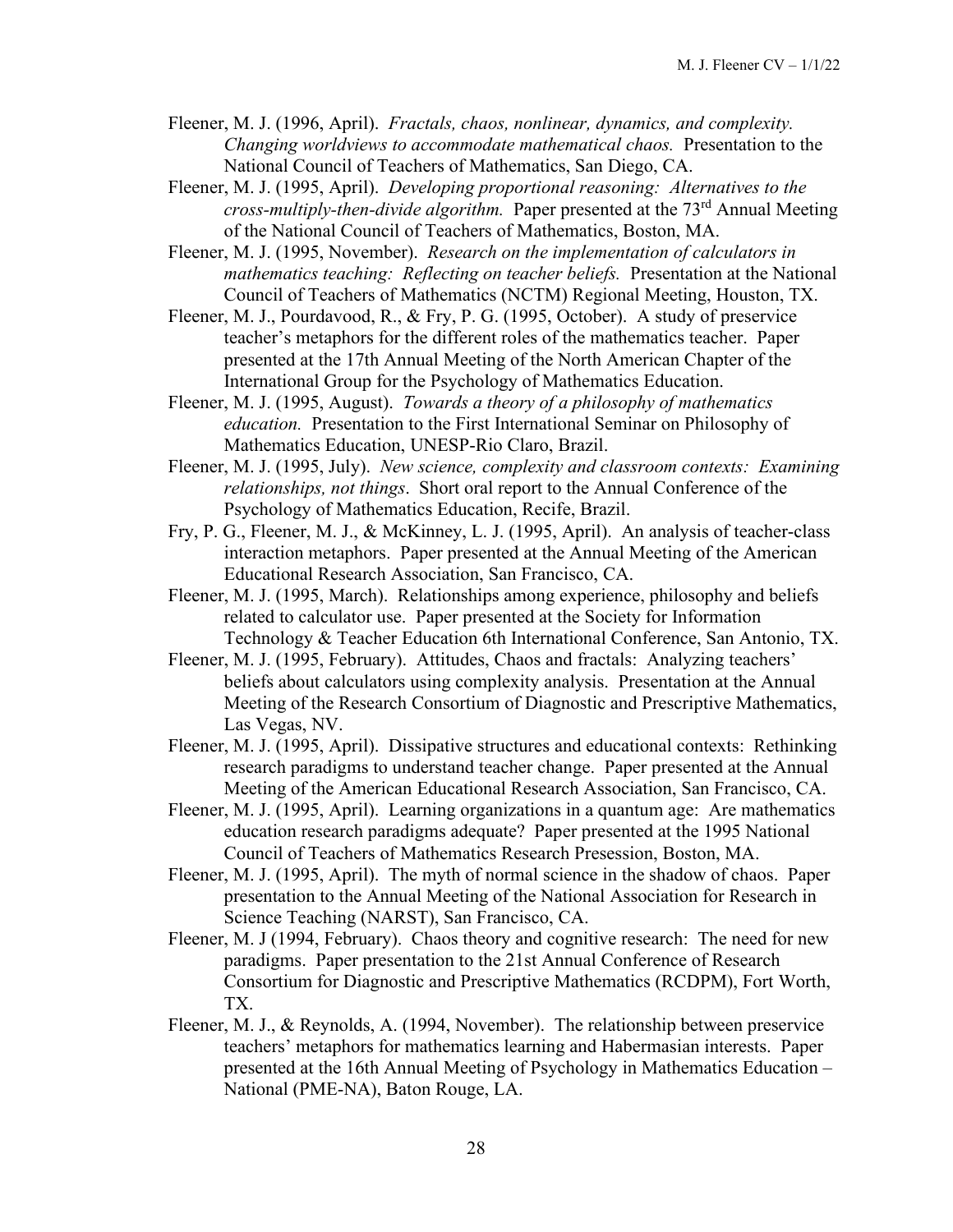- Fleener, M. J. (1994, July). Contextual frameworks: A research study of teachers' beliefs about calculator use. Paper presentation to the International Symposium on Mathematics/Science Education and Technology Conference, San Diego, CA.
- Fleener, M. J. (1994, march). Is experience enough? A survey of mathematics teachers' philosophies of calculator use. Paper presentation to the 5th Annual Meeting of the Society for Technology and Teacher Education (STATE), Sponsored by the Association for the Advancement of Computing in Education (AACE), Washington, DC.
- Fleener, M. J (1994, February). Comparative study of preservice teachers', middle school students' and practicing teachers' metaphors for mathematics teaching and learning. Paper presentation to the 21st Annual Conference of the Research Consortium for Diagnostic and Prescriptive Mathematics (RCDPM), Forth Worth, TX.
- Fleener, M. J. (1994, October). *Experiments with randomness: Geometric probability and chaos using the graphing calculator.* Paper accepted for presentation to the Annual Meeting of the School Science and Mathematics Association (SSMA), Fresno, CA.
- Fleener, M. J., Westbrook, S. L., & Rogers, L. N. (1993, April). *Integrating math with 9th grade physical science classes: Developing students' proportional reasoning abilities.* Poster presentation at the Annual Meeting of the American Educational Research Association (AERA), Atlanta, Georgia.
- Westbrook, S. L., Rogers, L. N., & Fleener, M. J. (1993, April). *Using concept maps to examine changes in 9th grade students' conceptions of electrical circuits in a learning cycle classroom.* Poster presentation at the Annual Meeting of the National Association for Research in Science Teaching (NARST), Atlanta, Georgia.
- Westbrook, S. L., Rogers, L. N., & Fleener, M. J. (1993, April). *So what did you expect?: Examining student understanding of the concept of balance.* Paper presentation at the Annual Meeting of the National Association for Research in Science Teaching (NARST), Atlanta, Georgia.
- Westbrook, S. L., Fleener, M. J., & Rogers, L. N. (1993, April). *Why are we doing math in science?: Integrating mathematics and science curricula*. Paper presentation at the Annual Meeting of the National Science Teacher Association (NSTA), Kansas City, MO.
- Fleener, M. J. & Westbrook, S. L. (1993, February). *Concepts used in science classes: Moving towards an integrated curriculum.* Paper presentation at the Annual Meeting of the Research Consortium for Diagnostic and Prescriptive Mathematics (RCDPM), Melbourne, FL.
- Fleener, M. J (1993, April). Proportional reasoning abilities of preservice elementary education majors: An epistemic model of the proportional reasoning construct. Poster presentation at the Annual Meeting of the American Educational Research Association (AERA), Atlanta, Georgia.
- Fleener, M. J. (1993, March). Graphing calculator: Networking strategies for inservice instruction. Paper presentation at the International Conference of the Society for Technology and Teacher Education (STATE), San Diego, CA.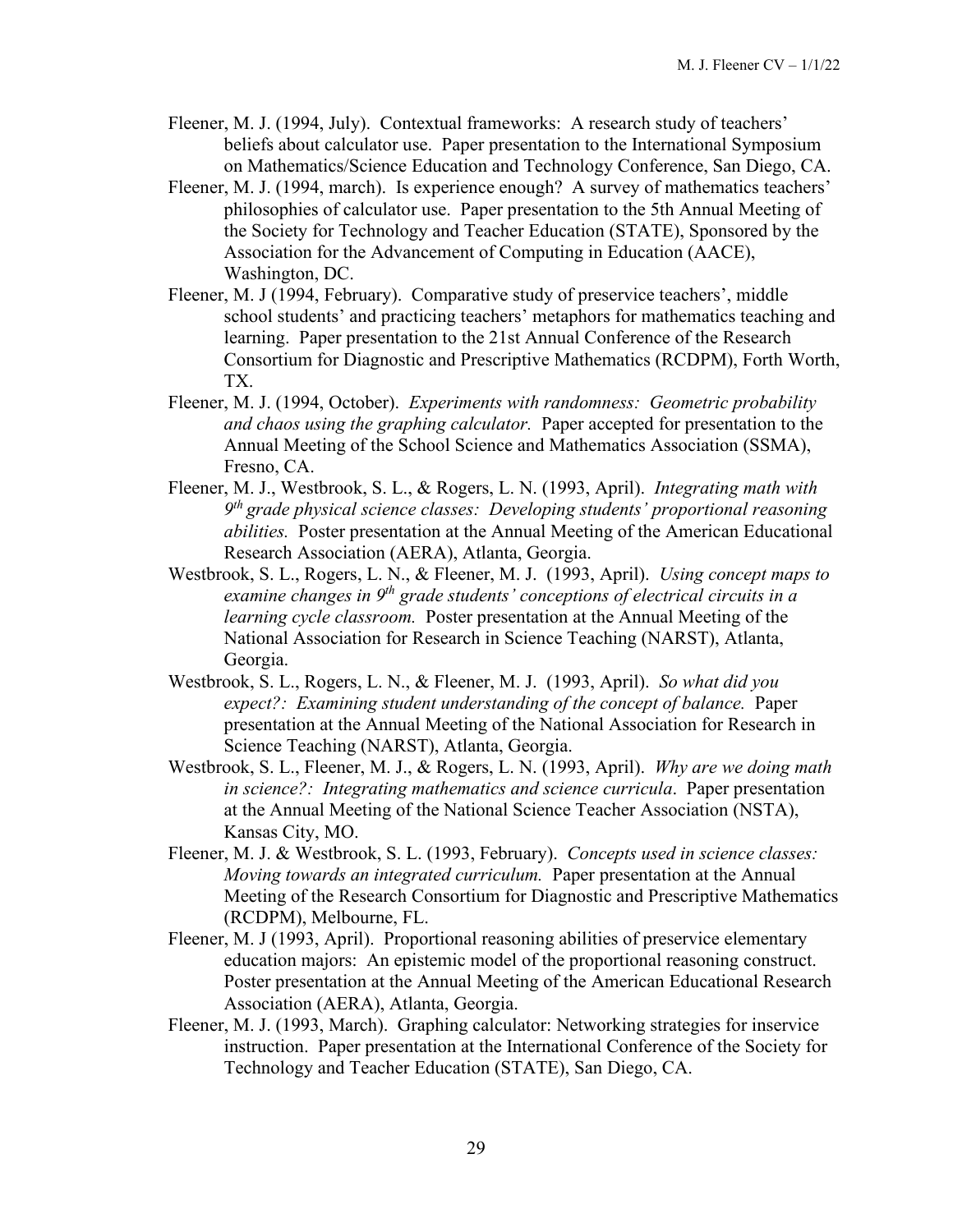- Roth, M. W., Berehenson, S., Westbrook, S. L., & Fleener, M. J. (1993, April) Achieving reform in science and math education: The challenge of integration. Symposium presentation at the Annual meeting of the National Association for Research in Science Teaching (NARST), Atlanta, Georgia.
- Fleener, M. J. (1992, April). University-school collaboration. Invited panelist at the Precollege-University Partnerships for Math and Science Education Conference, Atlanta, GA.
- Fleener, M. J. & Nicholas, S. N. (1992, April). Facilitating change in mathematics education: A model of developmental change for administrators, teachers, and parents. Paper presentation to the National Conference on Creating the Quality School, Norman, OK.
- Fleener, M. J. (1992, February). Assessment of mathematics and science concepts, principles, problem solving, inquiry, and communication. Paper presentation to the Annual Meeting of the Research Consortium for Prescriptive and Descriptive Mathematics (RCPDM), Princeton, NJ.
- McQuarrie, F., Chiodo, J., Fry, P., & Fleener, M. J. (1992, February). The road to public school and university collaboration in the preparation of teachers for the 21st century. Professional clinic presented at the 72nd Annual National Meeting of the Association of Teacher Educators (ATE), Orlando, FL.
- Chiodo, J., McQuarrie, F., Fleener, M. J., & Fry, P. (1992, February). Hiring and developing a new teacher education faculty: Creationism or evolution? Thematic Session presented at the 72nd Annual National Meeting of the Association of Teacher Educators (ATE), Orlando, FL.
- Fleener, M. J. (1991, October). *Modeling, manipulatives, and the computer: Problem solving tools for middle school and high school mathematics*. Presentation to the combined conference of the Oklahoma Council of Teachers of Mathematics, the Oklahoma Science Teachers Association, and the School Science and Mathematics Regional Conference (UPLINK), Tulsa, OK.
- Fleener, M. J. (1991, February). Inquiry cycle learning in undergraduate education: Applications of constructivist pedagogy that promote equity and cognitive growth. Paper presentation to the National Conference for Enhancing the Quality of Teaching in Colleges and Universities, Charleston, S.C.
- Fleener, M. J., & McQuarrie, F. (1991, January). From the ground up: An institute for research in teacher education in a Holmes Group University. Presentation to the Holmes National Conference, Washington D.C.

# *Other Conference Presentations & Workshops*

#### **State Association Presentations**

- Chirino-Klevans, I, Fleener, M.J. (September, 2014). *Integrating social media in the metacognitive process of developing cultural competence in pre-service teachers: Student teaching in China*. North Carolina Association of Colleges of Teacher Education (NC-ACTE) Fall Conference, Raleigh, NC.
- Fleener, M.J., Derr, B., Chirino-Klevans, I. (September 2013). *An invitation to participate in Internationalization of Teacher Education.* North Carolina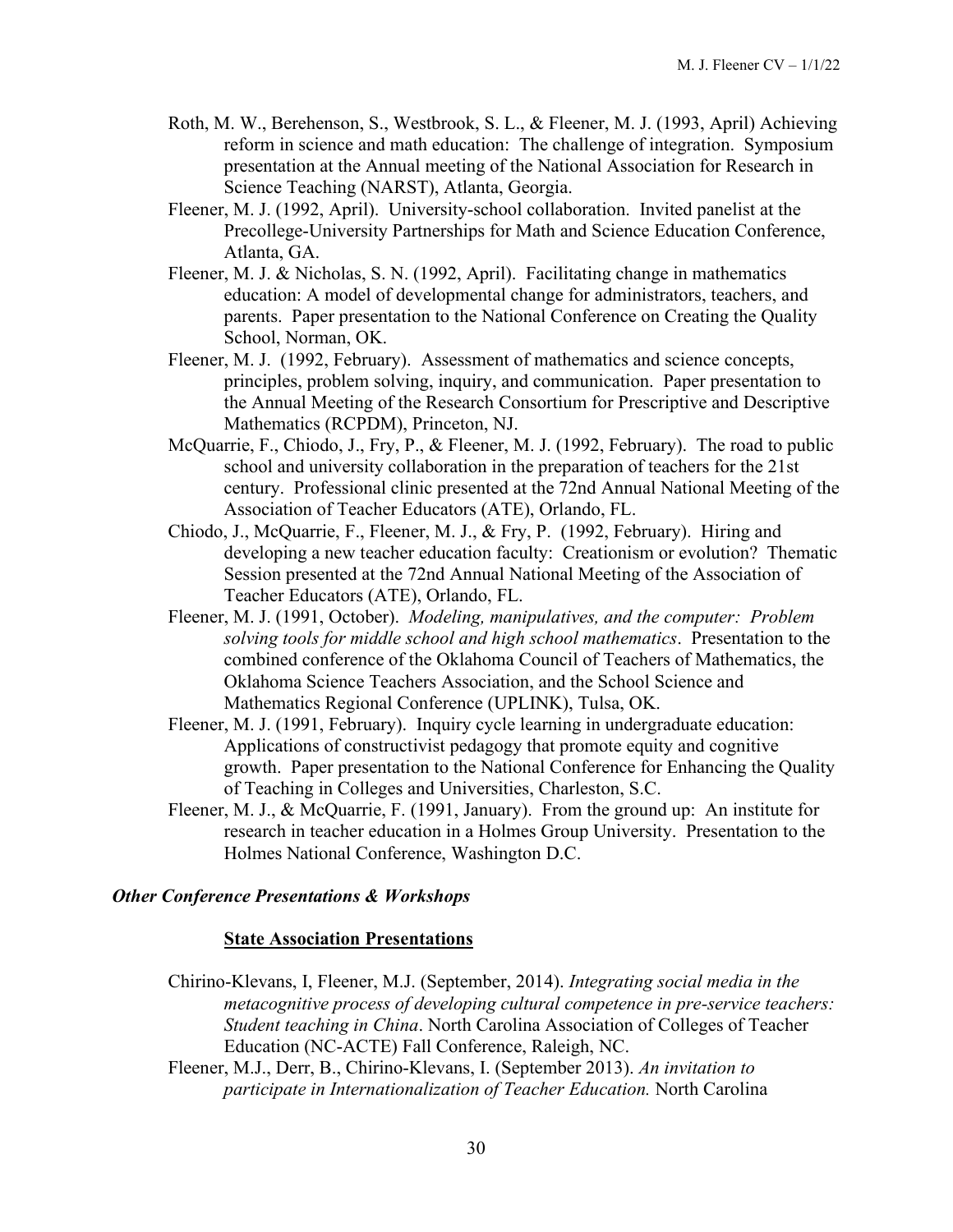Association of Colleges of Teacher Education (NC-ACTE) Fall Conference, Raleigh, NC

- Petrovich-Mwaniki, L., Fleener, M.J., & Groce, C. (September, 2012). *UNC Efforts to Internationalize Teacher Education.* North Carolina Association of Colleges of Teacher Education (NC-ACTE) Fall Conference, Raleigh, NC.
- Fleener, M.J. (September, 2004). *Mathematical Wonderings: Lessons from the History of Mathematics.* Presentation to the Baton Rouge Council of Teachers of Mathematics.
- Fleener, M.J., Richardson, K., Matney, G. (2004, January). *Expanding the Curricular Terrain*. Oklahoma Educational Studies Association Winter Conference, Stillwater, OK.
- Fleener, M.J., Ingram, A., Smith, J, Richardson, K., Flournoy, V. (Nov, 2002). *GEAR UP Meets America Counts: Coordinating Efforts through Federal Funding Initiatives for Improving Student Achievement.* Oklahoma Association of Colleges of Teacher Education (OACTE)
- Fleener, M.J. (2002, October). *Teaching Complexly*. Curriculum Studies Group. LSU
- Fleener, M. J. (1999, June). *From clocks to chaos: Changing perspectives of nature.* Presentation to the 52<sup>nd</sup> Annual Meeting of the Oklahoma Council of Teachers of Mathematics
- Fleener, M. J. (1997, February). *History of mathematics from Zeno to Einstein: Paradox and problems with infinity and time.* Central Oklahoma Association of Teachers of Mathematics Spring Conference
- Fleener, M. J. (1996, September). *Time travel, dimensionality, and the infinite: Matching school mathematics and science with students' realities*. Presentation to the Northern Oklahoma Science and Mathematics Teachers' Workshop, Ponca City, OK
- Fleener, M. J. (1996, July). *Excursions in dimensionality: Paradoxes of time travel and other mathematical oddities.* Presentation to the 49th Annual Meeting of the Oklahoma Council of Teacher of Mathematics, Oklahoma City, OK.
- Fleener, M. J., Pourdavood, R., Montis, K. (1995, October). *Living in a fractional dimensional world: Explorations of mathematical chaos.* Presentation to the South Carolina Council of Teachers of mathematics.
- Fleener, M. J., Montis, K., Pourdavood, R., (1995, August). *Flatland, Spereland and Fractal-land: Excursions into dimensionality.* Presentation to the 48th Annual Meeting of the Oklahoma Council of Teachers of Mathematics, Oklahoma City, OK.
- Fleener, M. J. (1994, October). *How do I do this?: Research on the effects of teaching algorithms.* Presentation at the regional meeting of the National Council of Teachers of Mathematics (NCTM), Tulsa, OK.
- Fleener, M. J. (1994, August). *Commercials, cartoons and calendars: Making connections with student realities.* Presentation to the 47<sup>th</sup> Annual Meeting of the Oklahoma Council of Teachers of Mathematics, Oklahoma City, OK.
- Cumby, C., Fleener, M. J., Ochs, C., Pourdavood, R. (1994, August). *Cooperative learning and calculator applications.* Presentation to the 47<sup>th</sup> Annual Meeting of the Oklahoma Council of Teachers of Mathematics, Oklahoma City, OK.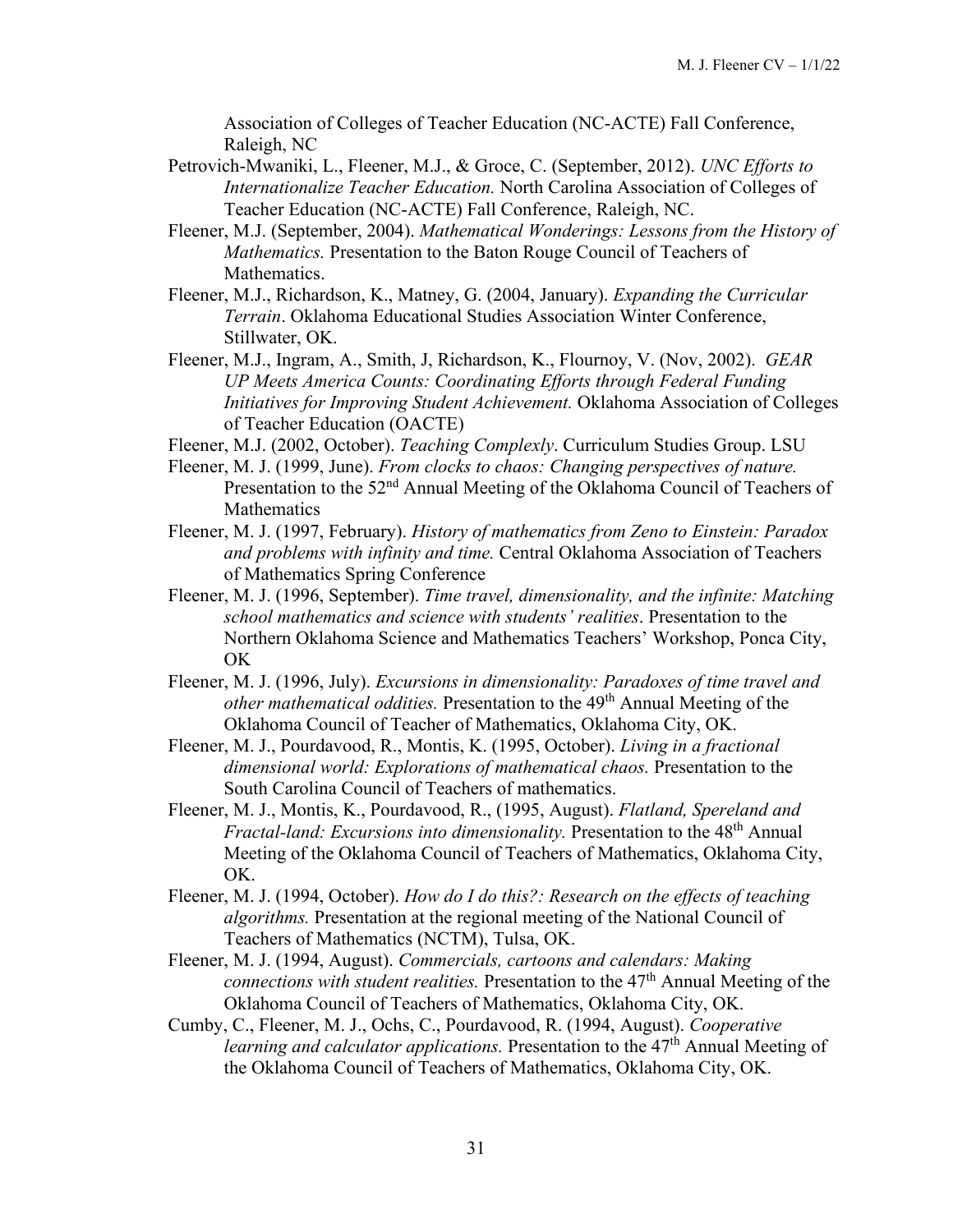- Fleener, M. J. (1993, September). *Totally tubular topology.*Presentation at the meeting of the Central Oklahoma Association of Teachers of Mathematics (COATM), Oklahoma City, OK.
- Fleener, M. J. (1993, September). *Probability simulations using the graphing calculator.*  Presentation to the annual Meeting of the Northern Oklahoma Science and Mathematics Teachers, Ponca City, OK.
- Fleener, M. J. (1993, August). *Mathematical modeling using the overhead graphing calculator.* Presentation to the Annual Meeting of the Oklahoma Council of Teachers of Mathematics (OCTM),Oklahoma City, OK.
- Fleener, M. J. (1992, September). *Conservation of area and perimeter: Explorations in the middle school mathematics.* Presentation to the annual Meeting of the Northern Oklahoma Science and Mathematics Teachers, Ponca City, OK.
- Fleener, M. J. (1992, April). *Applications for the CASIO graphing calculator that encourage problem solving and reasoning.* Presentation to the regional Meeting Oklahoma Council of Teachers of mathematics (OCTM), Altus, OK.
- Fleener, M. J. (1991, June). *Mathematical models: Powerful tools for problem solving.*  Presentations at the regional meetings of the Oklahoma Council Teachers of Mathematics (OCTM), Chickasha, OK and Edmond, OK.
- Fleener, M. J. (1991, May & June). *Expected Learner Outcomes (ELO's) in Mathematics.* Panel discussant leader at the regional meetings of the Oklahoma Council of teachers of Mathematics (OCTM), Chickasha, OK, Edmond, OK, and Moore, OK.

## **Workshops/Professional Development Conducted**

- *Leandro Decision 2020: What's Next for North Carolina?* Presentation and Moderator for Lunch-Time Together, Women's Forum of North Carolina, 9/28/2020 *Pre-conference Seminar for Early Career Scholars with Disabilities,* Sponsored by the Spencer Foundation and the American Educational Research Association, Expectations and Etiquette/Developing a Scholarly Identity, 4/4/19. *Apple, Rubic Cubes and Rivers: Preparing for and "Managing" Exponential Change..*  eLearning SIG of NC, 2/28/18 *2020 Census –* Spring Forum of the Women's Forum of NC, Presider, May, 2018 *A Fair and Just Judiciary* – Fall Forum of the Women's Forum of NC, Presider *Ready to Lead Workshop* (participant), Raleigh, 9/16/17, Sponsored by the NC Democratic Party
- *Accelerated Leadership in Times of Rapid Change.* Presentations for the Advanced Administrators Issues (AAI) institute, College of Education, AY 2017-18  $(11/10/17, 4/6/18).$
- *Accelerated Leadership in Times of Rapid Change.* Presentations for the Advanced Administrators Issues (AAI) institute, College of Education, spring, 2017.
- *Accelerated Leadership in Times of Rapid Change.* Presentations for the Executive Leadership Program (ELP), College of Education, spring, 2017.
- *What does it mean to be an education advocate?,* Guest presentation, EDUC 533: Social Justice in Education, UNC-Chapel Hill School of Education, 3-21-16
- *Girls' Rising Video and Panel Discussion,* (PGU), 11-18-14.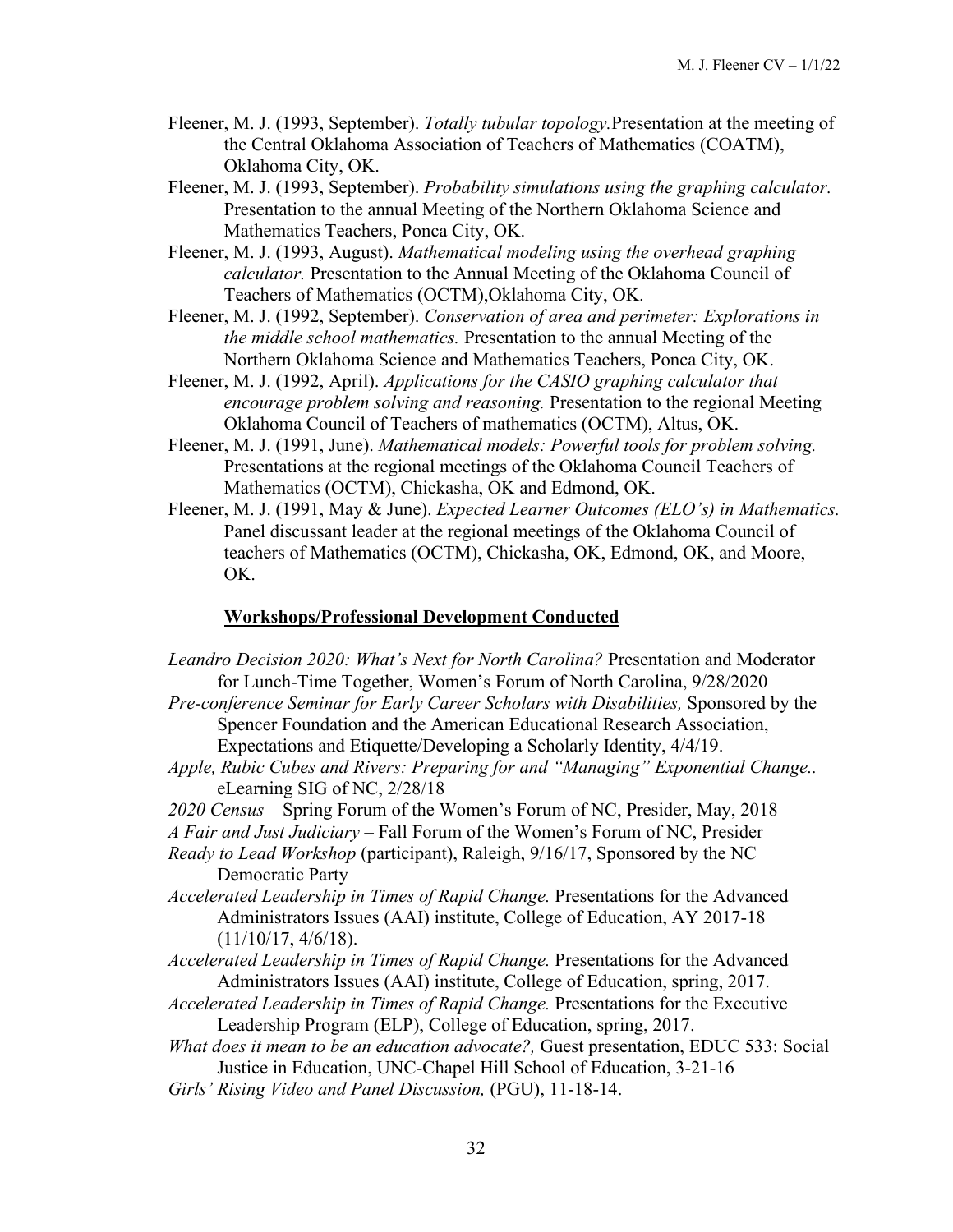- *The Status of Teachers in NC:* Panel Interview on National Public Radio *The State of Things,* 10/23/14
- *The Future of Education in NC:* Panel Discussion presented to the Public School Forum Education Policy Fellowship Program, 10/21/14
- *Future Forward Colleges and Universities: Complex Adaptive Systems Approaches to Organizational Dynamics – Identifying our Adaptive Advantages.* Future Forward Colleges Conference, Wake Technical Community College, Raleigh, NC, April, 2014.
- *Leading with Chaos in Mind: Eco-systems of Higher Education.* Presentation to the Finance and Business Leadership Team, NC State, February 27, 2014.
- *Colleges of Education Futures.* UNC-CH School of Education Alumni Luncheon, December, 2013
- *We Are …NC State*, Prepared for Building Future Faculty Program sponsored by the NC State Office for Institutional Equity and Diversity, April 5, 2013
- *US Higher Education: The Academic Leadership Deans and Department Chairs,*  Prepared for Visiting Delegation from Beijing Institute of Technology, Sponsored by NC State Global Training Initiative, March 28, 2013
- *US Higher Education and Academic Leadership in Schools & Colleges of Education,*  Prepared for Visiting Delegation from East Java Province, Indonesia, Sponsored by Center for International Partnerships, November 15, 2012
- *Keynote Presentation Education's Heart: Cross-Cultural Conversations and Healing Opportunities, Sponsored by The Divan Center for the 8<sup>th</sup> Annual Dialogue &* Friendship Dinner, Hilton RTP, November 14, 2012
- *US Higher Education and Academic Leadership in Schools & Colleges of Education,*  Prepared for Visiting Delegation from Shanxi Normal University, Sponsored by the NC State Global Training Initiative, October 31, 2012
- *Educating Teachers About the World,* Prepared for the NC Summit on US/China Education, Annual Meeting of NCACTE *,* Raleigh North Hilton, Raleigh, NC*,*  September 20, 2012
- *Educating Teachers About the World* NC Summit on US/China Education, Friday Institute – Nortel, Thursday, September 6,
- *Building Partnerships and Capacity,* A Welcome to the Public School Changes Impacting IHEs Conference, Sponsored by the NC Department of Public Instruction, at the Friday Institute, August 10, 2012
- *US Higher Education The Academic Leadership Deans and Department Chairs,*  Prepared for Visiting Delegation from Zhongnan University of Economics and Law (ZUEL), Wuhan, China, Sponsored by the Global Training Initiative, NC State University, July 10, 2012
- *Revisioning Education Changing the Conversation* meeting sponsored by the NC Board of Education, Rethinking Education: Working from the Inside Out, February 28, 2012, Friday Institute.
- *Innovation, Gen Z, and the Future of Education*, Presentation to the GTI class of SKEMA students, March 27, 2012.
- *The Grand Challenges Advancing STEM Symposium*, January, 2012. The Impact of Grand Challenges on Higher Education, Presentation with Dean Louis Martin-Vega (Engineering), North Carolina State University, hosted by NC DPI and NC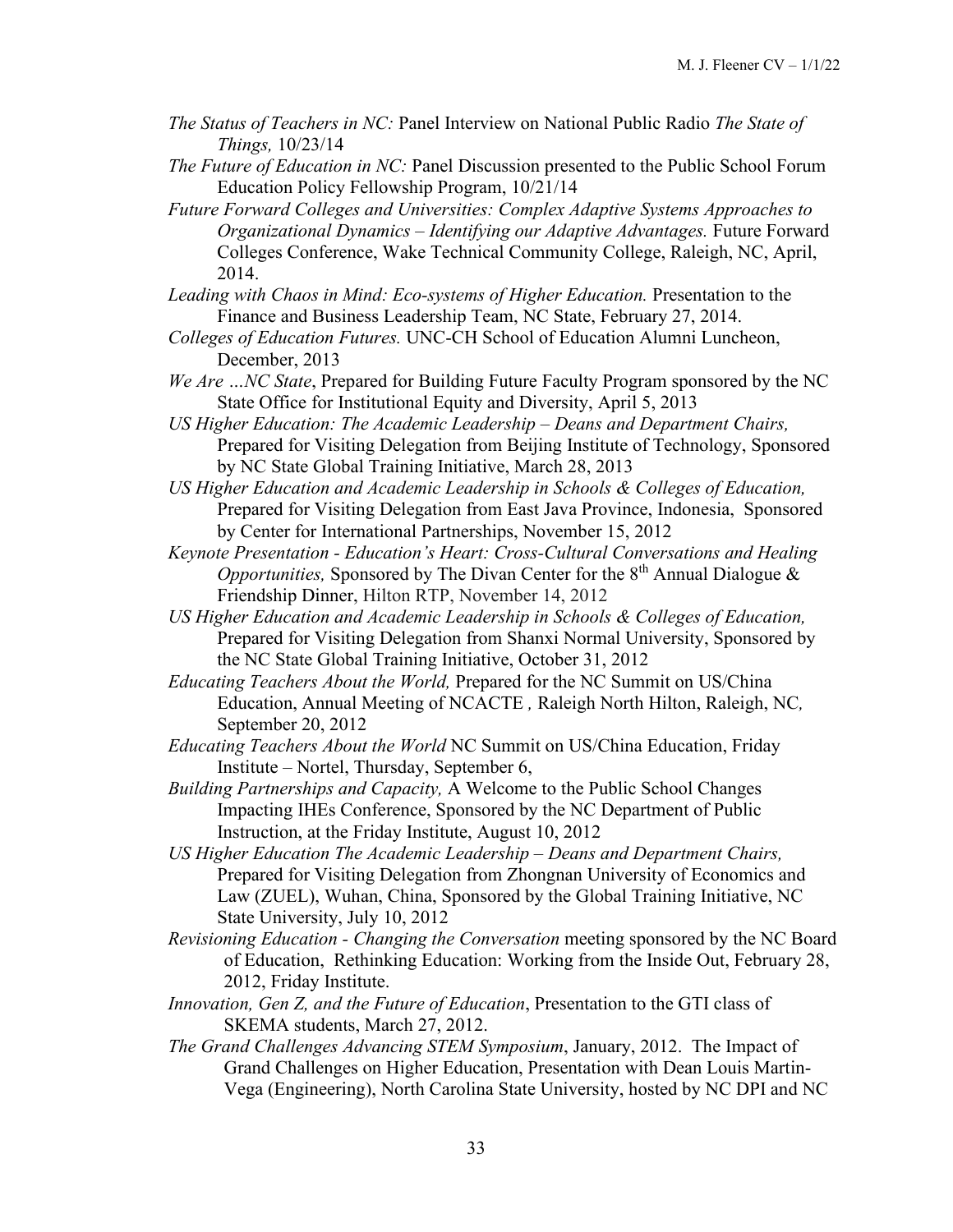STEM Community Collaborative, Friday Institute for Educational Innovation in Raleigh, North Carolina.

- Presentation to NC State Board of Education Task Force on Global Education, December 14, 2011, Internationalization of Education – Game Changing Ecologies
- *Teacher Education in Finland*, Public School Forum, December 5, 2011
- *21st Century Colleges of Education: Shaping the Future,* North Carolina State University Board of Trustees, November 18, 2011
- *Chaos, Complexity and Curriculum,* Curriculum Theory Project Pre-Conference Workshop: October 12-13, 2011 with William Doll.
- Invited Participant, The Future of State Universities, October 6-7, 2011
- *Essential Skills for 2st Century Learners,* The NCSU Office of International Affairs and the School of Public and International Affairs Fall Seminar Series "Wellbeing:
- Education, Heath & Global Sustainable Livelihoods," September 13, 2011. *Academic Leadership-the Dean's Role.* GTI 401: GTI 401: US Culture and Education Colloquium – Presentation: US Higher Education: August 30, 2011
- *What is a 21st Century College of Education?* New Faculty Orientation Presentation: August 15, 2011.
- North Carolina Society for Hispanic Professions Presentation: Preparing 21st century global educators and professionals, August 4, 2011
- Elementary Education School Partnership Retreat Presentation: NCSU College of Education Creating Educational Futures, June 15, 2011.
- Waiting for Superman, Moderator, Panel Discussion of the movie, April 13, 2011.
- ADVANCE Women in Leadership, Leadership Trajectories and Challenges, March 1, 2011.
- STEM Extension Group, NC State University, A Vision of STEM Education, January 7, 2011.
- New Literacies Collaborative, *Connecting New Literacies with Complexity Theory*, December 20, 2010.
- UNC Deans' Retreat, *External Context: Stakeholders, Policy & Public Perception*, December 12, 2010.
- NCSU Board of Trustees, *An Introduction to the College of Education,* November 12, 2010.
- Friday Institute Brown Bag Series, *A College Agenda For Teacher Education Research – The Future Of Colleges Of Education*, October 6, 2010.
- GTI 401: US Culture and Education Colloquium, *US Higher Education Academic Leadership – The Dean's Role,* September, 2010.
- Visiting Delegation from Beijing Jiaotong University, *US Higher Education The Academic Leadership – Deans and Department Chairs,* August, 2010.
- LSU Coast and Environment Brown Bag, *Scientific Futures:PK-20 Education Imperatives,* February 20, 2009.
- Volunteers In Public Schools Partners Workshop, *Nurturing, Developing, and Empowering Tomorrow's Students Today!*, February 12, 2009.
- Region II Area Superintendents, Baton Rouge, LA., *State of the College of Education.*  December 11, 2008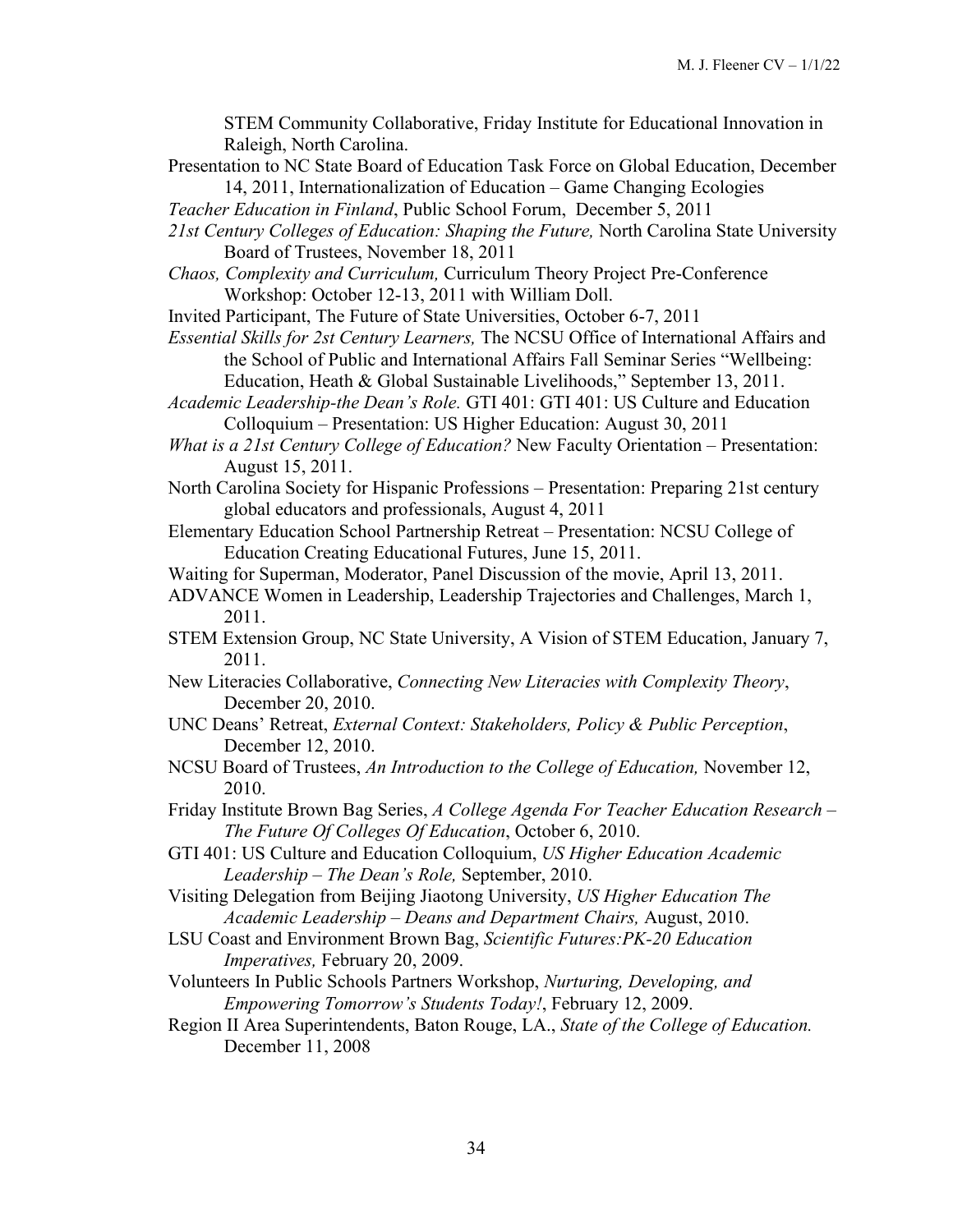- Southern University Chapter of Phi Delta Kappa Keynote Speaker, *Nurturing, Developing, and Empowering Leaders in Education Today for Tomorrow,*  December 7, 2008
- Kappa Delta Epsilon Chapter Initiation Keynote Speaker, *Engaging the Future,*  November 23, 2008
- Eduventures Colleges/Schools of Education Learning Collaborative On-Line Focus Meeting, *Faculty Productivity: Policies, Practices and Problematics.* November 11, 2009.
- LSU Class Presentations 2008
	- ELRC 7300 (Fall, 2008). Curriculum Studies: Roles, Responsibilities and Resources
	- ELRC 7605 Law & Ethics in Higher Education (Fall, 2008). Tenure & Promotion and Academic Freedom
	- ELRC 7603 (Fall, 2008). Higher Education Leadership: Dean's Dilemma Living Core of the Deanship
- Higher Education Graduate Student Orientation (Fall, 2008)
- CADREI (October, 2008). *P-20 Councils and Colleges of Education: Possibilities, Problematics and Politics.* Newport, RI.
- LSU Honors College, *Curriculum Reform in China: A Complex Conversation,* Nov. 2007
- Greater Baton Rouge LSU Alumni Association, *Delta Express: College of Education Collaborative Project at the Renaissance Village FEMA Trailer Park, April, 2007.*
- LSU GEAR-UP Collaborative Team Workshop, *Colleges In Action,* January, 2007.
- LSU College of Education Faculty Research Brownbag, *Reinventing colleges/schools of education,* October 27, 2006
- LSU Student Teaching/Interns, *Educational Futures,* Fall, 2006
- East Baton Rouge Parish School System, Teach Baton Rouge, *Teaching Complexly,*  Summer, 2006.
- LSU Geaux Teach, *Teaching Complexly*, Summer, 2006
- LSU Lab School, University High National Honor Society Induction, *The History of America's Future,* Spring, 2006
- LSU Student Teachers/Interns, *Who Are Your Educational Heroes?*, Spring, 2006
- LSU STEP THRU STEM Summer Teacher In-Service, *Historical Understandings, Future's Unleashed,* Summer, 2005
- Nichols State University, *Curriculum Dynamics,* Summer, 2005
- KDE, *Creating Educational Futures,* Spring, 2005
- LSU College of Education, Holmes Graduates, *Passions, Paths, and Possibilities.* Fall, 2004.
- Mid/Del Public Schools, Middle school teacher preparation for mid-level mathematics certification exams, November – May 1999 – 2000
- Mid/Del Public Schools/Rose State Mathematics Consortium, *What is Modern About Modern mathematics: Explorations of the Infinite,* November 1995, 2 hours
- Phillips Petroleum, *Calculators in the Classroom: More than a Computational Tool: Problem Solving and Cooperative Learning using the TI-Explorer, Presentation to* middle school mathematics teachers, September 1995, 4 hours in Tulsa and 4 hours in Oklahoma City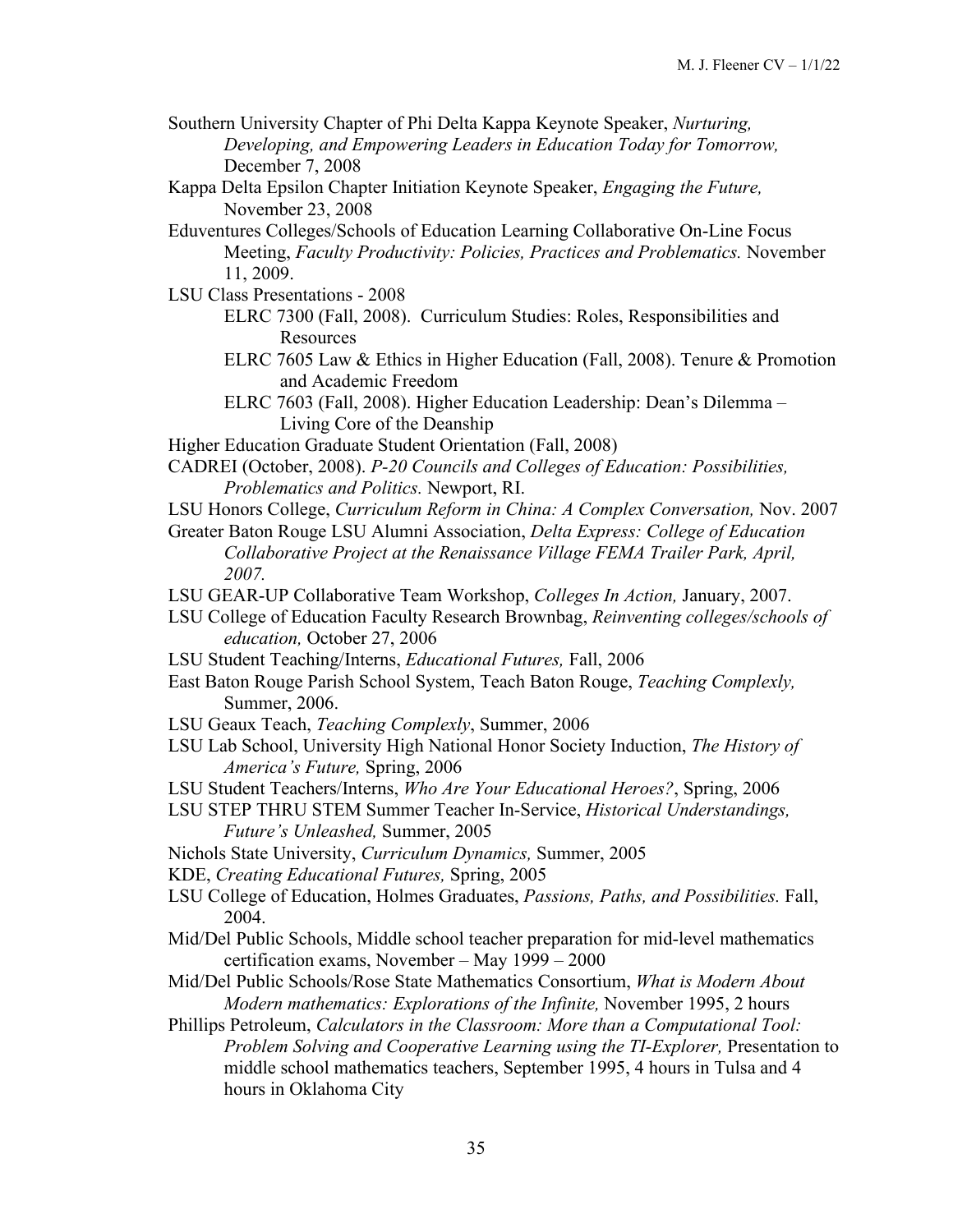Oklahoma State Department of Education, Chapter, I, *Empowering Students for Success: Problem Solving and Cooperative Learning.* Presentation to 7 – 12 mathematics teachers, principals, and Chapter I coordinators, June 1995, 1.5 hours

Mid/Del Public Schools, Oklahoma City, *Cooperative learning and calculators.* Presentation to  $6 - 12$  grade mathematics teachers, September 1994, 3 hours

Norman Public Schools, Norman, OK, June 1994, *Powerful manipulatives: K – 12 applications for tangrams, Presentation to*  $K - 12$  mathematics teachers, 3 hours

- Mathematics Education Faculty, Oklahoma State University, Stillwater, OK, December 1993. *Graphing calculator applications: a Casio project update,* 1.5 hours
- University of Oklahoma, Norman, OK, October 1993, *Training of trainers workshop for graphing calculator dissemination-Phase II,* 1 day

University of Oklahoma Norman, OK, *Practicum for clinical instructors training,*  Summers 1991 - 1994, 3 hours each summer

University of Oklahoma, Norman, OK, May 1992, *Training of trainers workshop for graphing calculator dissemination-Phase I.* 1 day

West Mid-High, Norman, OK, March 1991*, Incorporating alternative materials and strategies in the teaching of high school mathematics: Management issues and concerns.* 1 day

Santa Fe Elementary School, Moore, OK, March 1991, *Mathematics anxiety: Research results and preventative measures,* faculty presentation, 2 hours

University of Oklahoma, Norman, OK, February 1991, *An Introduction to TE-PLUS for Public School Administrators and Counselors,* Presentation to public school superintendents, principals, and counselors, 3 hours

Norman Retired Teachers Association, Norman, OK, February 1991, *An Introduction to TE- PLUS for Retired Teachers,* 3 hours

Norman Public Schools, Norman, OK, October 1990, *Implementing the Standards in middle school mathematics.* Presentation to mathematics teachers in grades 6 – 12, 1 day

Oklahoma Center for Continuing Education, OU, June 1990, *Developing math concepts in K – 2 mathematics.* 3 days

Center for Mathematics and Science Education*,* UNC*-*CH, Fall 1988, *Teaching the advanced placement computer science curriculum-scope and sequence,* 1 day

- Center for Mathematics and Science Education, UNC-CH, Summer 1988. *Abstract data structures and the second semester AP computer science curriculum,* 8 days
- Center for Mathematics and Science Education, UNC-CH, Spring 1988, *Introduction to Pascal,* 3 days

Center for Mathematics and Science Education, UNC-CH, Summers 1983 – 1984. Learning BASIC, 15 days each summer

Division of Arts and Science, UNC-CH, Summer 1984, Faculty Training project using the IBM- PC, 10 days

### **External Grants and Contracts**

*LSU*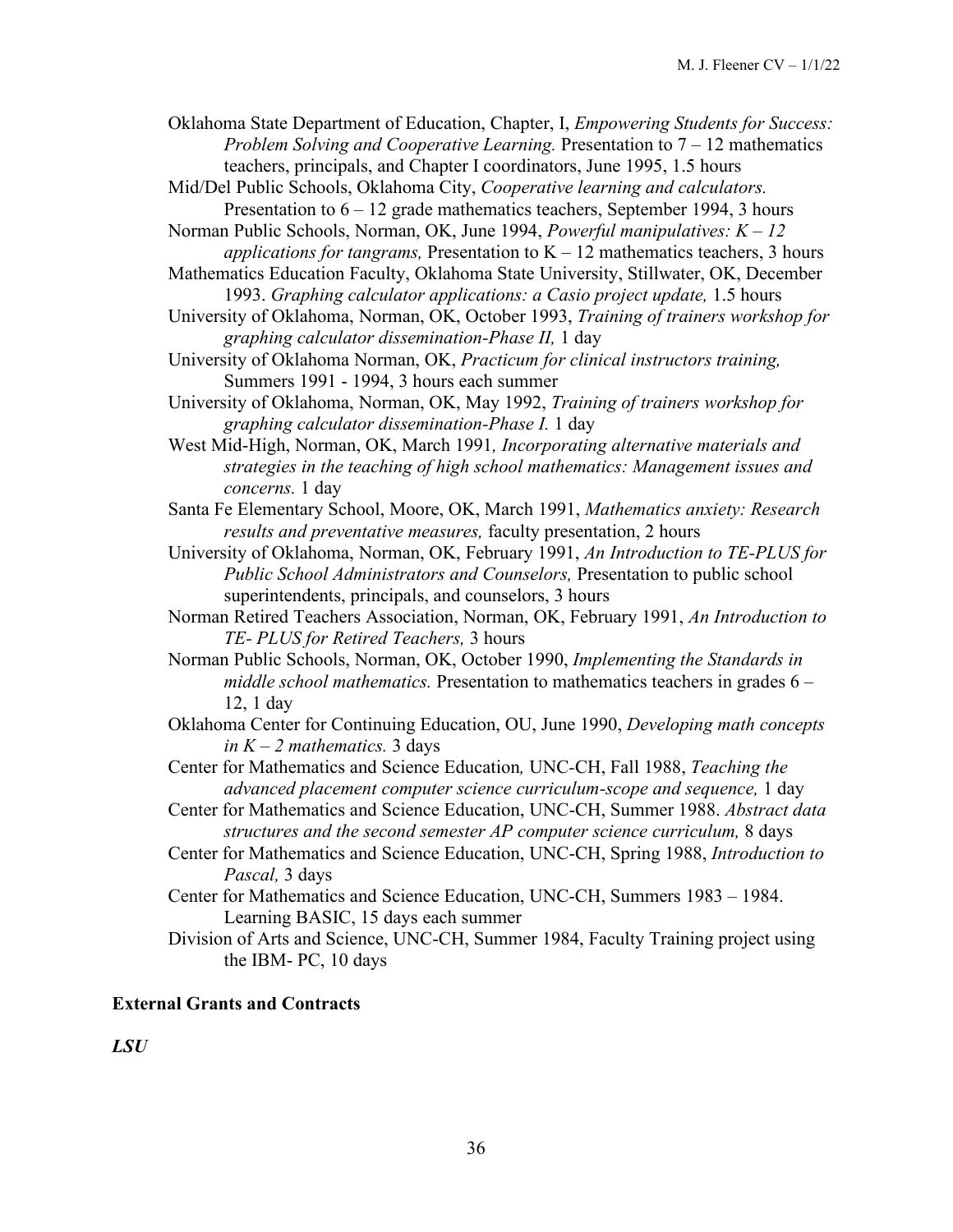- US Department of Education, 2009-2014, *Central Louisiana Academic Residency for Teachers (CART),* Co-PI (with Gary Byerly, PI), **\$7,982,087**.
- National Science Foundation, 2009-2013, *LSU NOYCE Tigers (Teaching, Investigating, Guiding, Engaging, Researching, Serving),* Robert Noyce Teacher Scholarship and Summer Internship Program, **\$600,000**.
- Louisiana Board of Regents, 4/2/09 8/1/09, *Wallace Foundation Grant Personnel Policy Study,* PI, **\$20,000**.
- East Baton Rouge Parish School System, 02/01/2008 06/30/08, *East Baton Rouge CAN! Assessment*, PI (with Suzan Gaston, PD), **\$19,971**.
- Louisiana Board of Regents BOR, 08/17/2007 06/30/08, *Value-Added Teacher Preparation Qualitative Research Study*, PI, **\$28,500**.
- US Department of Education, 2006 2012, *GEAR UP LSU*, PI (with Suzan Gaston, PD), **\$5,395,948**.
- Learn and Serve America, 2006-2008, *LSU Ready & Response Service Team*, PI, **\$135,000**.
- Point Coupee Parish Schools, 2006, *LSU TIPS Partnership Subcontract,* PI, **\$38,265**
- LA Board of Regents, 2006, *Literacy Across the Curriculum Subgrant,* PI (with Patti Exner, PD), **\$5,000**
- LA Board of Regents, 2005, *Teacher Preparation Accountability System Professional Development Reward (2005-2006),* PI, **\$10,000**.
- LA Systemic Initiatives Program (LASIP), 12/07/05, *M.A.T.H. 2006: Mathematics and Assessment Taught Hands-On,* Co-PI (Nell McAnelly PI), **\$188,317**.
- LA Board of Regents, 2005, *Value-Added Teacher Preparation Program Assessment Model,* PI, **\$50,000**
- Southern Association of Colleges and Schools, 2007, *SACS/CASI Support Staff,* PI, **\$6,000**
- Southern Association of Colleges and Schools, 2006, *SACS/CASI Support Staff,* PI, **\$6,000**
- Southern Association of Colleges and Schools, 2005, *SACS/CASI Support Staff,* PI, **\$6,000**

# *University of Oklahoma*

- 2003 NCLB Title II, 2003, *Data-Driven Decision-Making Professional Development for Oklahoma Urban Preservice and Inservice Educators*, Co-PI (with Carla Thompson, David Garner), **\$48,037**.
- 2003 NCLB Title II, 2003, *Teacher Increased Content Knowledge Equals Student Achievement in Mathematics (TICK=SAM)*, Research Consultant (Co-PI's Mary Stewart & Sacra Nicholas), \$**91,139**
- Service Provider, *Mathematics Tutoring Program*, NCLB Title I through Oklahoma City Public Schools, (PI/PD), **\$7,689**
- Oklahoma State Regents for Higher Education, *CITyS: Computer Integrated Technology Services for Preservice and In-service Teachers.* (PI), **\$16,000**.
- National Science Foundation, 2003-2006, *PGE/RES Why Does It Work? A Study of Successful Gender Equity in Industrial Engineering at the University of Oklahoma*, Co-PI (Teri Jo Murphy, PI/PD), **\$990,000**.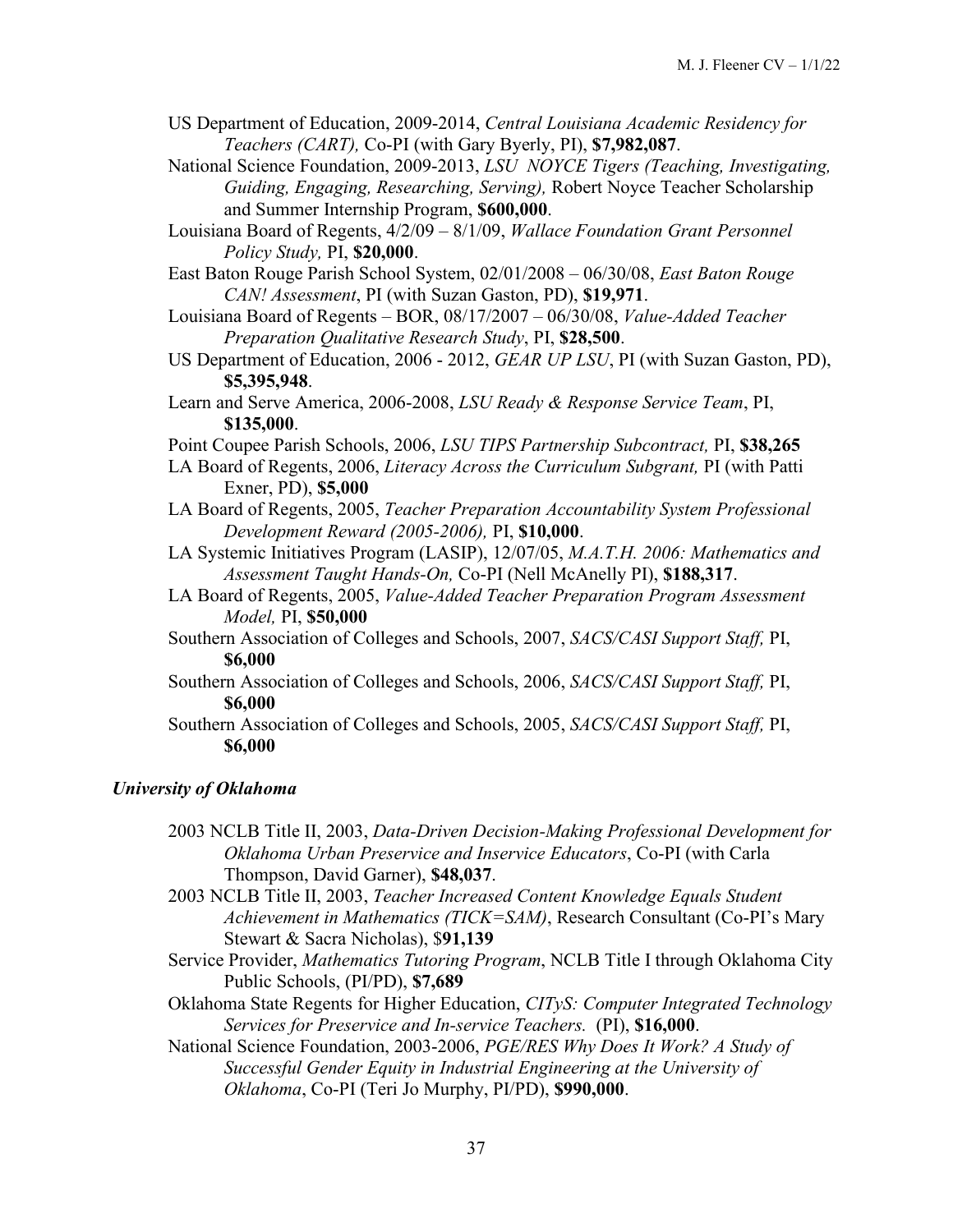- Hitachi Corporation, 1999 2002, *Internet-based Training for Teachers to Develop and Implement Multimedia Technologies,* Co-PI, (with Kurt Gramoll, Engineering), **\$253,497**.
- SMARTer Kids PREP Grant for SMART Products, (PD), **\$ ,748** (with additional funding of \$750 from the College of Education Technology Committee).
- Oklahoma State Regents for Higher Education Title II Eisenhower Grant, 1999, *Programmatic Professional Partnerships (P3): Professional Development through Multi-networked Collaborative Inquiry and Graduate Work in Mathematics Education,* PD, (PI Jim Gardner), \$**212,890**, three years
- U.S. Department of Education, 1999-2005, *Gear-Up for Success in College,* (Alan Ingram , Oklahoma City Schools, PI/PD), University of Oklahoma Partner PI/PD, initial award of \$15,000,000 to OKPS (subcontract rate for OU about \$125,000/ year with over **\$600,000** in expenditures through 2003-2004).
- Oklahoma State Regents for Higher Education Title II Eisenhower Grant, 1995, *Mathematics and Science Teaching and learning through Computer Mediated Communications*, PI/PD, **\$28,540**.
- Southwestern Bell Foundation Headquarters, 1993, *Technology in the Teaching and Learning of Mathematics: Project for the Integration of Calculators and Cooperative Learning (PICAC) in Intermediate Mathematics*, Co-PI/PD (with Dr. Pamela Fry), \$**9,999**.
- Oklahoma State Regents for Higher Education Title II Eisenhower Grant, 1992, *Problem Solving Through Mathematical and Computer Modeling*, Co-PD (with Drs. Linda Norton & Curtis McNight), \$**50,000**.
- Oklahoma State Regents for Higher Education, Title II Eisenhower, Quality Incentive Grant, 1991-1992, *Immediate Introduction of Calculator Graphics into Oklahoma Middle School Mathematics Classrooms*, Curriculum Specialist and Conference Coordinator, (PI/PD Dr. Andy Magid), **\$11,484** (with matching funds from CASIO of \$456,000).
- Oklahoma State Regents for Higher Educaiton Title II Eisenhower Grant, 1991, *Problem Solving Through Mathematical and Computer Modeling*, Associate Co-director, (PI/PD Dr. Linda Norton), **\$30,000**.

# **Combined Internal/External Grants**

*Sooner Counts Mathematics Tutoring*, PI/PD, 1999-2004, \$20-25K per year, combined funding from the Oklahoma State Regents, Department of Education Gear-Up, OU Financial Aid, OU College of Education Dean's Office, and OU Department of Instructional Leadership and Academic Curriculum. (Each year, we piece together funding for this program from these various sources. In addition to these direct funds, we generate funds for student tutors through the Federal Work Study program. During the 2000-2001 school year, for example, we generated almost \$54,000 of Federal Work Study money to support our student tutors.)

### *Teaching Grants*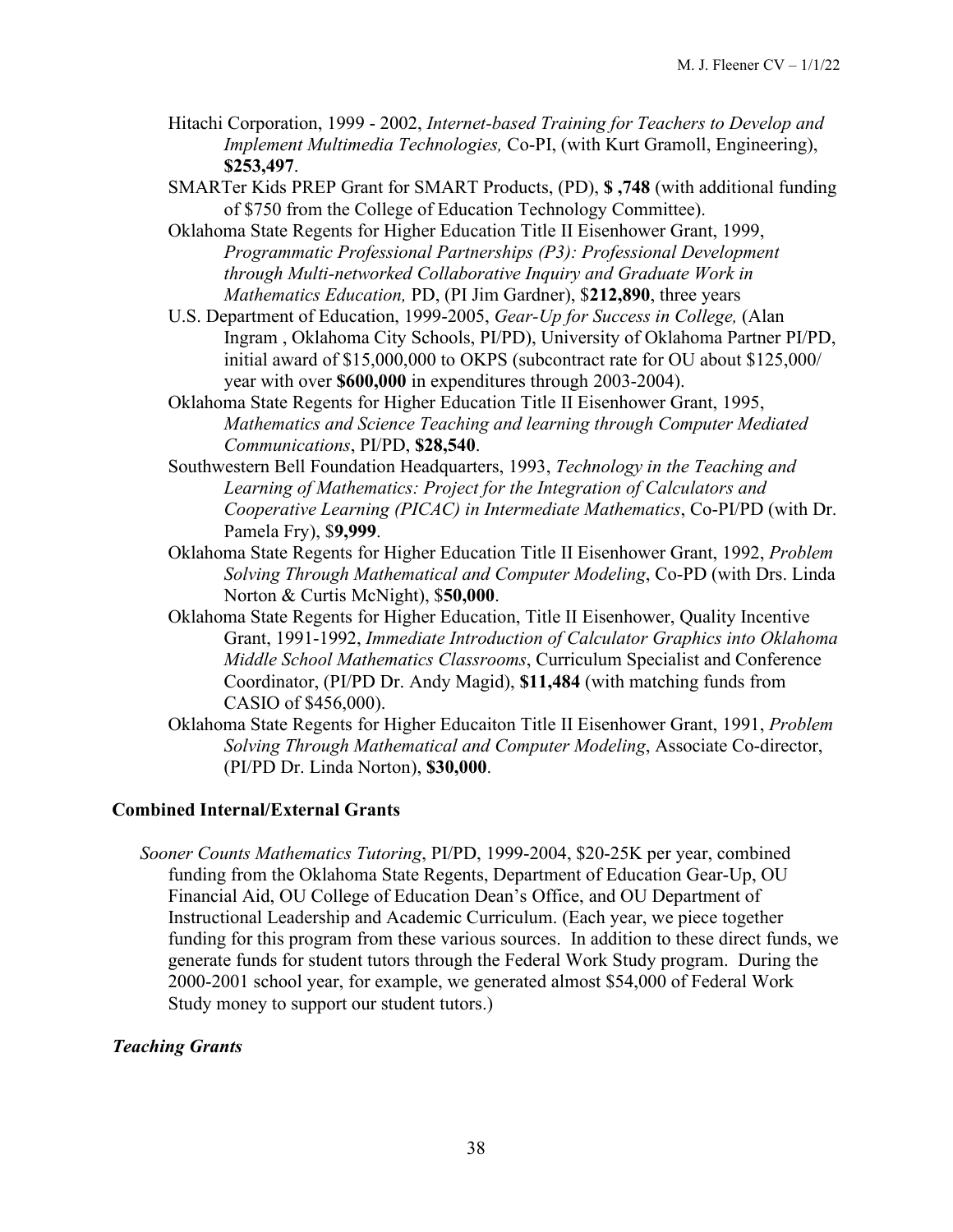- Summer Scholars Program (SSP), University of Oklahoma, Norman, Summers 1995, 1996, Mentor, (PI/PD Bob Petry, Associate Dean, Arts and Sciences).
- Summer Scholars Program (SSP), University of Oklahoma, Norman, Summers 1993 1995, 1998 –1999, Instructor - Mathematics Modeling and Chaos Theory. (PI/PD Bob Petry, Associate Dean, Arts and Sciences).
- Young Scholars Program (YSP), Duke University, Durham, NC, Summers 1989 1990, Instructor - Introduction to Computer Science.
- Talent Identification Program (TIP), Duke University, Durham, NC, Summers 1987 1988, Instructor - Introduction to Computer Science.

#### *Service Grants*

- National Council of Teachers of Mathematics, Special Needs Grant for Central Oklahoma Association of Teachers of Mathematics (COATM), \$750, as President of COATM 1995 – 1996
- Coalition for the Advancement of Science and Mathematics (CASMEO) and the Southwest Educational Development Lab (SEDL), for the Central Region affiliated group of CASMEO, \$1500, 1997

#### *Reviewer for Competitive Grants*

US Department of Education, Race to the Top State Grants, 2010.

- Teaching Excellence and Achievement (TEA) Selection Committee, U.S. State Department, Education Programs Division, International Research and Exchanges Board, 2009
- Southwest Consortium for the Improvement of Mathematics and Science Teaching (SCIMAST) Expert Review Panel for the Southwest Educational Development Laboratory (SEDL), Austin, TX, 1992 – 1998.
- Dwight D. Eisenhower Mathematics and Science Education Program, Oklahoma State Regents for Higher Education, December, 2001
- Dwight D. Eisenhower Mathematics and Science Education Program, Oklahoma State Regents for Higher Education, November, 1995
- Youth Academies, Oklahoma State Regents for Higher Education, November, 1996

### **TEACHING – OU & LSU**

#### **Courses Taught**

#### *LSU*

Graduate:

Chaos, Complexity, Curriculum, and Culture: A Conversation Chaos and Complexity in Education Education and the Concept of Time Educational Understandings: Peirce & Poincare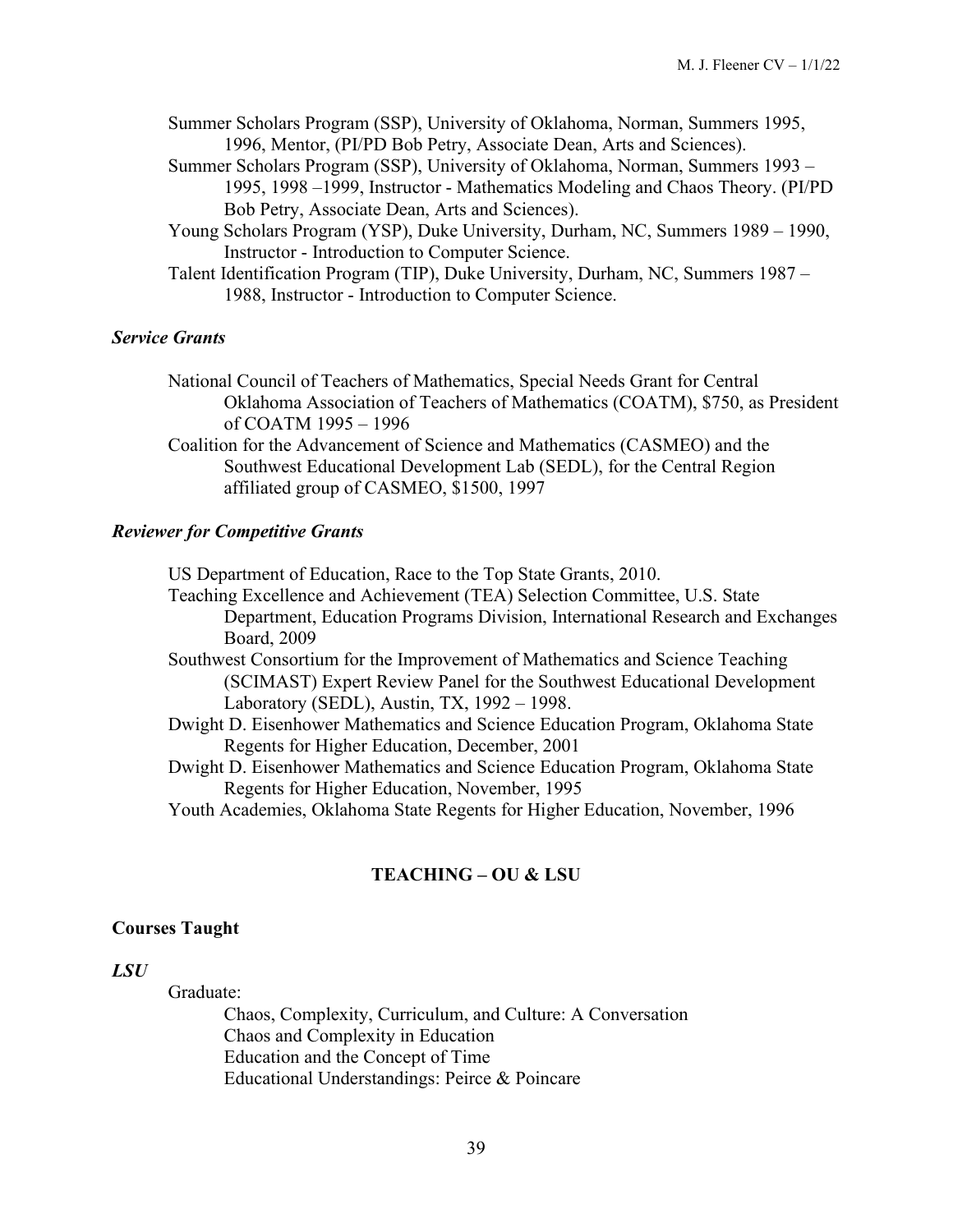### *University of Oklahoma*

### **Graduate:**

 Postmodern Conversations Educational Futures Theory and Research in Mathematics Education History of Mathematics for Educators Systems Theories and Learning Organizations Middle School and Secondary Mathematics Curriculum: Theory and Research The Use of Technology in the Teaching of Mathematics Theoretical Issues in Instructional Leadership Theory and Research in Education Technology and Classroom Instruction Developing Number Concepts in Grades  $K - 2$ Mathematical Modeling,  $7 - 12$ 

### **Undergraduate:**

 Intermediate and Middle School Mathematics Methods, 4-8 Fundamental Concepts and Methods of Teaching Mathematics, 7-12 Elementary Arithmetic for Teachers Primary Mathematics for Teachers Primary Mathematics Methods, N-3 Excursions in Dimensionality: Paradoxes of Time Travel and Other Mathematical **Oddities** Elementary Mathematics Curriculum

# **Advising – Dissertations – Chair**

# *LSU*

1. Lu, Lianfang (August, 2011). *Making transitions: A multiple case study of mathematics classroom teaching reform in China.*

# *University of Oklahoma*

- *1.* Forehand, Clydia, (December, 2005). *Journey into creativity.*
- *2.* Richardson, Kerri, (August, 2005). *Creating spaces for learning in the mathematics classroom: A phenomenological study of pre-service teachers.*
- *3.* Che, Megan, (May, 2005). *Cameroonian teachers' perceptions of culture, education and mathematics.*
- *4.* Matney, Gabriel, (July, 2004). *The clearings of authentic learning in mathematics.*
- *5.* Pourdavood, Ross, (December, 2003). *Students' engagement and problem type: A case study of four ninth-grade mathematics students.*
- 6. Bolin, Phyllis, (July, 2003). *Mathematics in a ubiquitous computing environment: Communication, roles, and sense.*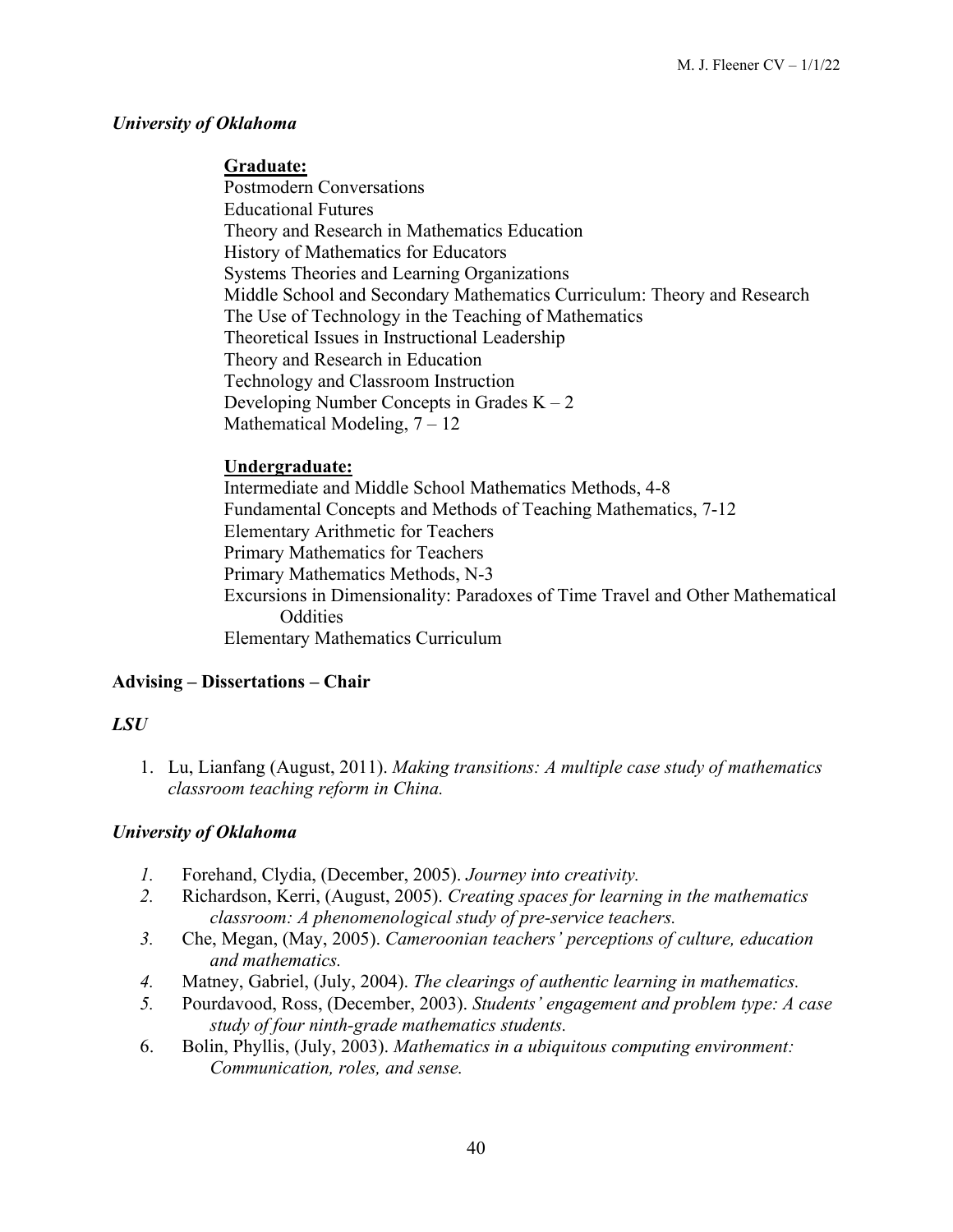- 7. Young, Elaine, (September, 2002). *Unpacking mathematical content through problem solving.*
- 8. Reeder, Stacy, (July, 2002). *Emergent mathematics curriculum: A case study of two teachers.*
- *9.* Adolphson, Keith, (July, 2002). *Mathematical embodiment through robotics activities.*
- *10.* Brintnall, Sheila, (May, 2002). *E-mentoring: A case study of the viability and benefits of electronic mentoring with beginning teachers in rural schools.*
- *11.* Beatty, Rochelle, (December, 2001). *The relationship among language, classroom discourse, cognitive development, achievement, and vocabulary of developmental mathematics students.*
- *12.* Rose, Jacquinita, (April, 2001). *Impact of an internet project on college mathematics students' discourse and meaning making.*
- *13.* Ahmadifar, Gholam H., (April, 2000). *Impact of culture circles on minority high school students in mathematics.*
- *14.* Darby, Dana, (April, 2000). *A critical exploration of developmental mathematics students' conceptions of the role of mathematics in society.*
- *15.* Dupree, Gloria Nan Donaldson (April, 1999). *Mathematical empowerment: A case study of relational classroom learning.*
- *16.* Johnson, Sandra Scaffeta (February, 1999). *The relationship among the cognitive development level, learning style, achievement, and retention of preserved elementary teachers in a content course in mathematics.*
- 17. Montis, Kris K. (August, 1997). *Kay: A case study of learning difficulties in mathematics and reading.* (Co-chaired with Anne Reynolds)
- 18. Pourdavood, Roland G. (May, 1996). *Dialogic community: Four elementary teachers' dialogue on mathematics teaching.*
- 19. Chen, Jacy (Fall, 1994). *A meta-analysis of the effectiveness of computer-based instruction in mathematics*.
- 20. Saleh, Umaru (Fall, 1994). *Motivational orientation and calculus students' understanding of limits and continuity.*
- 21. Mather, Jeanne (August, 1994). *Student perceptions in the mathematics classroom: A study of how African American, Hispanic, and Native American fifth and sixth graders perceive mathematics and the mathematics classroom.* ILAC – Elementary Education.
- 22. Nicholas, Sacra (May, 1994). *An investigation of teacher reflection: Four mathematics teachers reflect on education.*
- 23. Easley, Rebecca (May, 1994). *The development and evaluation of the mathematics assessment of performance and communication (MAPC) test.* (Co-chaired with Curtis McKnight).
- 24. Ferguson, Vicki (May, 1993). *Developing mathematical conceptions: A study of conceptual, skill and pedagogical differences in integer conceptions of preservice teachers – An expository approach vs. a constructivist approach.* (Co-chaired with Curtis McKnight).

### **Advising – Completed Masters Theses and Programs – Chair**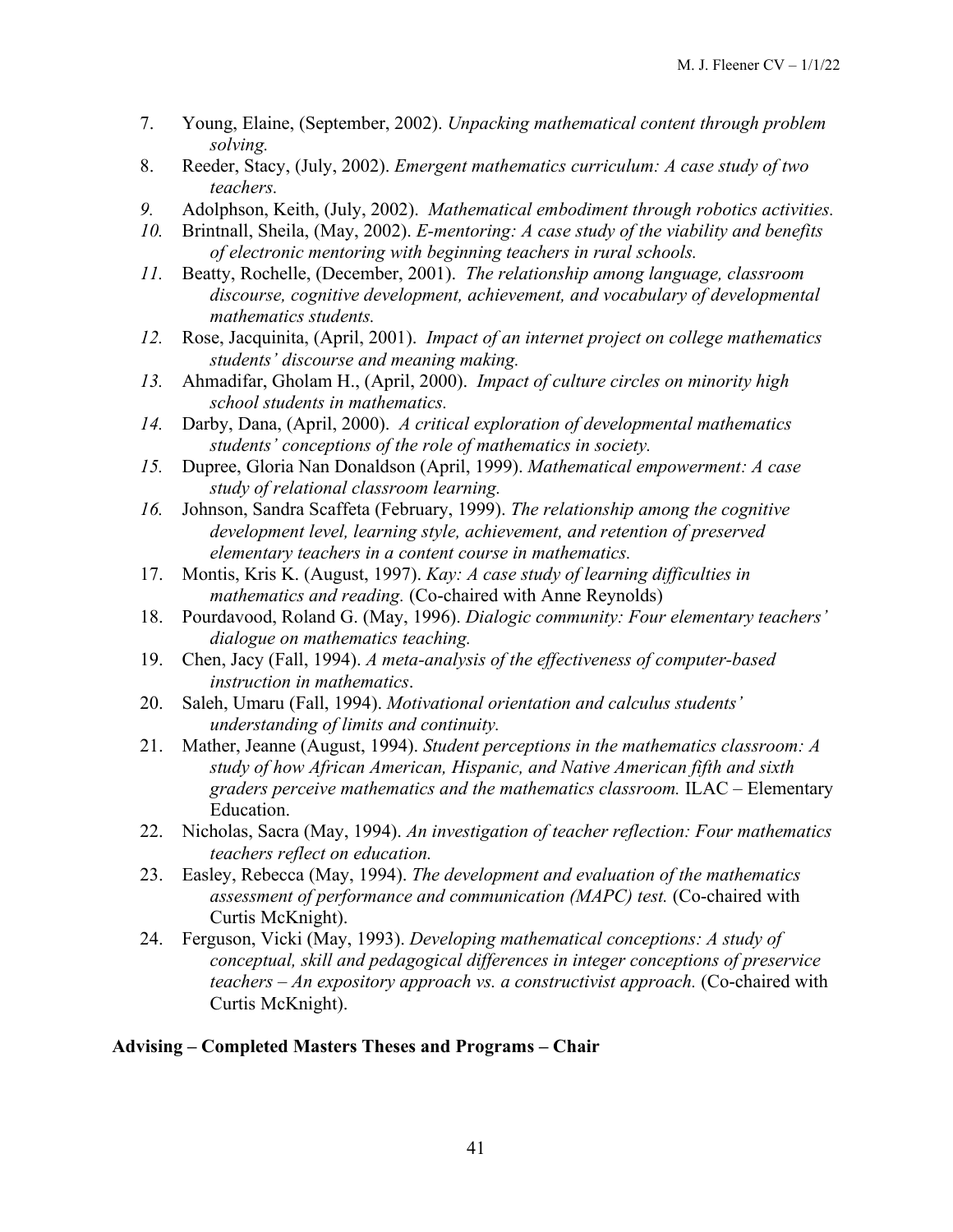# *LSU*

- 1. Capoccia, Maria (2008). Comprehensive Exam
- 2. Meng, Lingqi (2007). Comprehensive Exam

# *University of Oklahoma*

- *1.* Lu, Lianfang (2005). *The perspectives of Chinese secondary high school mathematics teachers regarding use of technology in mathematics teaching and learning.*
- 2. Wakefield, Jana (2004). *Second Graders' Attitudes Toward and Use of Video Games for Learning.*
- *3.* Flournoy, Vicki Darlene, (2002). *Mathematics beliefs of undergraduate majors.*
- *4.* Allen, Twyla Daynette (2001). *Turning Marching into Dancing: A Critical Analysis of Mathematics Curriculum and Learning.*
- *5.* Weger, Elayne (1998). *Beyond Mentoring: A Study of the Effect of Teacher Support on Professional Growth and Career Longevity.*
- *6.* Wood, Shawn (1995). *Learning algebra through programming graphing calculators.*
- 7. Young, Dalton (1991). *An exploratory study into the attitudes of Algebra I students*.

# **Advising – Completed Master Projects – Chair**

# *University of Oklahoma*

- 1. Pratt, Jeffrey J. (2001). *Implementing Constructivism and Technology into the Classroom.*
- *2.* Richardson, Kerri Danielle, (2001). *Adventure Engineering: Development of a middle school science and math curriculum.*
- 3. Perry, Audra, (2000). *My Mirror: Reflections of my first five years of teaching*. ILAC Elementary Mathematics Education.
- 4. Howey, Christopher (1998). *Learning Geometry through the Simulation Model of Teaching* – ILAC Generalist
- 5. Onan, Rebecca (1998). *The Changed Student: A Discussion of the Effects of Technology on the Student Brain*.

# **UNIVERSITY SERVICE – PRE-2015**

# **North Carolina State University As Dean**

# *Committees*

Emerging Issues Forum Stakeholders Advisory – *Teachers and the Great Economic Divide* (2013-14) Budget Advisory Committee (2011-2014) Budget Restructuring Committee (2012-15) Faculty Wellbeing Committee (Chair) (2012-15) Lead Dean – Digital Transformation of Education Cluster (2012-14)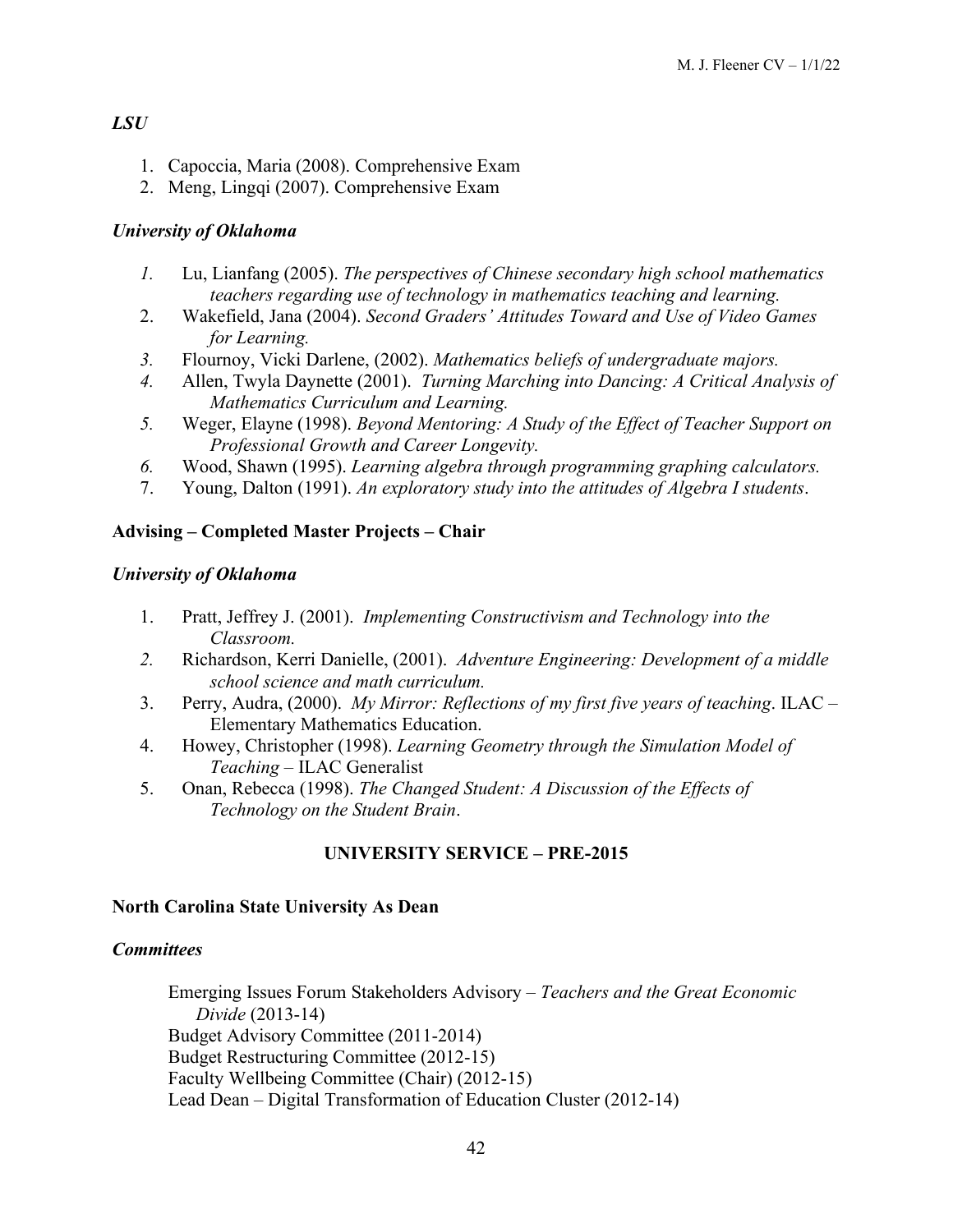Campaign Priorities Task Force (2013) ADVANCE Advisory Board 2011-2013

### *University Scholarship Selection*

Park Scholars Finalist Selection Committee, 2011, 2015 Goodnight Fellows Scholarship Final Selection Committee, 2015

### *Leadership Special Convening's*

STEM Education Roundtable, RTP Foundation, 9/16/14 Organization of Institutional Affiliates of the American Educational Research Association, 2010-14 Board of Governors Workgroup on Teacher Education, Fall, 2014 Future of State Universities, October 6-7, 2011 Wake Ed Partnership Education Summit, 10/12/11 Eisenhower Fellowship: Rapid Change, Rapid Challenge, 10/28/11 Building a Culture of Innovation Through Education, 11/1/11 UCIP Conference, Charlotte, 11/4/11 An Evening with Five Presidents, 11/9/11 Shelton Leadership Forum, 11/18/11 Strategic Conversations in School Innovation, NSP, 1/11/12 Emerging Issues Forums, 2012-2015 State Board of Education – Shape of Public Education Conference, 4/27/12 CADREI (Council of Academic Deans of Research Extensive Institutions) AACTE (American Association of Colleges of Teacher Education) AERA (American Education Research Association)

# *University Service and Participation*

Biennial North Carolina Summit on United States/China Education (2010, 2012, 2014) CINC Mini-Tour, May, 2014 Chaired Interdisciplinary Task Force (Goal 3) of the Strategic Plan 2012 Chaired Search Committee – Vice Chancellor for Academic and Student Affairs 2012 Chaired Search Committee – Development Director CED 2012

# *Collaborations with*

Triangle High Five Math Summit, 2011-2014 NC New Schools, 2011-15 NCPAPA Collaborative Work Sessions, June, 2014 National Early College Conference, 2013 Microsoft YouthSpark, October, 2013 Eduventures Learning Collaborative, 2012-14 Carnegie Project on the Education Doctorate (CPED), 2011-15 Howard Lee Institute, 2013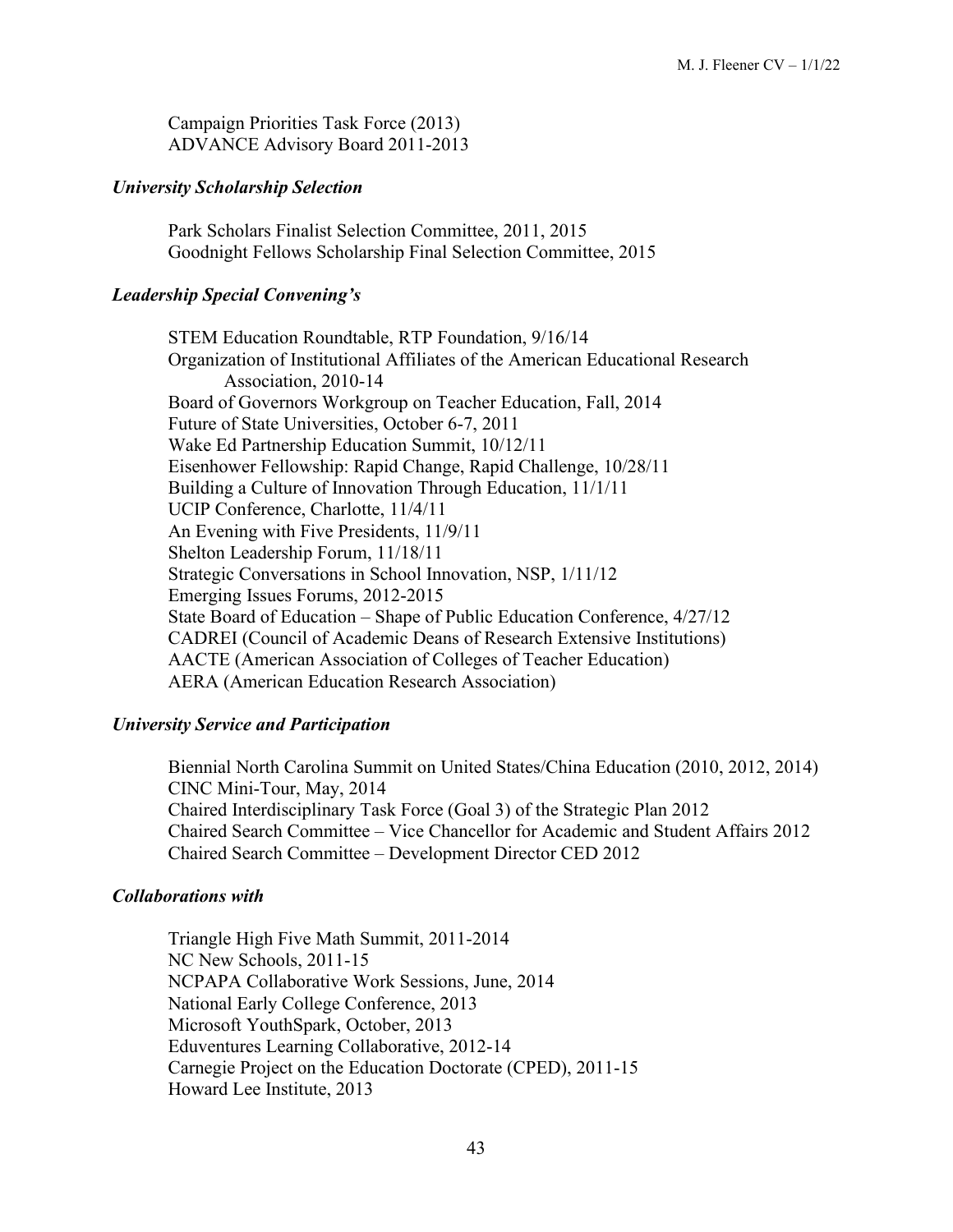NC Pathways Partners, 2013 IES & CED Workforce Development Engineering – Engineering Education International Programs & I+DEA International Programs & Higher Education faculty International Programs – presentations to GTI classes Confucian Institute & ESL certification in Mandarin Early College High (committee work, facilities, faculty research, MSA internship) Science House

### **Louisiana State University As Dean**

Center for Computation and Technology (CCT) Executive Advisory Committee, LSU, (2005-2006) Service Learning Advisory Council, LSU, (2005-2010) Internationalization University Task Force (2008-2010)

#### **University of Oklahoma**

#### *University Level*

Faculty Senate, 1998 – 2001 Athletic Council, 1998 – 2002 (chair, 2000-2001), Program Review (2003) Gender Equity Subcommittee of the Athletic Council, 1998-2000, (chair), 2001-2002, (Chair of gender equity subcommittee for developing five year plan, 2003-2003) University Copyright Committee, 1996 – 1997 Graduate College Academic Appeals Panel, 1994 – 1995 Lottinville Prize Selection Committee, 1991 – 1994 Director, Independent and Distance Education, College of Continuing Ed, 2003 International Exchange Programs Advisory Committee, 2000-2004 Music Education Faculty Search Committee, 2000-2001 Search Committee, Dean of Arts and Sciences, 1996 – 1997 Speakers Service, 1996 – 1997, Topics: Chaos Theory and Learning Organizations: Transforming Schools and Preparing our Children for the 21<sup>st</sup> Century: Who, What, and How? Speakers Service, 1995 – 1996, Topic: Chaos Theory and Learning Organizations: Transforming Schools Speakers Service, 1994 – 1995, Topic: National Standards and Mathematics Learning

### *College Level*

College of Education Faculty Governance Committee, 1997 – 1999 Education Professions Divisions (EPD) executive committee, 1991 – 1993, 1998 – 2000 Chair of Certification Chairs subcommittee of EPD, 1995 – 1996 College of Education Computer Committee, 1995 – 1998 Division of Teacher Education (DTE) executive committee, 1992 – 1994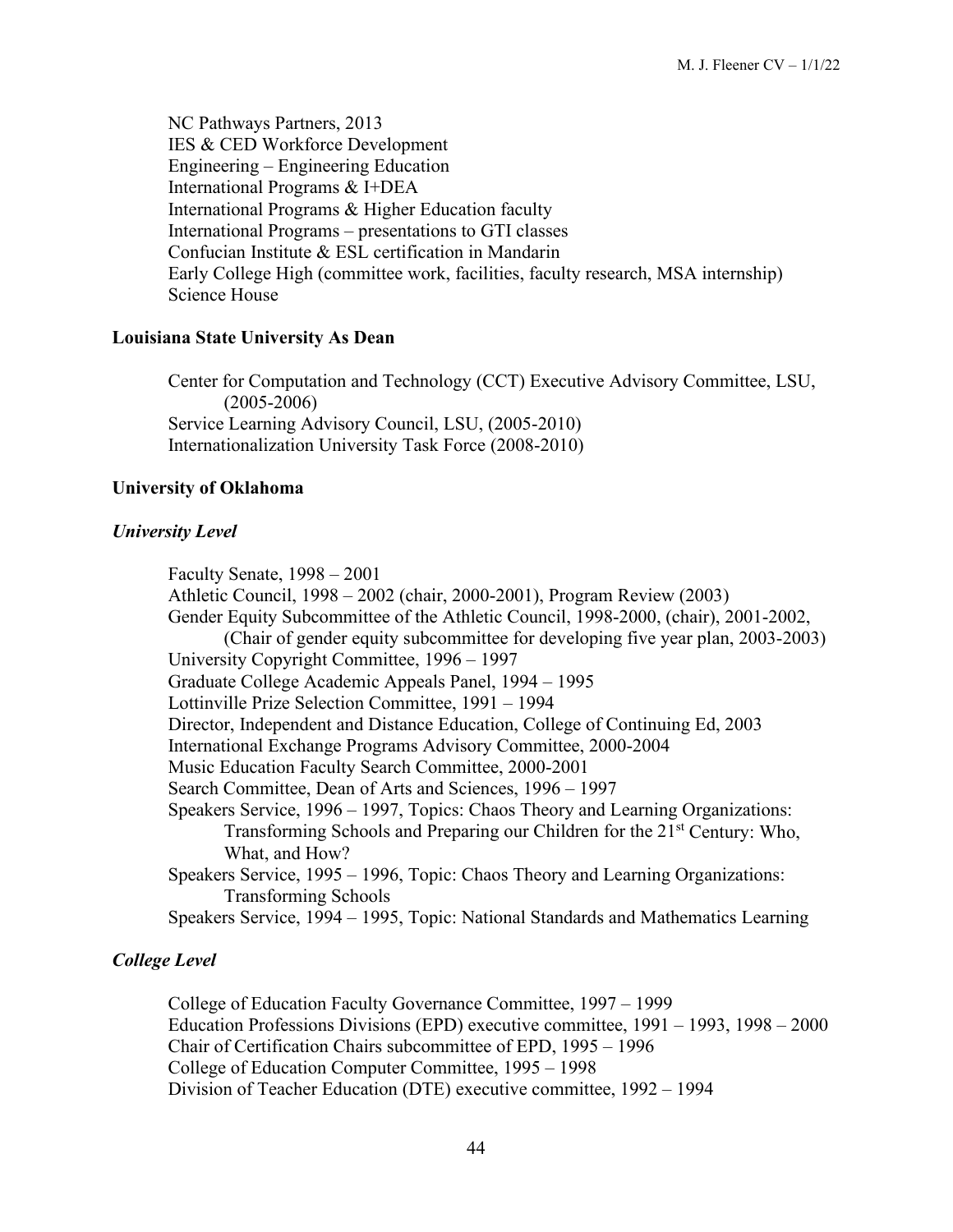College of Education Academic Misconduct and Appeals Board, 1991–1993, 1993–1996 Administrative Council, 1999-2004 Graduate Student Advisory Council (faculty sponsor), 1999-2004 Chair, Mathematics Certification Committee, EPD, 1990-2004 Chair, Graduate Student Advisory Council, 1999-2004 Chair, College of Education Research Committee, 1999-2004 COE Administrative Council, 1999 – 2004 COE Board of Advocates, 1999 – 2004 EPD Advisory Board, 1999 – 2004 Dean's Facilitators Committee, 1995 – 1996, 2003 - 2004 Graduate Teaching Assistant Awards Selection Committee, 1992 College of Education Scholarship Selection Committee, 1990 – 2004 Elementary Education Certification Committee, 1991 – 2004 College of Education Outstanding Senior Selection Committee, 2002 College of Education Academic Misconduct, chair, 1999-2004 TEACH test review of non-native speakers, 2000-2002 TE-Plus Task Force 2003-2004 NCATE coordinator, World of Practice section, 1990

### *Department Level*

Departmental Governing Committees - OU Committee A (dept. governing committee with 2 elected faculty representatives), 1995 – 1997 Graduate Studies Committee (1993 – 1994, 1995 – 1997, 2002 – 2005) Program Development Coordinator, Mathematics Education Program Area, 1989 – 2004 Certification Chair, Mathematics Education, 1991-2004 Director, Institute for Research in Teacher Education, 1990 – 1991 Department Liaison, Departmental Review, 1990

#### *Community Level*

Norman Public Schools Leadership Committee, 1999-2004

### **OTHER RELATED PROFESSIONAL ACTIVITIES – PRE-2015**

#### **National & International Affiliations**

American Association of Colleges for Teacher Education (AACTE) American Education Research Association (AERA) Association of Curriculum and Pedagogy Association of Professional Futurists (APF) Association for Supervision and Curriculum Development (ASCD) Communities of the Future 2.0 (COTF 2.0)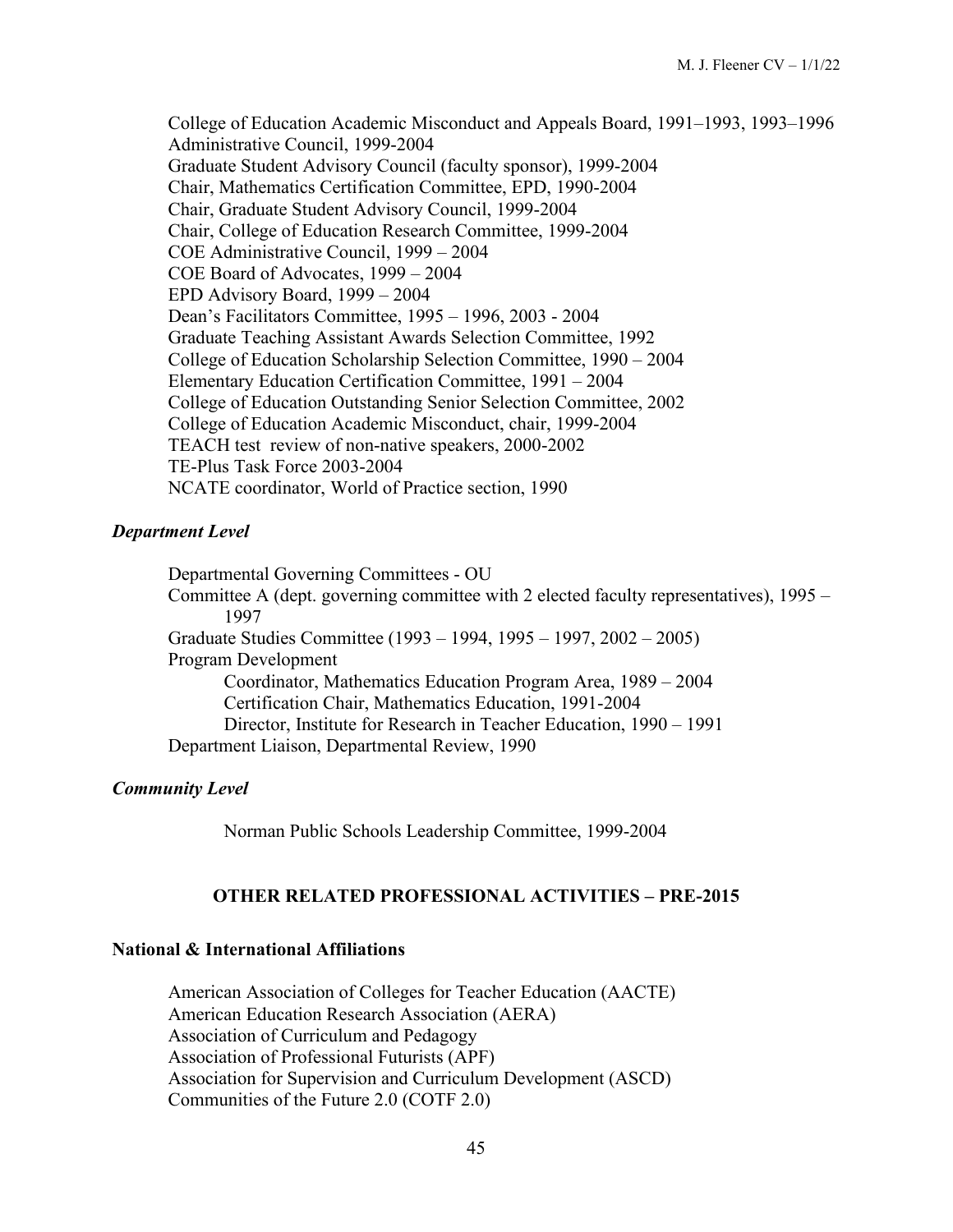International Association for the Advancement of Curriculum Studies (IAACS) National Council Teachers of Mathematics (NCTM) Phi Delta Kappa (PDK) Professors of Curriculum (POC) Research Council for Mathematics Learning (formerly RCDPM) Society of Philosophy and History of Education (SOPHE) Society of Professors of Education (SPE) World Futures Society (WFS)

### **Advisory Boards**

### *National Advisory Boards*

Advisory Group for the joint project of AACTE and the National Center for Educational Accountability (NCEA), 2006-2007

### *National Editorial Boards*

*Complicity: An International Journal of Complexity and Education Non-linear Dynamics in Psychology and the Life Sciences (NDPLS) International Journal of Instruction*

### *Advisory Boards/Board of Directors*

# **North Carolina Pre-2015**

Communities in Schools – Wake County, 2013-present Divan Center Advisory Board – 2014-16 Public School Forum, 2011 – 2017 Leadership Advisory Board, Early College STEM High School, 2010 – 2015 Governor's Education Taskforce Committee Advisory Board (GETC) (2011-12) Educator Effectiveness Workgroup Advisory– NC Department of Public Instruction (2011-12) NC Business Committee for Education: Collaboration in School Leadership – Board of Education and New Schools Project (2012) Teacher Effectiveness Advisory Board for Race to the Top Teacher Initiative, NC State Department of Instruction, 2010 – 2015 NCSU Advance Advisory Board, 2010-2012

### **Louisiana**

Academic Distinction Fund Advisory Board – Baton Rouge Baton Rouge Literacy Coalition Blue Ribbon Commission Advisory Board to the Board of Elementary and Secondary Education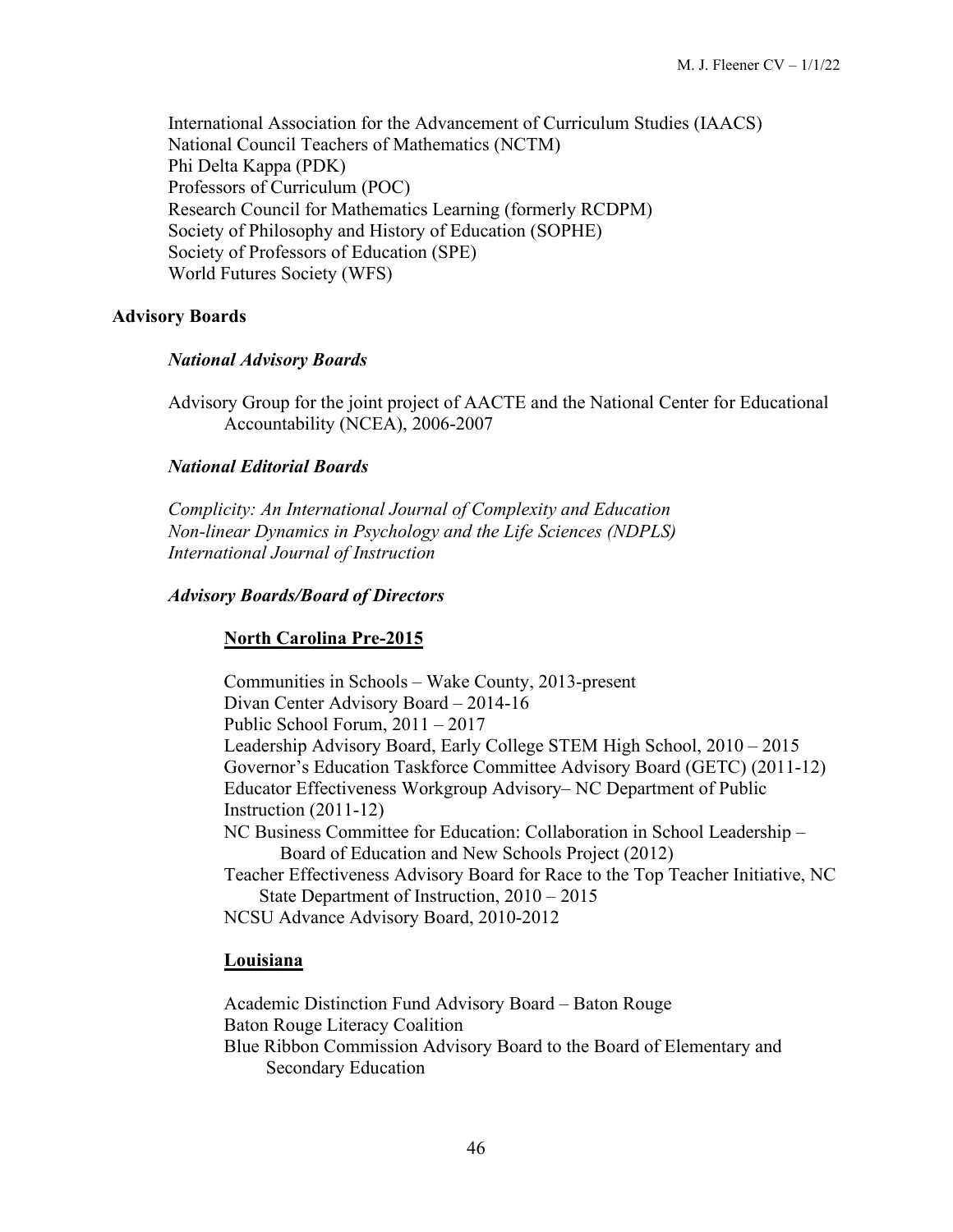Department of Education Educational Leadership Professional Learning Community Board East Baton Rouge Parish Public Schools Guiding Coalition Louisiana JumpStart Coalition Advisory Board LSU College of Engineering STEP ENG^2 Advisory Board Partners In Education Advisory Board – Baton Rouge SACS/CASI Louisiana Council Advisory Board Youth Leadership Committee – Baton Rouge Volunteers in Public Schools (VIPS) – Baton Rouge

### **Oklahoma & Previous North Carolina**

Aim-Hi State Mathematics Contest Advisory, OK 1992 – 1997 Coalition for the Advancement of Science and Mathematics in OK (CASMEO), 1997 – 2004 Educational Enrichment Advisory Committee, 1998 – 2000 Math 2001 Advisory– State Regents, 1998 – 2004 Moore-Norman Technology Center - Learning Skills Center Advisory Board, OK, 1990 – 2004 North Carolina Center For Mathematics and Science Education Advisory Board, UNC, 1983 –1988 Norman Chamber of Commerce Education Subcommittee, 2003-2004 Oklahoma Aerospace Academy Tutoring Program Advisory Board, 1992 – 1994

### *Committees and Special Commissions*

### **North Carolina**

BEST-NC K-12 Standards and Curriculum Subcommittee, Fall, 2014 BEST-NC K-12 Teacher Recruitment and Training Subcommittee, Fall, 2014 NC Department of Public Instruction, Special Committee on Global Education, Fall, 2014 North Carolina Department of Public Instruction, 2013-14, CCEG (Common Core

Engagement Group for Higher Education).

Central Carolina Regional Educational Service Alliance (CCRESA), 2013-15. Governor's Education Transformation Commission, 2011-12, North Carolina Standards and Assessments Subcommittee of the GETC, 2011-12, North Carolina North Carolina Department of Public Instruction (DPI), Teacher and Principal

Effectiveness Workgroup, 2010-2011.

### **Louisiana**

Louisiana Board of Elementary and Secondary Education (BESE) High School Redesign Commission, Preparation and Development of Educators Work Group, 2005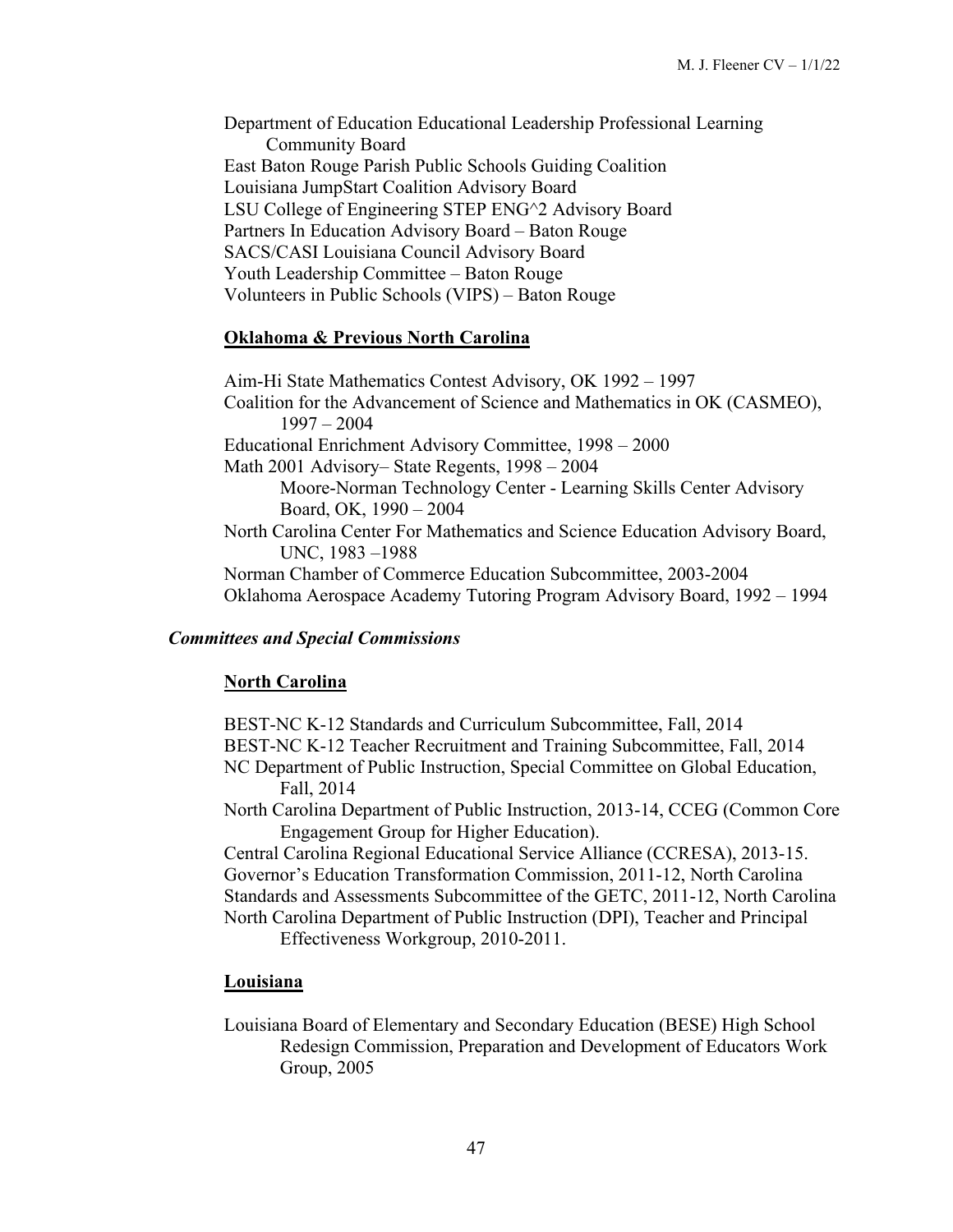- Louisiana Board of Elementary and Secondary Education (BESE) Blue Ribbon Commission, 2005 – 2009
- Selection Committee for the State Mathematics Teacher of the Year, Oklahoma State Department of Education, 2001

### **Oklahoma**

- Oklahoma School Testing Program, O-SAT Validity Verification and Standard Setting, November 1999
- Oklahoma School Testing Program, Item Review for Mathematics Certification tests, 1998
- Oklahoma School Testing Program, Item Review Panel for state CRT, September 1995
- Oklahoma School Testing Program, Item Analysis of Pilot Date for PASS, September 1994
- Oklahoma School Testing Program, Item Review Panel, December 1993 January 1994

Oklahoma School Testing Program, Criterion Referenced Testing (CRT) Bid Evaluation Committee, Mathematics, June – 1993 and August 1993 Presidential Awards for Excellence in Mathematics Teaching, March 1995 Presidential Awards for Excellence in Mathematics Teaching, April 1992 Presidential Awards for Excellence in Mathematics Teaching, May 1990 Committee to write objectives for the state CRT, April 1990

#### **Curriculum Work**

### *Oklahoma State Department of Public Instruction, Committee Chair*

- Mathematics Grades 5 8 Companion document to Priority Academic Student Skills (PASS), June 1994
- Mathematics Grades 5 8 Priority Academic Student Skills (PASS) review for state Criterion Referenced Testing, June 1993
- Mathematics Grades 5 8 Priority Academic Student Skills (PASS) development committee, February 1993
- Student Competencies for College Success development committee, June 1992 April 1993
- Expected Learner Outcomes in Mathematics development committee, February 1991 May 1991

### **Elected Officer**

#### *National and Regional Organizations*

Council of Academic Deans of Research Intensive Education (CADREI), secretary, 2015.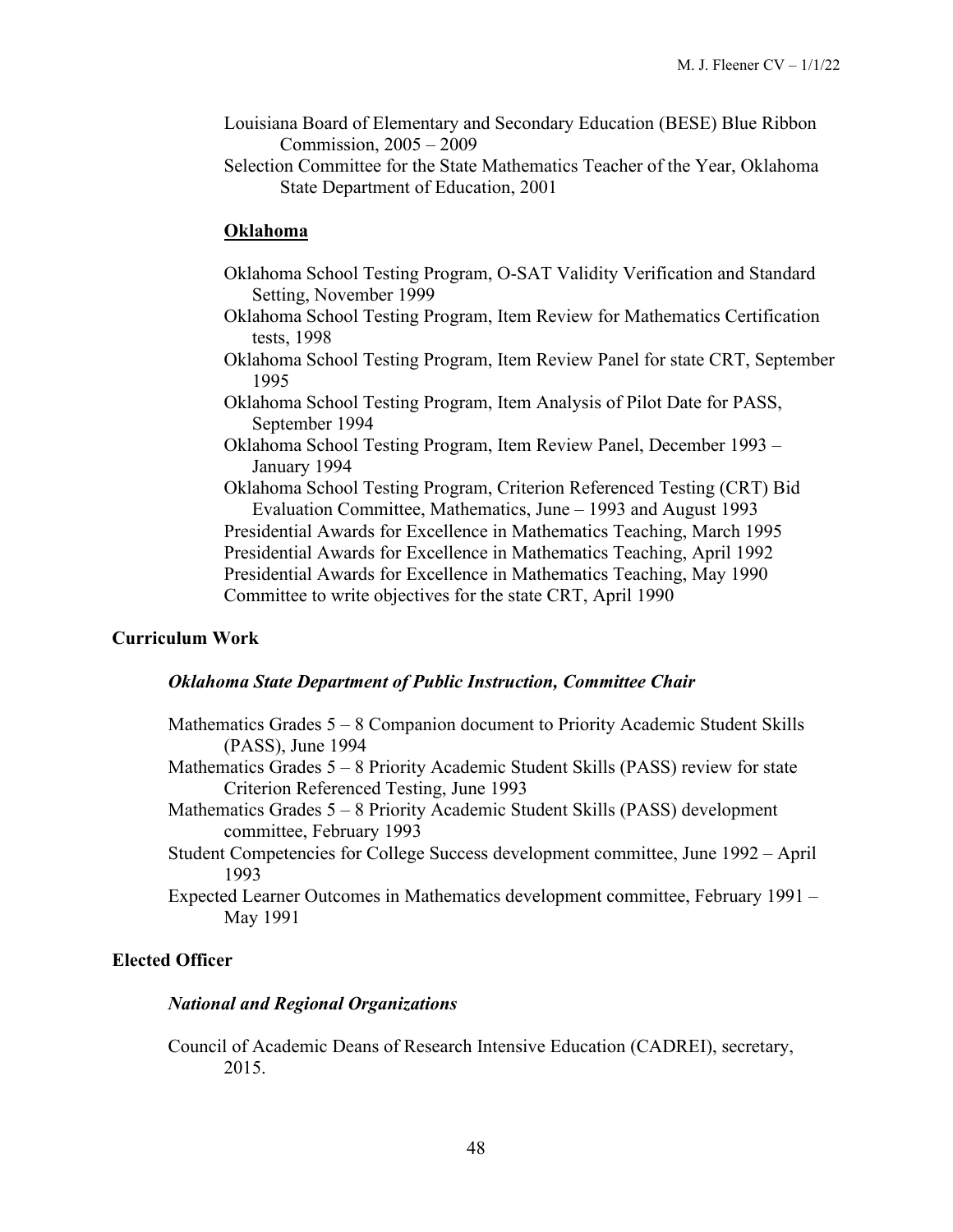AACTE Targeted Action Group – Internationalization of Teacher Education (ITE), treasurer, 2013-15, President, 2015

Southeastern Conference (SEC) Council of Deans of Education, Chair, 2008-2009 Chapter Member Liaison, Region Cl, 2008-2011, Phi Delta Kappa International Treasurer, 2002-2004, Research Council for Mathematics Learning

Chair, Chaos and Complexity Special Interest Group of the AERA, 1998 – 2001

### *State Affiliated Professional Organizations Leadership*

Phi Delta Kappa (PDK) – LSU Chapter #0049, President, 2008-2010 Oklahoma Council of Teachers of Mathematics (OCTM)

- Conference Chair, NCTM Regional OKC 2002, 1999 2002
- OU/OSU Representative, 1989 1993, 1995 1999, 2001-2005
- NCTM Representative, OCTM, 1993 1995
- Newsletter Co-Editor (Middle School), 1994
- Conference Co-chair for the  $45<sup>th</sup>$  Annual Conference of OCTM, 1992

Central Oklahoma Association of Teachers of Mathematics (COATM)

- NCTM Representative, 1996 1997
- President,  $1995 1996$
- President Elect,  $1994 1995$

Phi Delta Kappa (PDK), OU Chapter 0025

- Vice President (Membership), 1990 1993
- Delegate to International Congress, 1992 1996
- Research Awards Review Committee, 1997 1998

# **Committees in National Organizations**

Dissertation Awards Committee, Phi Delta Kappa International, 2009. Conference Chair, Research Council for Mathematics Learning in 2004, 2003-2004. Conference Chair, NCTM Regional in 2002, 1999 – 2002 Conference Co-chair, RCDPM 1997, 1996 – 1997 Finance Committee, School Science and Mathematics Association, 1993 – 1999 Dissertation Award Selection Committee, District III, Phi Delta Kappa, 1992, 1994

# **CONSULTING – PRE-2015**

# **Community Colleges**

Wake Tech - Future Forward College Initiative (non-paid)

# **Mathematics Textbooks**

Vice President of Publications – Research Council for Diagnostic and Prescriptive Mathematics, 1997 – 1999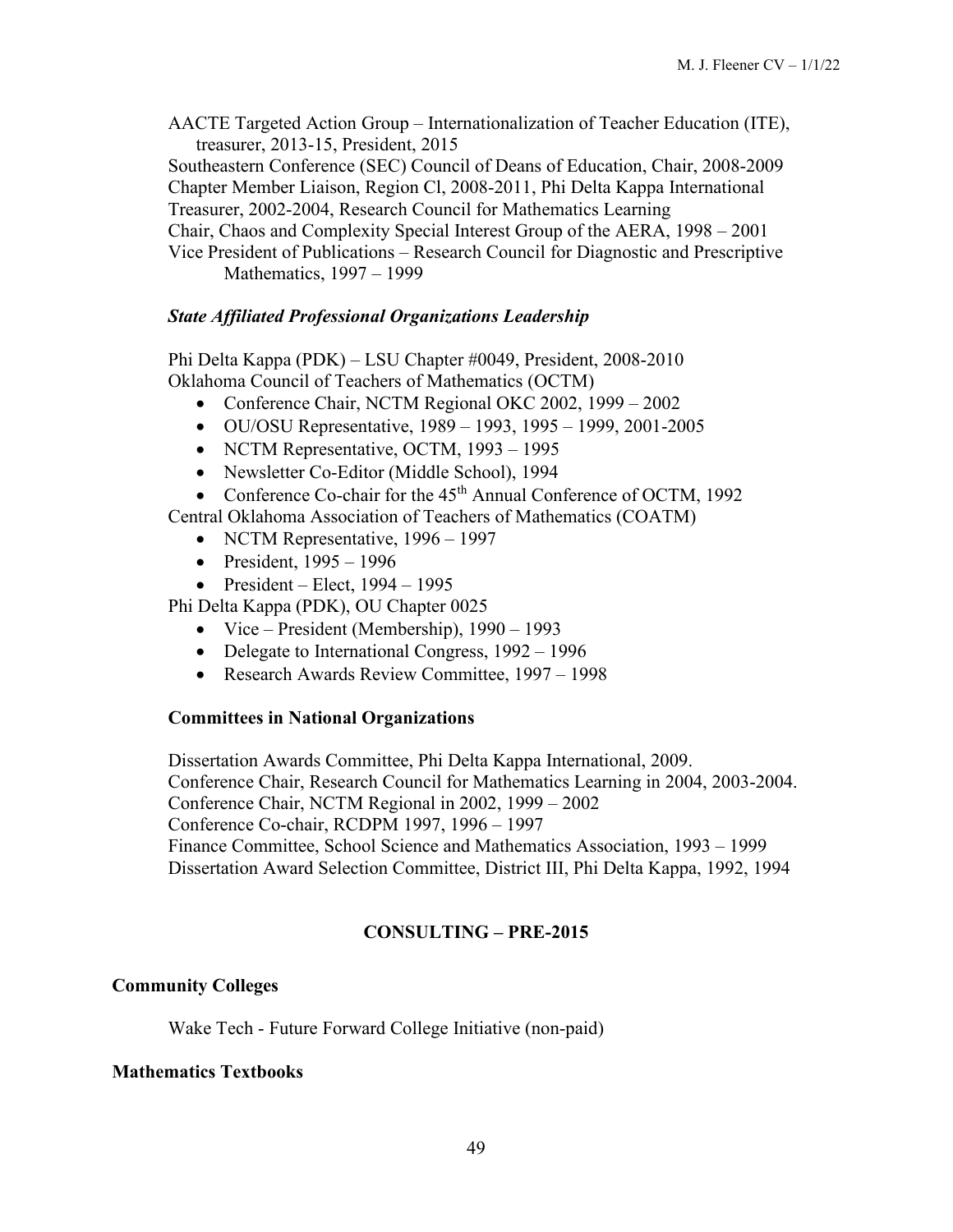Sage Publications, 2003 D.C. Heath, 1991 – 1992

#### **Program Assessment**

Bartlesville Public Schools, Mathematics Assessment Initiative, Bartlesville, OK, 2002- 2003.

Tahlequah Public Schools, Middle School Mathematics Improvement Study, Tahlequah, OK, 1992 – 1993 school year

# **ACCREDITATION WORK – PRE-2015**

- Council for the Accreditation of Educator Preparation (CAEP), Unit Head, 2015 Accreditation
- Council for the Accreditation of Counseling & Related Educational Programs (CACREP), Unit Head, 2013
- Louisiana Southern Association of Colleges and Schools Council on Accreditation and School Improvement (SACS CASI) Board of Directors, 2007 – 2010
- National Council for the Accreditation of Teacher Education (NCATE), Unit Head, 2004 Accreditation, LSU
- Nationally Trained Reviewer for Specialized Program Area Mathematics by the National Council of Teachers of Mathematics (NCTM)
- Oklahoma Commission on Teacher Preparation (OCTP)/NCATE folio review teams and coordinator for mathematics state reviews, 1999-2004
- NC State is NCATE/CAEP and SACS accredited; specialty accreditation in counseling is granted through CACREP; NC State was among the first to be reviewed under the new CAEP standards

# **OTHER PROFESSIONAL SERVICE – PRE-2015**

### **Reviewer**

#### *Reviewer Professional Journals*

*Action in Teacher Education* (2000 - 2005) *International Journal of Qualitative Studies in Education Journal for Research in Mathematics Education* (1993 – 2010) *Journal of School Leadership* (2001 - 2006) *Journal of Teacher Education* (1993 – 1995) *Mathematics Teaching in the Middle School* (1993 – 2005) *Mathematics Thinking and Learning: An International Journal (2003 - 2010)*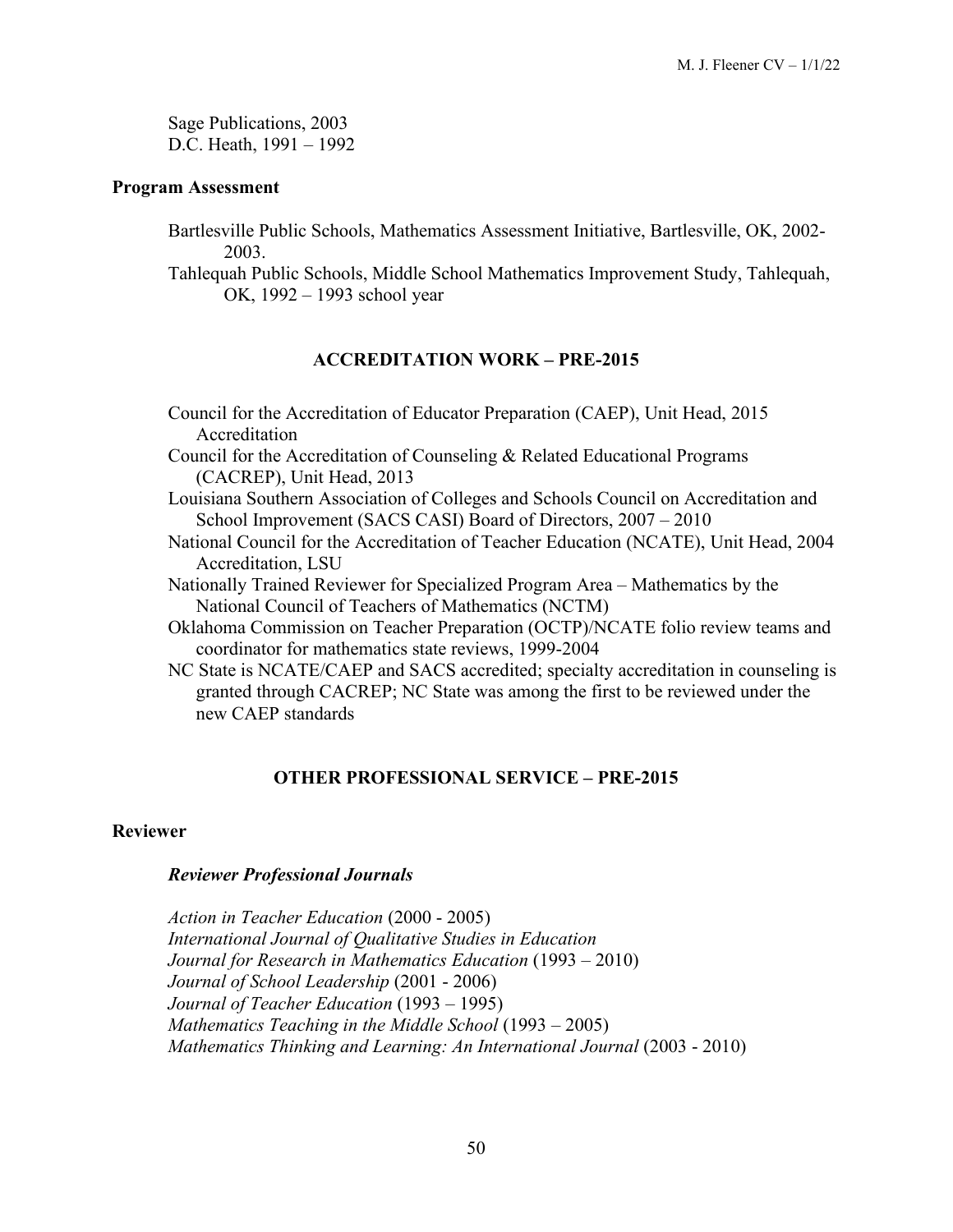## *Reviewer for National Conference Paper Presentations*

American Association of Colleges for Teacher Education (AACTE), 1994 American Educational Research Association (AERA)

- Division B2, Curriculum Theorizing,  $2000 2010$ ,  $2016-17$
- Division C,  $1997 2010$
- Chaos & Complexity Theories Special Interest Group, 1997 2012, 2014-17
- Holistic Education SIG,  $2000 2007$ ,  $2016-17$
- Organizational Theory SIG, 1999-2000, 2017-present (Awards Chair, 2018-19)
- Research in Mathematics Education Special Interest Group (SIG/RME), 1994 2003

Psychology in Mathematics Education – National (PME-NA), 1994 – 1996

#### *Delegate to National/International Assemblies (Elected)*

Phi Delta Kappa, two terms, 1992 – 1994, 1994 – 1996 National Council of Teachers of Mathematics, 1993 – 1995, 1997

### **Community Service**

Communities in Schools Wake County Board of Directors – 2012-present Program Chair – 2016-2019 Executive Committee – 2016-2018

### **AWARDS AND HONORS – PRE-2015**

### **Professional Awards and Honors**

#### *North Carolina*

College Creating Community Award, NC State, 2014 NC State GLBT Center College It Gets Better Award, 2013 Outstanding Global Engagement Award, NC State University, 2013 125 Women that Make a Difference, NC State University, 2013 Elected to the North Carolina Women's Forum, 2012

### *Louisiana*

Named Professor - E.B. "Ted" Robert Professor of Education, 2004 – 2010 AdvancEd National Leadership Award, 2010 AdvancEd Leadership Award, Louisiana, 2010 Inducted, Omicron Delta Kappa National Leadership Honor Society, 2009 Elected to the Professors of Curriculum, 2006